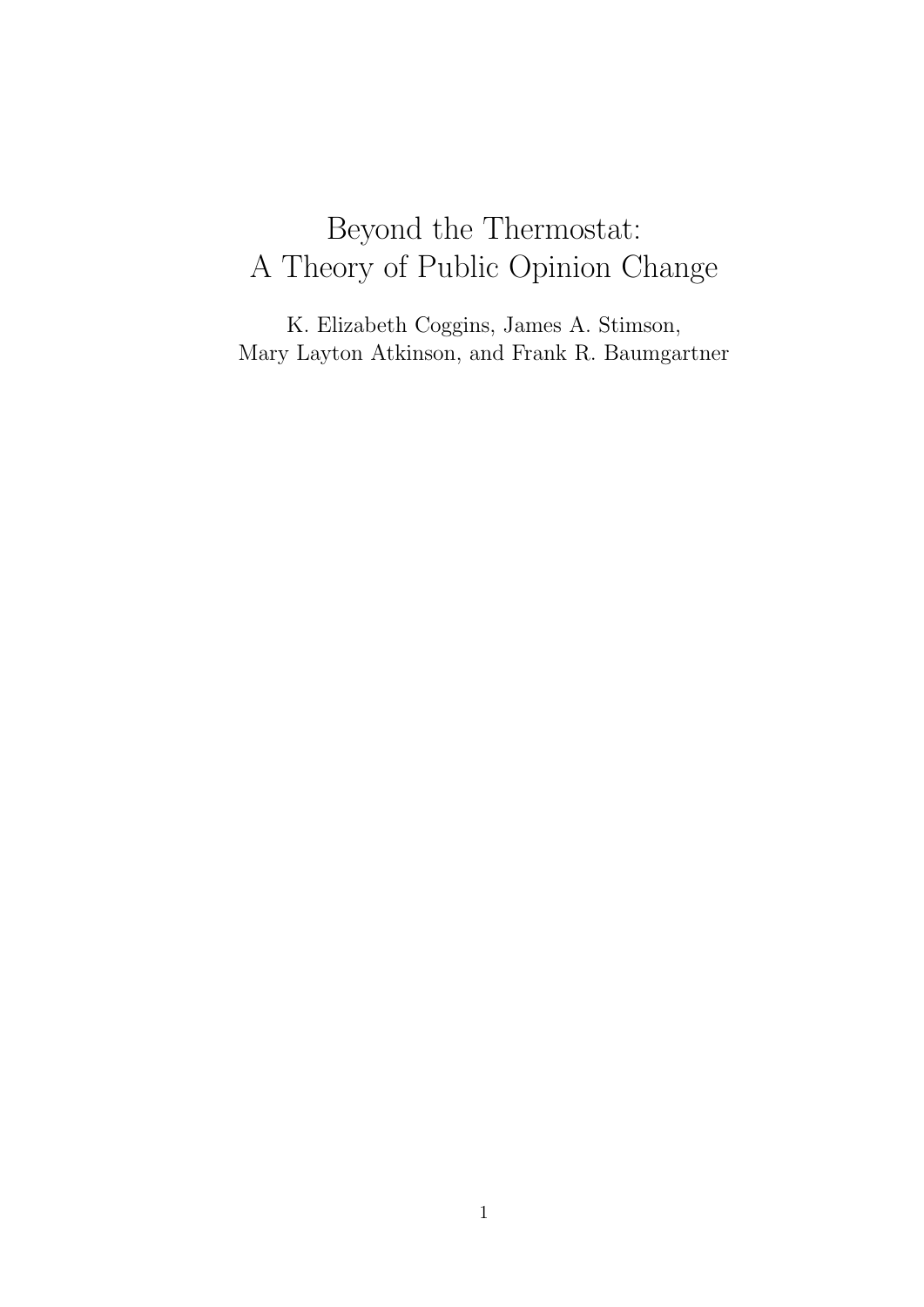## Contents

| 1 A Theory and Model of Public Opinion Change         | 4<br>-9 |
|-------------------------------------------------------|---------|
| 2 Research Design I: Developing Policy Specific Moods | 13      |
| 3 Research Design II: Classification of Issues        | 16      |
| 4 The Evolution of Beliefs about Equality             | 27      |
| 5 Concluding Observations                             | 46      |
| A Appendix: The Composition of the Opinion Series     | i.      |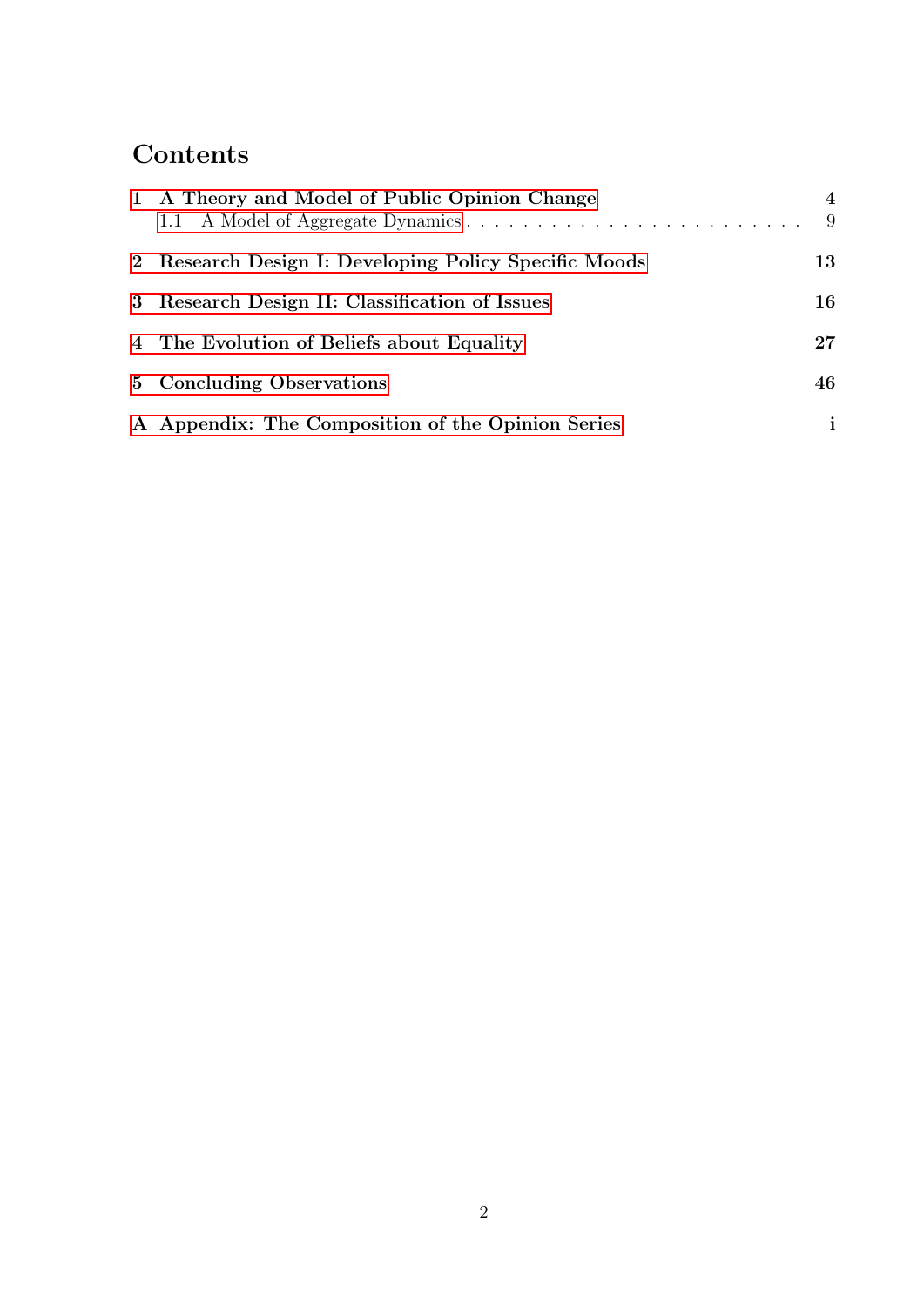With the development of empirical estimation of aggregate public opinion [\(Stimson](#page-57-0) [1991\)](#page-57-0) has come the need to explain why opinion moves as it does. By far the most successful of these explanations is the thermostatic model of [Wlezien](#page-57-1) [\(1995\)](#page-57-1) and [Soroka](#page-57-2) [and Wlezien](#page-57-2) [\(2010\)](#page-57-2). The thermostatic model is a simple, yet very powerful, framework that connects government action to public opinion response. It is, in essence, a model of democracy. Functioning democratic institutions, the model suggests, require their publics to be decently well-informed about what policymakers actually do. Electorallymotivated politicians then pay close attention to resulting shifts in opinion. The public, thus, functions much like a common thermostat—expressing its preferences for warmer or cooler temperatures—and policy makers serve as the feedback unit, responding to those changing temperature preferences.

The theory of thermostatic response is straightforward and elegant: when the public sends a signal to change the temperature, to turn up the heat, for example, policymakers respond. But as the policy temperature approaches the ideal temperature, the public's signal for change reduces. The public adjusts its preferences for more spending downward when appropriations increase—and upward when appropriations decrease [\(Wlezien 1995\)](#page-57-1). This negative feedback of policy on preferences is a critical piece of the thermostatic model—it is evidence of an informed public.

In their well-known cross-national study, [Soroka and Wlezien](#page-57-2) [\(2010\)](#page-57-2) find the thermostatic model to be widely applicable across issue domains and institutional designs. Perhaps even more impressive, thermostatic response is evident beyond just small sectors of highly attentive citizens. Indeed, it is pervasive. Citizens of the U.S., U.K., and Canada send signals for change, and they get policy change in response. When the response goes too far in one direction, citizens send a new signal, and representatives dial back their actions. Response varies across countries and across conditions, but the overarching message is unmistakable: representative democratic government works quite well.

We now have the luxury of a much richer dataset of public opinion. And, with the development of individual longitudinal public opinion measures for more than 60 policy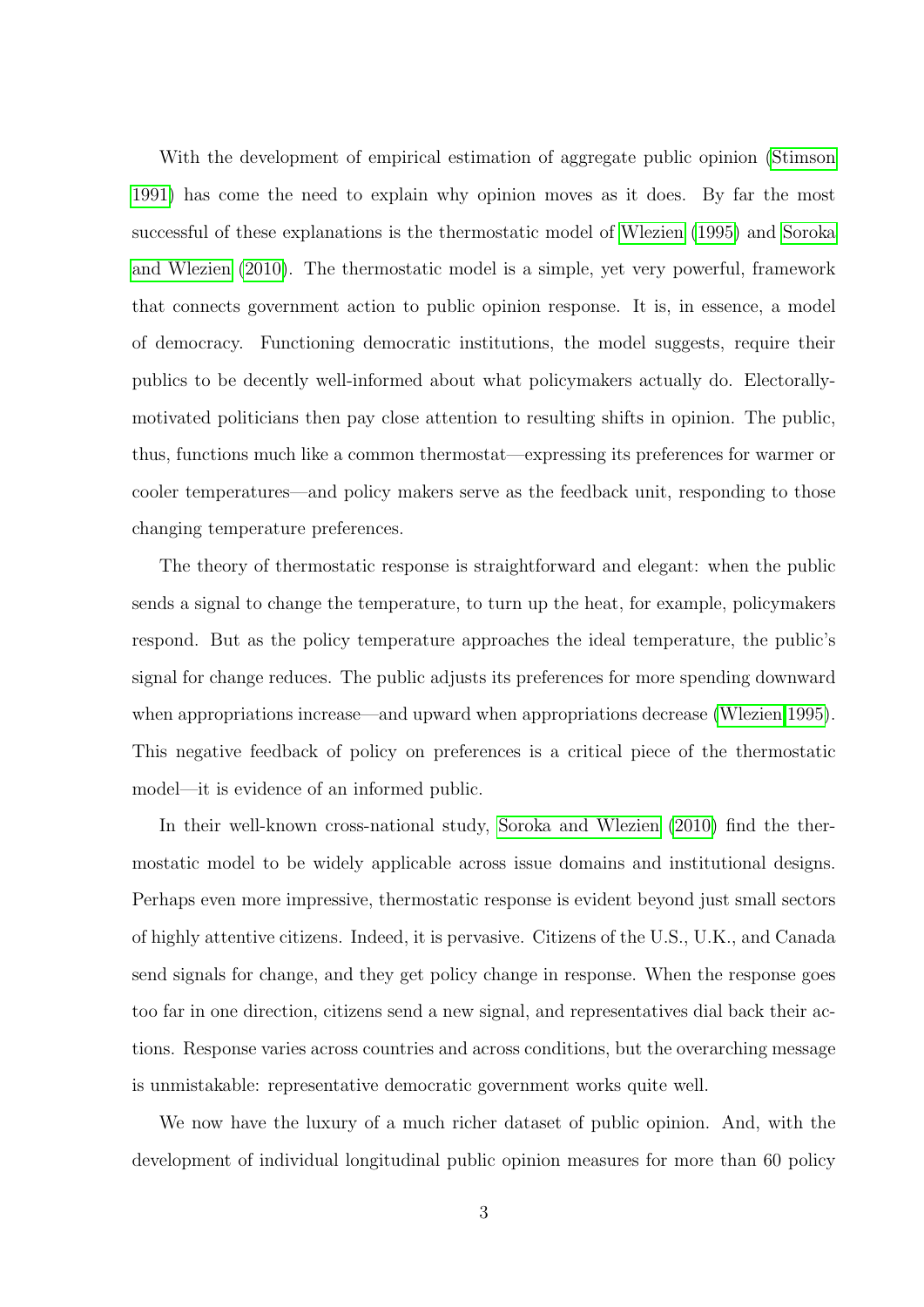domains in the United States, we have a need to explain each of them. We formalize the thermostat for that purpose. In the process of applying it we discover that it is indeed useful and powerful for some very important cases. And we also discover that it has limits and does not apply to other cases. We develop an overarching theory of opinion change, relying on the central role of party cues and stimuli that induce individual-level and generational opinion change as the active agents. Our theory makes room for both thermostatic and non-thermostatic opinion change, explaining when we can expect specific types of opinion change among the American public.

### <span id="page-3-0"></span>1 A Theory and Model of Public Opinion Change

We begin with the assumption of an inattentive electorate, one that cares about public policy in an ill-defined way, but does not care enough to be very well informed. We postulate that the public has cognitions that are roughly accurate about the main line of disagreements between the parties. But these are far less rich and detailed than the latest wrinkles or strategic policy positions. This public knows, in a general sort of way, that the Democrats want government to do more and spend more, to play a larger role in equally dividing the economic pie, and that Republicans take roughly the opposite positions. These policy scripts we will refer to as party cues, what the parties say and do to maintain their images with the public.

Party Control and Public Inference Although short on political knowledge of specific kinds, the electorate does know which party controls the White House at any given time. We postulate that it uses this knowledge to make inferences about public policy. If, for example, Democrats are in power, regardless of the specifics of legislation proposed or acted upon, it infers that policy is changing in a liberal, government expanding, direction. This is a critical shortcut that reaches essentially similar conclusions about what government is doing (and spending) to what would emerge from detailed and careful knowledge,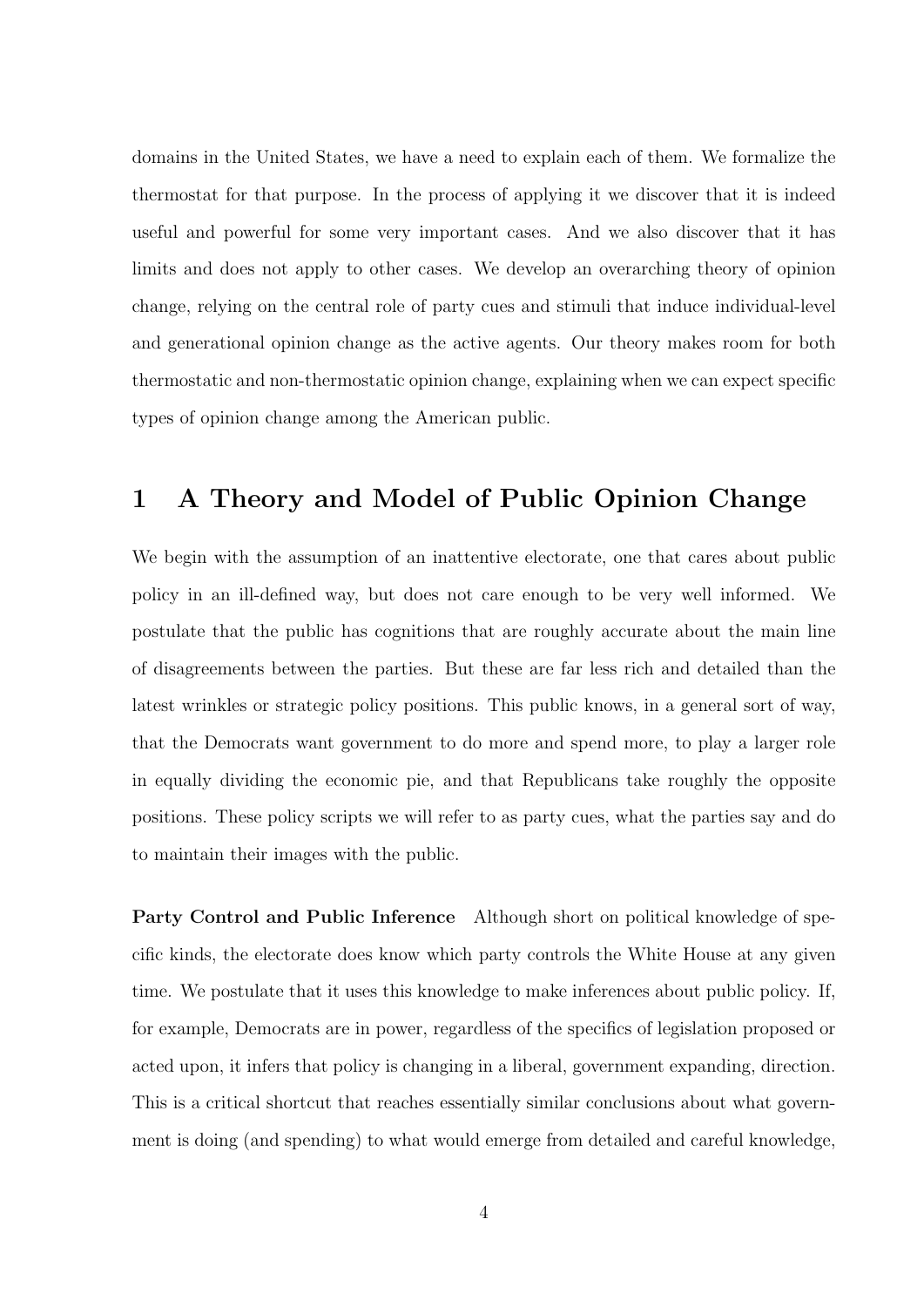but obviates the need for attention to details. How would we explain, for example, that Barack Obama's Affordable Care Act was perceived as a decisively liberal approach to heath care, when its central feature, the individual mandate, was a product of the Heritage Foundation and the whole plan, based on private sector providers and insurers, emulated the program put forward by Mitt Romney in Massachusetts? The answer is inference. The plan was put forward by Obama and its passage was almost entirely by Democratic votes. Therefore it was liberal by inference.

From the assumption of inattentiveness, it follows that the public only roughly knows where the parties stand. It knows the issues that are the source of party conflict, the source of party cues, year after year, those that get renewed and reinforced in every decade. Parties also take stands on issues that are episodic. Republicans, for example, once opposed Social Security. But after it was passed and became immensely popular, Republicans stopped opposing it entirely and even came to assert that they would do a better job of protecting its future. Many other issues have this character, that party differences are episodic rather than lasting. It takes a lot of attentiveness to know that Democrats stressed aid to cities in a period when urban life was central to the political dialogue and then lost interest in later years. Thus our story of inference-making restricts it to the kinds of issue stands that one can know without working hard at it.

In contrast to Soroka and Wlezien (2010), we do not think that the electorate knows or needs to know—things like the general level of appropriations. That is a lot of detail and complexity. One can just infer that spending is probably up if Democrats are in the White House or down if Republicans are in control. Crucially that means that all that needs to be known with any certainty is which party is in power. The rest can be inferred, and with a decent, if imperfect, level of accuracy. Thus we propose opinion that behaves thermostatically, becoming more conservative when liberals are in power and more liberal when conservatives are in power. Such thermostatic response is widely observed. But its scope is not universal.

We can now state the limits of the thermostat. It works where party cues are regular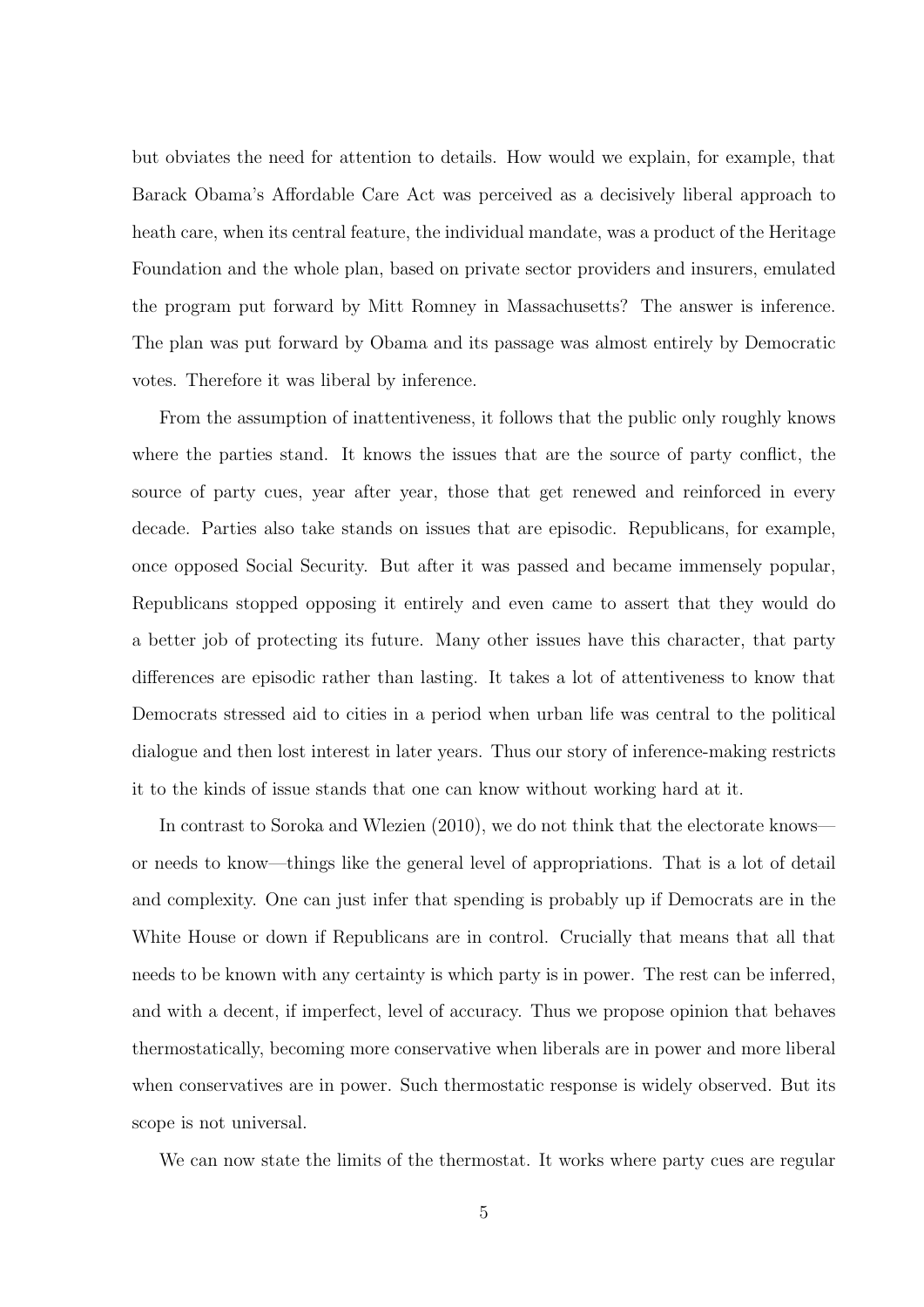and powerful, in cases of issue conflict. On issues where the party positions are mixed, confused, or episodic, it does not work. The public, that is, cannot infer party positions where the parties do not regularly take opposing positions. There are many issues where the parties take no stand at all. And there are many where the stands require more knowledge of the history of policy disputes than the mass public possesses. Where knowing party positions is easy, then the thermostat dominates. Where it is not easy, the thermostat fails.

Our micro theory implies a model of macro-level opinion dynamics. We take that up now.

Three Kinds of Issues Begin with party cue issues. These are the main line of party disagreement resulting from The New Deal and Great Society programs, issues about the role of government in the economy, regulation, the social safety net and, in general, the scope of government, how much it should do, how much it should spend, and how much it should tax to pay for that spending. The Democrats regularly take the liberal, government expanding, position. The Republicans regularly take the conservative, government contracting, position. This description fits the general tendency, but the scope of these conflicts has an elastic boundary and changes over time.

Because these sorts of issues are of central importance for party and ideological controversy, they are well and frequently measured in survey research. Opinion surveys tend to measure that which is interesting, and being at the center of party politics makes these issues interesting. Although we have no theory of the potential issue space, we can imagine that it could be vastly larger than these party conflict issues, but with large numbers of potential issues lacking the interest that would make them subject to survey questions.

Not every public issue leads to party conflict. Among the policy choices that government must attend to, there are many that never become party-defining issues. The Federal Government regularly makes decisions about what to do in space travel, how much to fund science, how to regulate public lands, and what rules should govern na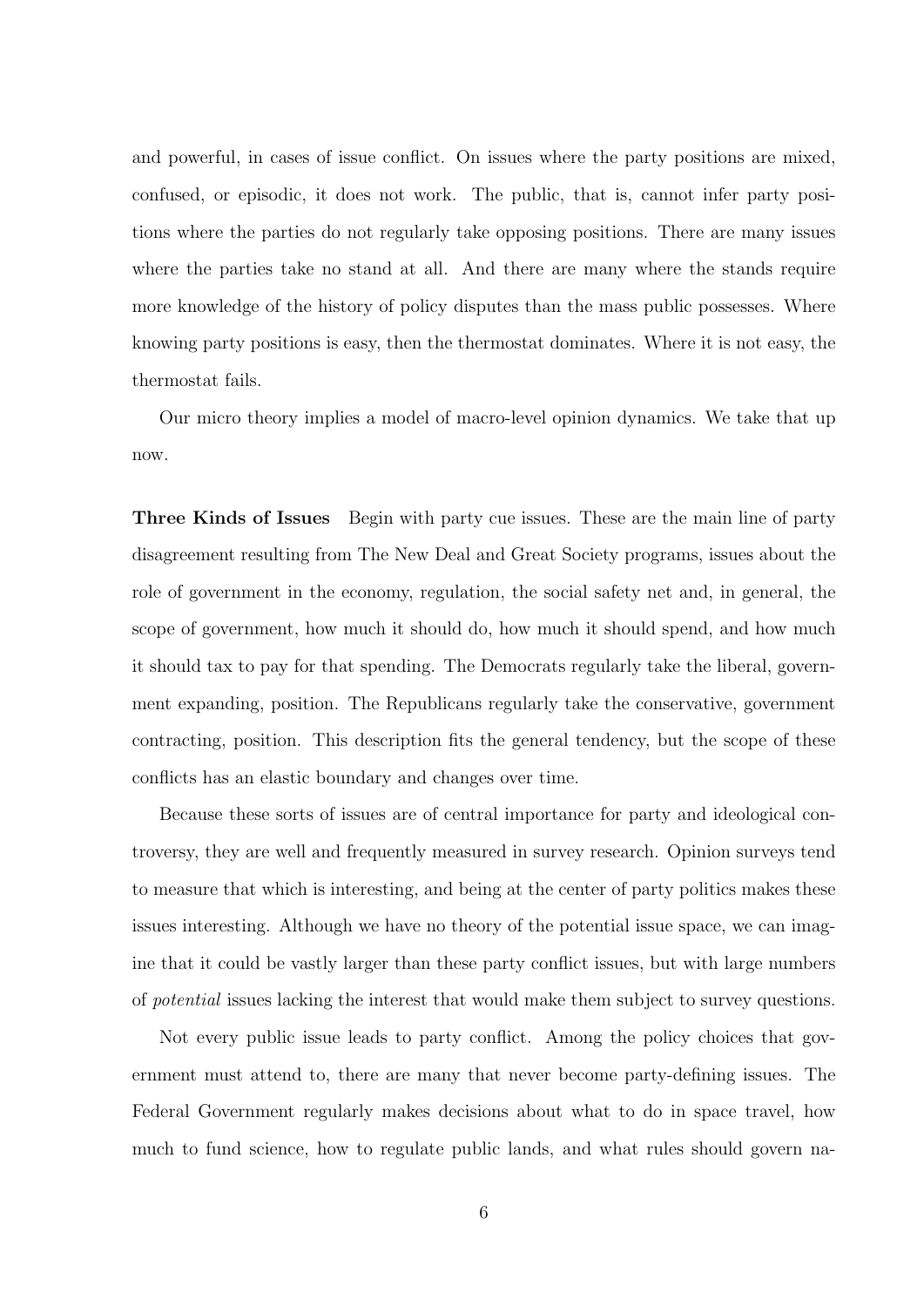tional parks. In these and many other issue areas the conflicts about what to do have not broken along party lines. As a consequence the distinctive party cues that the thermostatic model requires do not exist. Democratic and Republican governments make pretty much the same decisions in these areas. Surely there are genuine conflicts in each of these cases. But they are not *party* conflicts. The thermostatic model is not false for these cases. It simply doesn't apply.

Most opinion change in the thermostatic account is relative change. Citizens with relatively fixed views, that is, encounter the changing stimulus of the parties alternating in power, and adjust their views accordingly. Liberal party cues make the electorate more conservative and conservative party cues make it more liberal. And this could be true even if no citizen ever changed views in an absolute sense.

But we can imagine absolute change as yet a third possibility. In this view, citizens may change their policy preferences relative to their previous preferences, becoming more liberal or conservative on some issue, for example. And the distinctive difference of such absolute opinion change is that it does not depend upon party cues. If something happens that leads people to change their views, some real response to a real stimulus (e.g., war, depression, social movement), then that change will tend to be permanent and it will not be responsive to party cues. And contrary to Soroka and Wlezien's contention, these changes can occur in domains of true public importance. Because we do not posit the party cue as the cause of the change, then there is equally no reason to expect a reversal when there is a change of party control.

On this set of potential issues the thermostatic model is the wrong model. It posits changing party cues (from changing party control) as the causal force and for these hypothetical cases (which we will see are real cases) that is simply the wrong causal model. Something else is causing opinion change and it does not cease or alter with a change of party control.

Our theory of the role of party cues thus borrows from the thermostatic account for the important set of issues where the parties regularly offer up opposite cues. But it also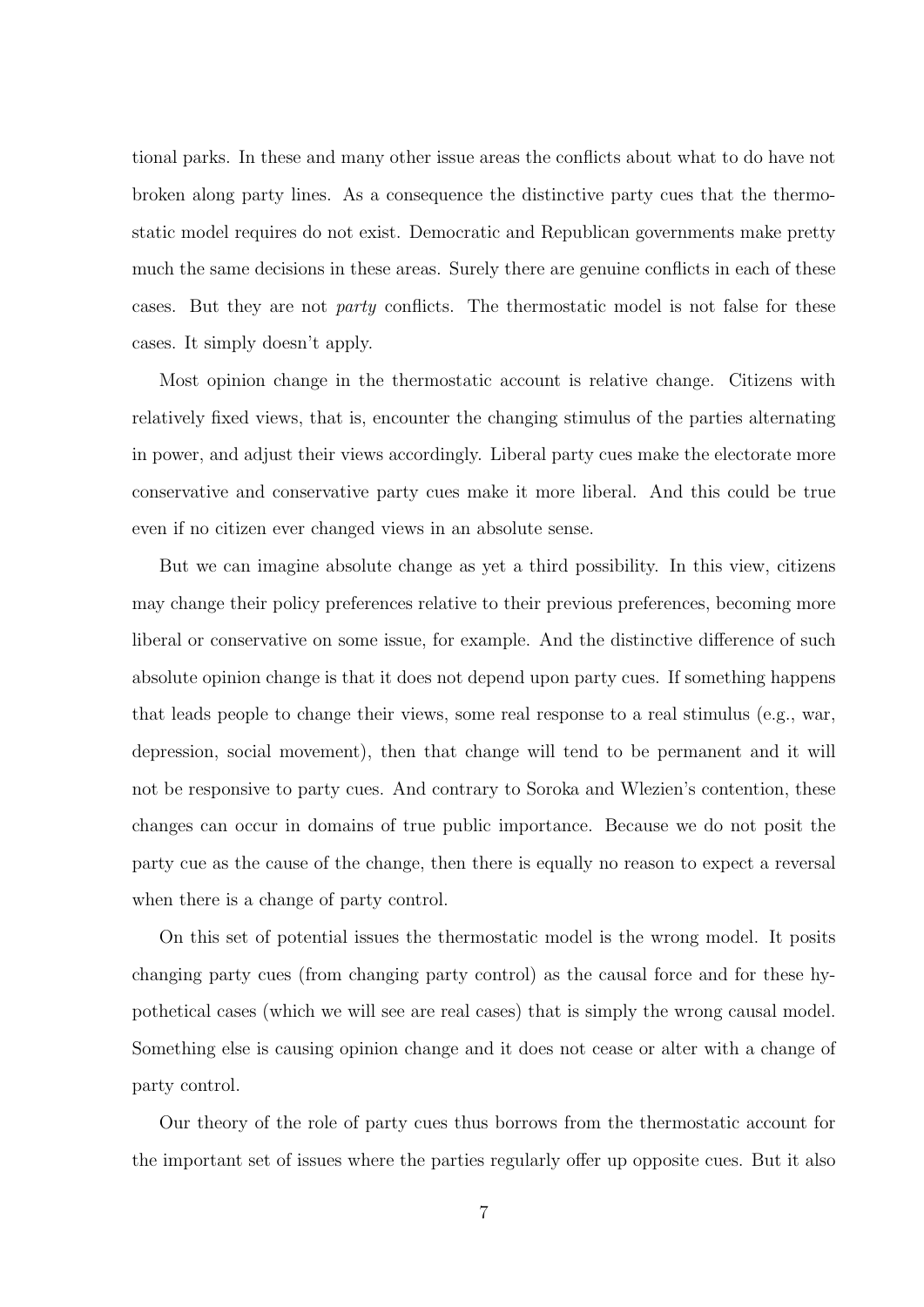extends to opinion dynamics in cases where the party cues do not particularly matter. Thus, party cues play one leading role in our theory of what drives opinion change in the American context.

Of our distinction of issue types, here we deal with the crucially important difference between absolute and relative (i.e., thermostatic) change. We expand this theory of opinion change to include the stimuli of generational changes, our second leading actor. We posit that those stimuli—whether they be the reframing of an issue by a successful social movement, or a set of powerful, connected events—are the force that induces real opinion change among individuals and generational change. These stimuli induce absolute opinion change.

Absolute and Thermostatic Opinion Change Public opinion is in part response to the stimulus of government action. Thus, it may be interpreted as the answer to the question, 'What does the public want from government?' Or, since government action changes over time, it may be a relative response to what government has done recently. If policy were as simple as how much to spend, for example, the first type of opinion—which we will call "absolute"—would be the dollar figure for a particular program. The second type—"relative" or thermostatic—would express a desire for more or less spending than the current level.

Relative attitudes might change either because (a) an individual alters his or her absolute preferences, or (b) an individual with fixed preferences encounters changing government policy and thus alters back and forth between more and less to maintain a fixed position in light of a changing government. While empirically separating absolute and relative changes is a challenging task, we would like here to separate them into ideal types to clarify their theoretical standing.

Relative Preference Change For theoretical clarity assume that people have fixed (absolute) preferences over policy options. Assume also that government policy changes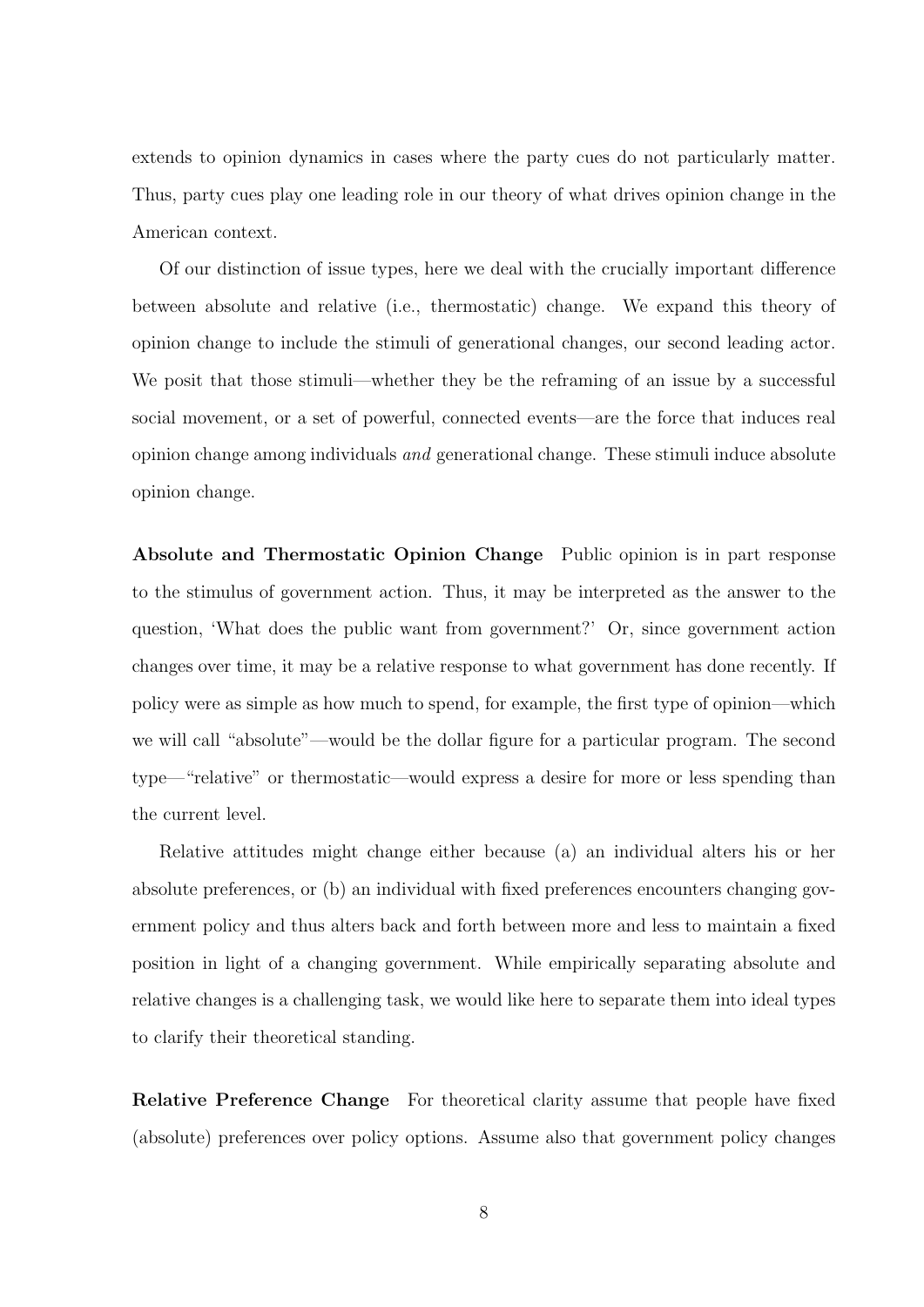with changes in party control of the White House. Thus a rational public will change relative attitudes to accommodate changed policy with its position.

How does this micro theory of the loosely informed citizen responding to changing party cues and control of government yield predictions about the shape of aggregate public opinion? That is our task now, turning theory into model.

#### <span id="page-8-0"></span>1.1 A Model of Aggregate Dynamics

Here we wish to introduce some assumptions about the electorate and deduce the result of them. First, instead of a single individual, we will assume an electorate which is distributed over a scale of absolute preferences from left to right. Then we will expose this electorate to changing government policy over time.

Assume that each member of our hypothetical electorate has absolutely fixed preferences. Assume also cardinal utility on a scale from 0 to 100. Assume two parties, D and R, with mean policy positions left and right of the median voter. For a specific illustration—but the logic is more general—we will place the parties at 30 (D) and 70 (R).

Assume that we measure relative attitudes with a question of the form, "Should government do more, less, or about the same as it is currently doing?" What are the induced dynamics?

If we divide the population into three groups, it is possible to deduce the response. Consider three groups as follows:

A All of those people with preferences less than or equal to D (i.e., to the left of 30).

- B All of those people situated between D and R, (30 and 70, i.e., moderates).
- C All of those people with preferences greater than or equal to R (i.e., to the right of 70).

Now we ask how will the three groups respond to a change of party control—say from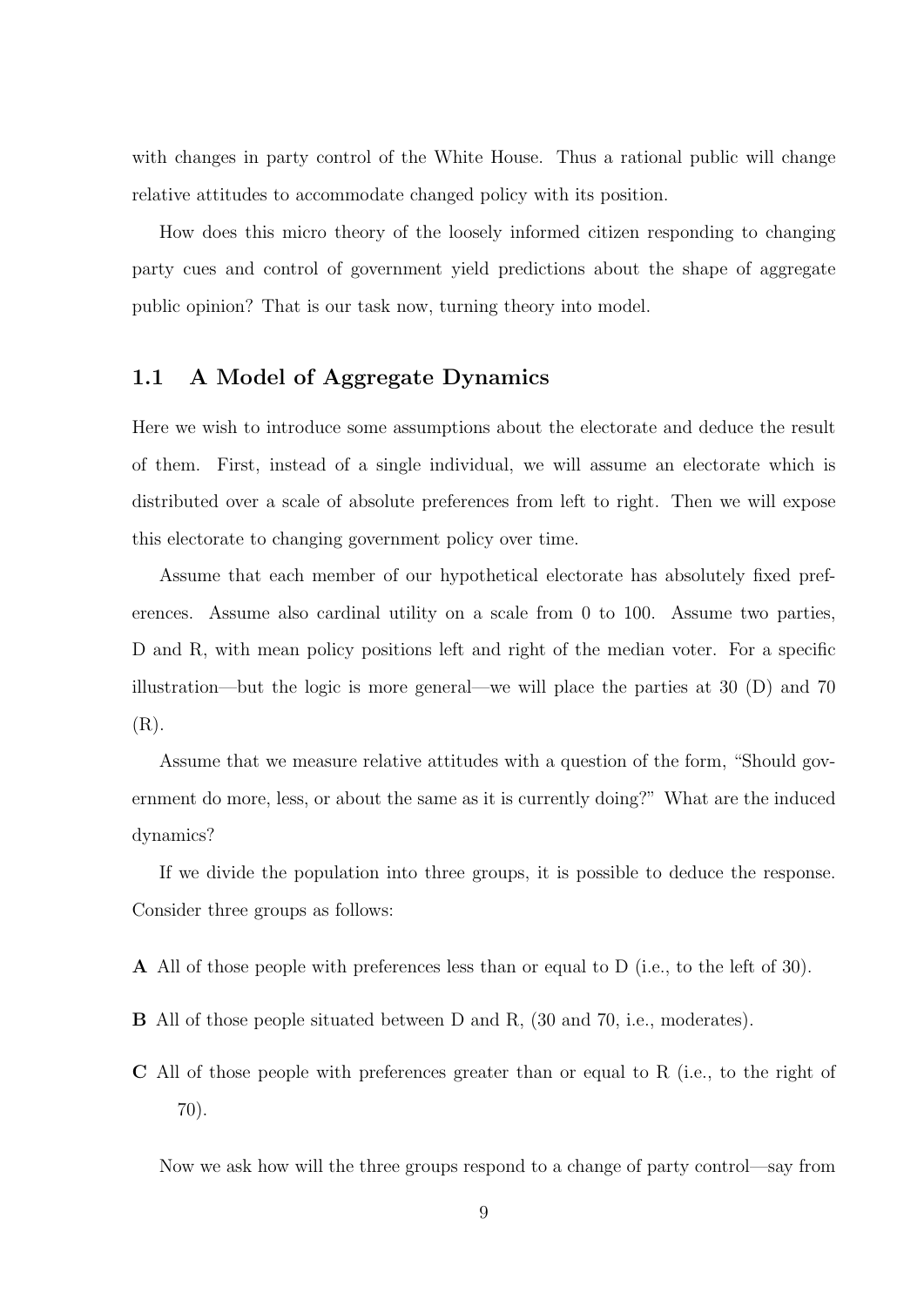D to R? That will induce a typical policy change from D's normal policy around 30 to R's normal policy around 70.

- A Prefers policies to the left of D and will not be affected by the change. It will assert, as it had before the change, that government should do more.
- B Preferred "less" on balance (because the D government was to its left) and will now shift to "more" on balance (because the new R government is to its right).
- C Prefers policies to the right of R and will not be affected by the change. It will assert "less" as it did before the change.

Notice that everyone under these assumptions either stays constant (A and C) or shifts from "less" to "more" (B). Thus the net shift for the electorate as a whole is from less to more, the expected thermostatic response. Thus with no actual change of preferences we get a relative change in preferences because the stimulus alters with party control. Note also that in this hypothetical scenario, all categories observe the party in power and infer the same policy position for it. In the real world things would be more complicated, but this simplification captures the essential dynamic.

Calibrating Dynamics With these simple assumptions, our little model does not yield any predictions about the level of our preference concept, just that it changes as a result of party change and that the direction of change will always be opposite the position of the party of the president. For the sake of simplicity let us now assume away indifference. That is, we will not allow any of our hypothetical citizens to think that the level of current policy is about right. Instead we will force them to choose between "do more" and "do less." We will also need to assume something about the numbers of the three types, here that they are equal. With these admittedly unrealistic assumptions we can predict what our expressed preferences would be.

Now we introduce a hypothetical measure of preferences, the percent of the public advocating more government. Our hypothetical measure will be the percent of those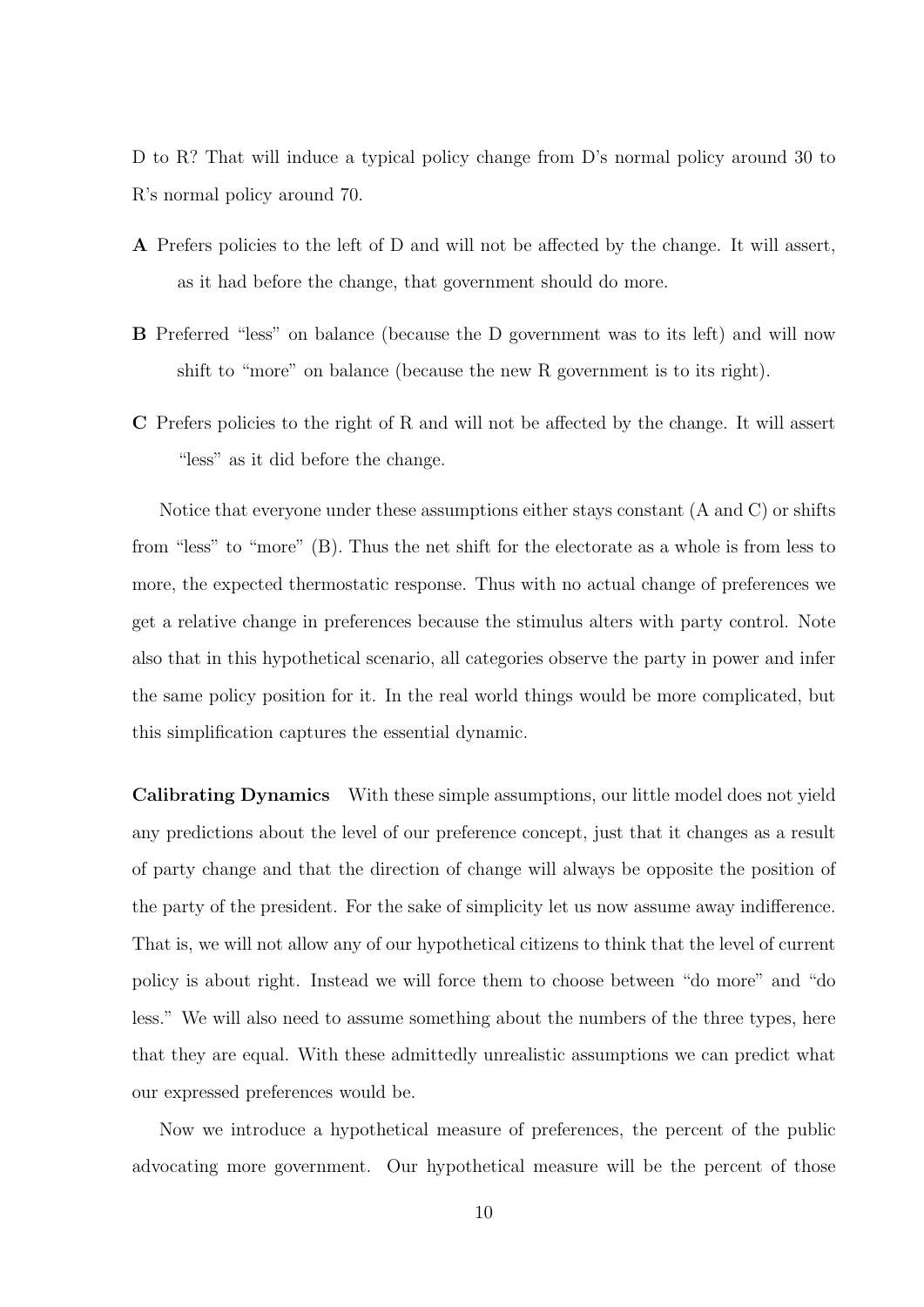saying that government should do more divided by the totals for "do more" and "do less." This is liberalism as understood in the American context. Thus for the initial period when government is controlled by D, group A will say that government should do more and B and C will say it should do less, a score of 33.3 because one third are asserting "do more." After the transition to Party R, A and B will join together in asserting "do more," producing a score of 66.7. A further transition back to D will similarly produce a score of 33.3. And so forth.

If we now assume regular changes of party control and policy—every 8 to 12 years then the relative public opinion response will cycle over that same period. If this thermostatic model is correct, and we hold to our assumption that absolute preferences are fixed, then the mean of aggregate public opinion will tend to cycle left and right opposite changes in party control over time.

What we now know from this simple exercise in logic is that fixed absolute preferences of the electorate, combined with changing control of government will produce cycles of public opinion. These simplistic assumptions give us fairly radical and abrupt cycling behavior. Now we make our assumptions more realistic in two regards. First we will reintroduce the possibility of indifference so that some nontrivial segment of the electorate will sense that policy is "about right." That will reduce the range of variation so that there will be higher lows and lower highs. Second, we will let policy change be gradual, so that neither D nor R realize their policy goals immediately and public response will be therefore delayed rather than instantaneous. (If the public is just inferring policy change then a party in power for a little while will have produced a little change in its normal direction, while a party in power for a long while will have produced a lot of change in that same direction.) This will eliminate the abrupt changes at transitions and produce cumulative responses in accord with cumulative policy change. What we get from this set of assumptions is a gradual cycling of expressed preferences that looks a lot like what we observe in public policy mood [\(Stimson 1999;](#page-57-3) [Erikson, MacKuen and Stimson 2002;](#page-56-0) [Soroka and Wlezien 2010;](#page-57-2) [Merrill, Grofman and Brunell 2008\)](#page-57-4).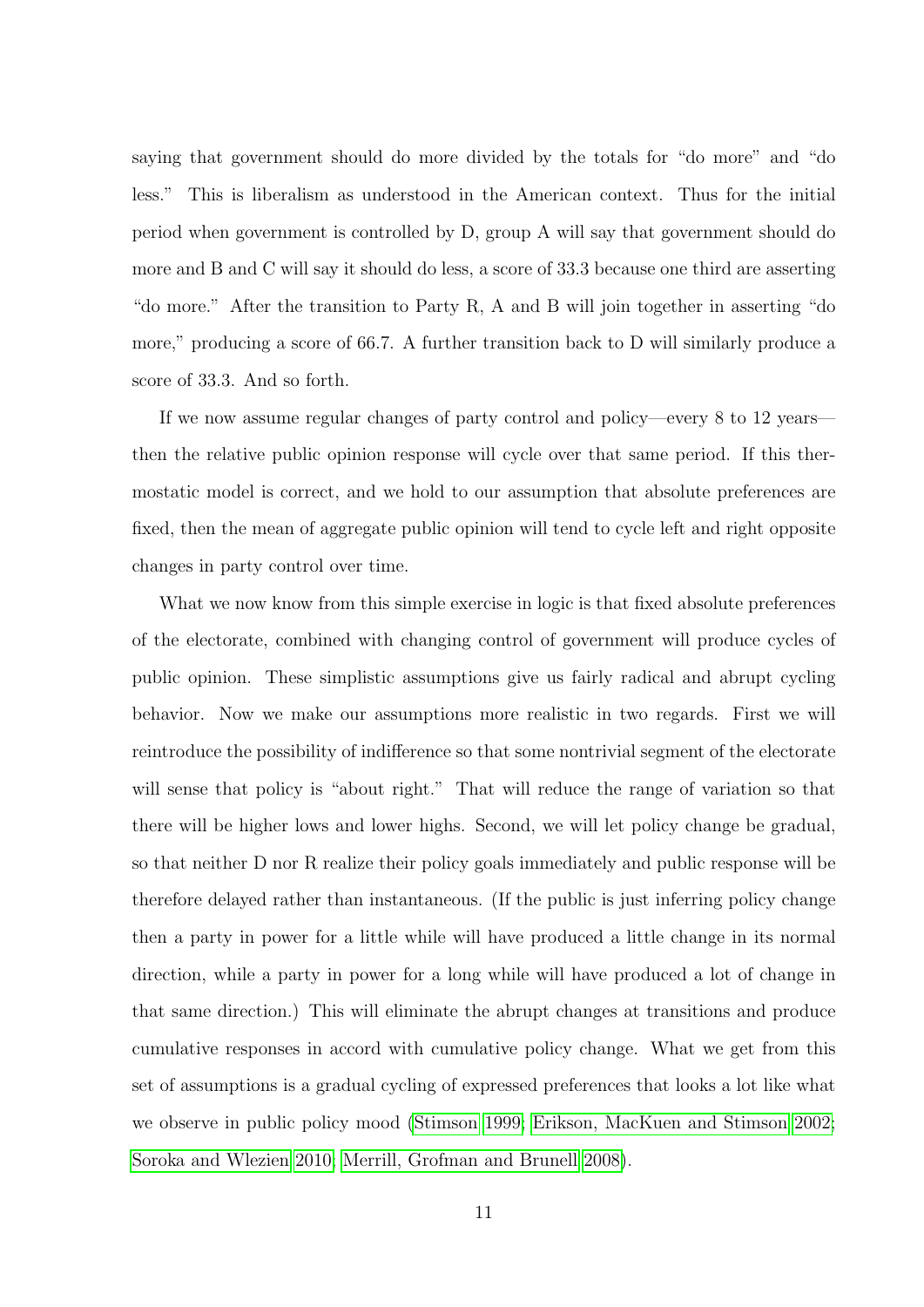Absolute Preference Change What of absolute preference changes where the individual is changing from a previous level of preference for some policy to a different one? Perhaps he or she thinks at one time that gays and lesbians should be subject to discrimination and later decides that they should not be. Absolute changes would not be explained by changes in government policy. Some other stimulus is required. Whatever that stimulus may be (e.g., successful social movements or a powerful social event that reframes an issue), it induces both absolute opinion change among individuals and sets the ball rolling for generational change. We are deliberately general in our language here—we aim to put forth the theory of what causes absolute opinion change. Thus, we make room for a variety of stimuli to set this type of opinion change in motion.

We conceive of absolute change as true opinion change, either by individuals or by generations or by both. If true change is occurring, then it will not be subjected to cancellation or reversal by changed government policy. Absolute change is not a response to a cycling stimulus and therefore there is no reason to expect it to cycle. The force of actual opinion change and generational replacement are the active agents (as opposed to party control in cycling opinion).

Constant Preferences Another logical possibility is no change at all. In the absence of partisan differences or differences in attitudes based on birth cohort, some opinion series may be stable over time. (These may also not regularly be surveyed, as they are not politicized and are rarely a topic of public debate—so we may not see much written about them in the public opinion literature, and indeed there may be little documentation about them at all.) Such topics include, for example, the management of federal parks and policies related to NASA.[1](#page-11-0)

<span id="page-11-0"></span>In order to test this theory, we need to do two things. First, we need to develop

<sup>&</sup>lt;sup>1</sup>Attitudes toward abortion provide a rare example of an issue that has been highly politicized (since Roe v. Wade) and yet receives nearly constant levels of public support and opposition over time. Attitudes on this topic may exhibit stability despite the politicized nature of the issue because the federal government rarely visits the issue, providing little stimulus for public reaction.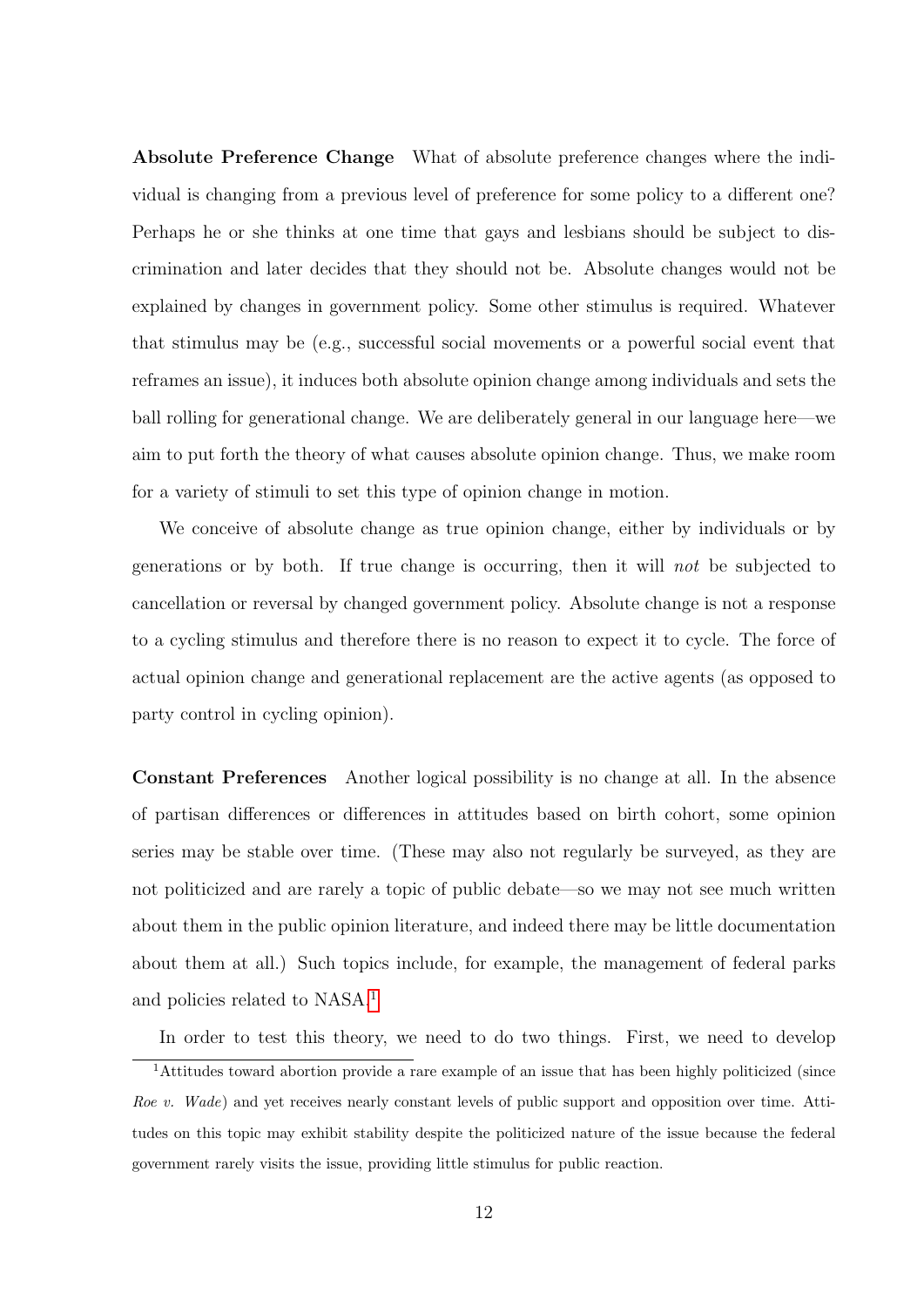the data themselves. And second, we need to provide a test for whether in fact, opinion change in thermostatic. Before putting the theory of party cues to the test, we pause to lay out the development of our empirical testbed, large numbers of opinion time series.

### <span id="page-12-0"></span>2 Research Design I: Developing Policy Specific Moods

We wish to introduce a new data source: The Policy Specific Public Mood Database.<sup>[2](#page-12-1)</sup>

To create this database, we began with Stimson's (1991) Policy Mood database: a rich collection of repeated survey questions asked to the public over the past 60 years. Stimson's original purpose was to develop a global level measure of domestic policy mood: a single time-serial estimate of the public's changing views. To do so, Stimson collected all available survey questions that tapped into public policy preferences, ranging from matters of education, to the environment, to business regulation, to minority aid—and everything else in the domestic policy domain.<sup>[3](#page-12-2)</sup> Using the dyad ratios algorithm, Stimson estimated a single longitudinal measure that encapsulated the public's desire for more or less government.

Scholars across subfields embraced the measurement of global policy mood. For the first time, there existed a comprehensive, robust, and longitudinal reading of the public's disposition. Scholars studying public attitudes toward particular policy topics, such as aid to minorities, welfare, abortion, and so on have long been interested in creating similar measures for their specific areas of interest.<sup>[4](#page-12-3)</sup> In most instances, the data were not "thick" enough to permit this type of disaggregation. More than two decades later,

<span id="page-12-1"></span><sup>2</sup>Estimated series are available at http://www.policyagendas.org and in the coming months, users will be able to create their own series, selecting specific survey questions to build unique series as well as utilize pre-estimated series based on the Policy Agendas coding scheme.

<span id="page-12-2"></span><sup>3</sup>For a condensed version of the criteria for survey question inclusion, see the Appendix. For a detailed account, see Stimson (1991).

<span id="page-12-3"></span><sup>&</sup>lt;sup>4</sup>And in a few instances such series were created. See, for instance [Kellstedt](#page-56-1) [\(2003\)](#page-56-1); [Baumgartner,](#page-56-2) [DeBoef and Boydstun](#page-56-2) [\(2008\)](#page-56-2).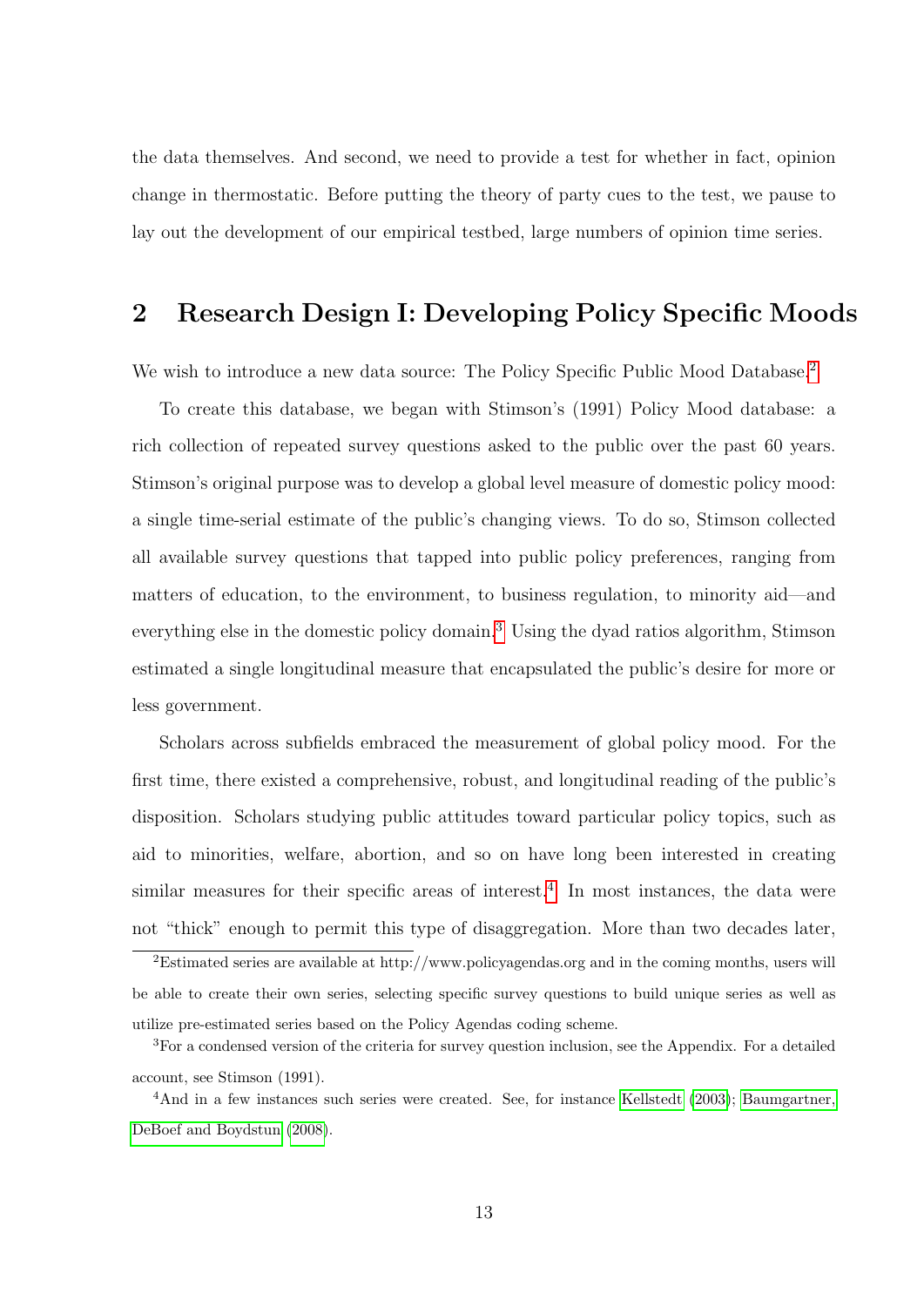however, the dataset now consists of 364 survey questions administered 7,693 times, the largest collection of public opinion data of its kind.<sup>[5](#page-13-0)</sup> Such massive numbers create a new opportunity, one unprecedented in the field of political science—the estimation of multiple policy moods. We now have the ability to disaggregate Mood and estimate longitudinal public opinion in more than 60 policy domains. And we have done exactly this: from military spending to health care to gun control to abortion, we now have a clear read on the evolution of public attitudes.

To estimate these series required a method for disaggregating the Mood database. We began by matching each of the 364 survey questions with a topic from the Policy Agendas Project Codebook (http://www.policyagendas.org). For multi-dimensional questions, those that tapped more than one policy area, we assigned multiple codes. For questions without a clear link to a Policy Agendas code, we assigned a new code.<sup>[6](#page-13-1)</sup> This assigning of codes and creation of new categories left us with 66 usable series.

Creating Policy-Specific Mood Series Once the database raw items were coded by the Agendas Project policy coding scheme, all that was required was to employ the dyad ratios algorithm for dimensional analysis to a selection of items (by policy codes) to generate each of the possible output series. There is a mismatch between the topics government chooses to attend to (the basis of the policy agendas codes) and the questions survey organizations choose to pose. Thus usable series are created only for the subset of policy codes where data richness permits estimation.

<span id="page-13-0"></span><sup>5</sup>These figures represent data collection through 2010. Collection of additional survey items was funded by the National Science Foundation, Award #1024291.

<span id="page-13-1"></span> $6$ New codes were used for simplicity in the estimation phase, but will not appear in the Policy Agendas Codebook. We also identify these series by alphabetic names. For example, many question items tap respondent views on abortion, but few policy matters mention "abortion" explicitly. As such, the Policy Agendas Codebook includes "women's abortion rights" in Policy Code 208, "Right to Privacy and Access to Government Information." Because of the importance of abortion matters in the arena of public opinion, we estimate two series, one that includes only abortion survey items called "Abortion Policy Mood" and one that includes all question series matched with an Agendas 208 code.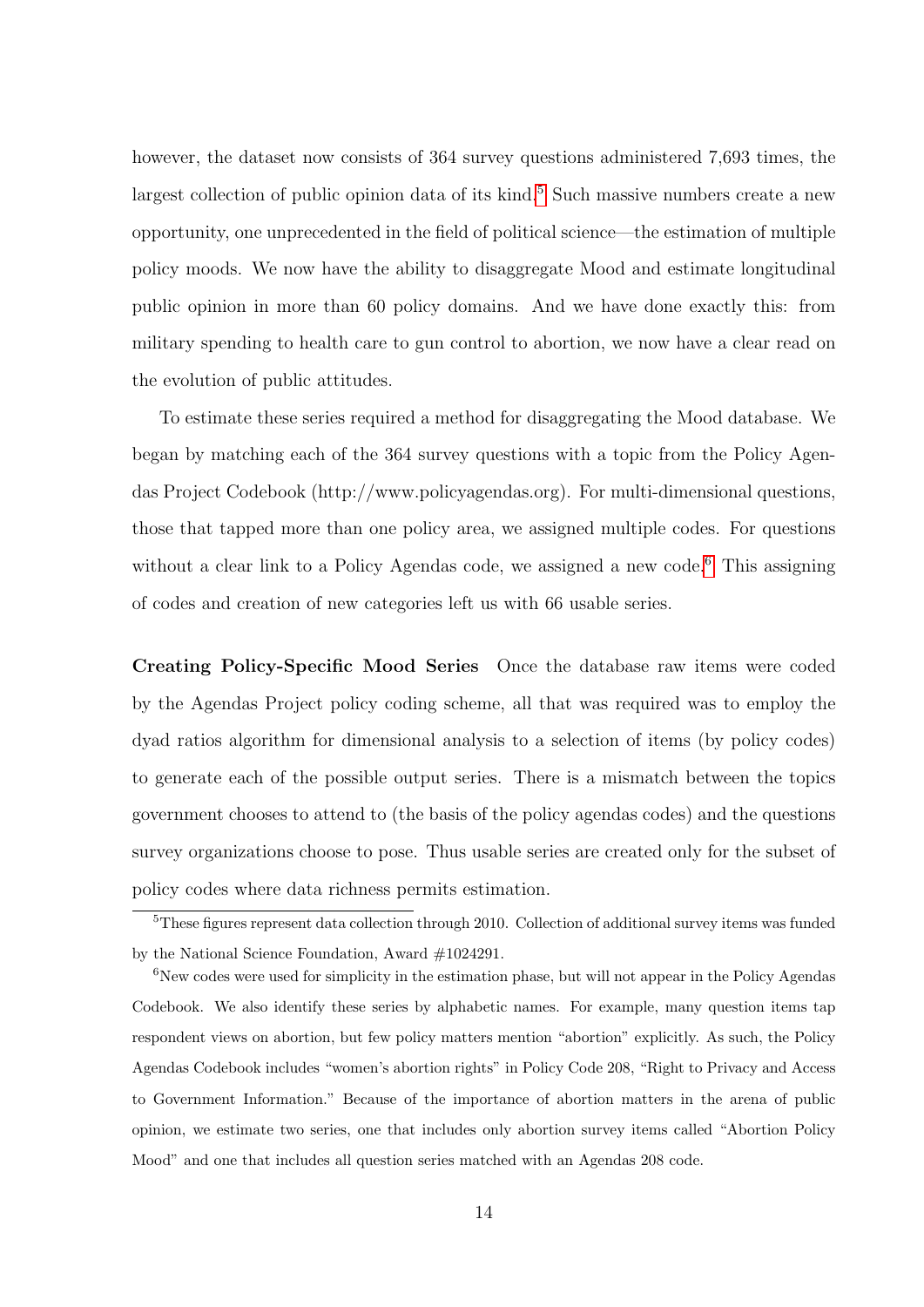A usable series, by our criteria, is one that (1) covers a reasonable time span (10 years or more) and (2) contains enough survey items to generate reliable and valid estimates. These decisions were made on a case-by-case basis, with two main guiding rules. First, in the case that a policy-specific mood series contains a small number (1-3) of survey questions, these items must be high quality measures of the concept we wish to tap. For example, there are two survey questions with Policy Agendas Code 1211, "Riots and Crime Prevention." One item asks respondents to place themselves on a scale determining the best way to deal with the problem of urban unrest and rioting. One end of the scale claims it is more important to use all available force to maintain law and order—no matter what results, while the other end claims it is more important to correct the problems of poverty and unemployment that give rise to the disturbances. The second survey item asks respondents whether the government is spending too much, too little, or the right amount on the rising crime rate. These two items do a decent job of capturing the mood of respondents in the arena of riots and crime prevention, despite the small number of questions used to achieve the task.

Because excessive gaps in question administrations alter the mood estimates, gaps of more than five years are not tolerated. For example, a survey house may ask a specific question in 1960, but then not ask the question again until 1970. If this question series is our only source of data for the early part of the series (1960-1970), we simply drop this portion of the mood series. In the case of missing data, the dyad ratios algorithm interpolates data to generate estimates for the missing years. In cases of excessive missing cases (more than five years) such as these, we cannot guarantee the quality of the estimates and do not report them. Such gaps, however, are rare in our data.

Many of the series we create are more narrowly focused than are the Policy Agendas subtopic codes. In the Agendas coding, for instance, handgun control is combined with rights of police officers during internal investigations and with police misconduct issues. To clarify that our measure of attitudes toward gun control does not include attitudes toward the additional issues contained within Agendas subtopic 1209, we created a new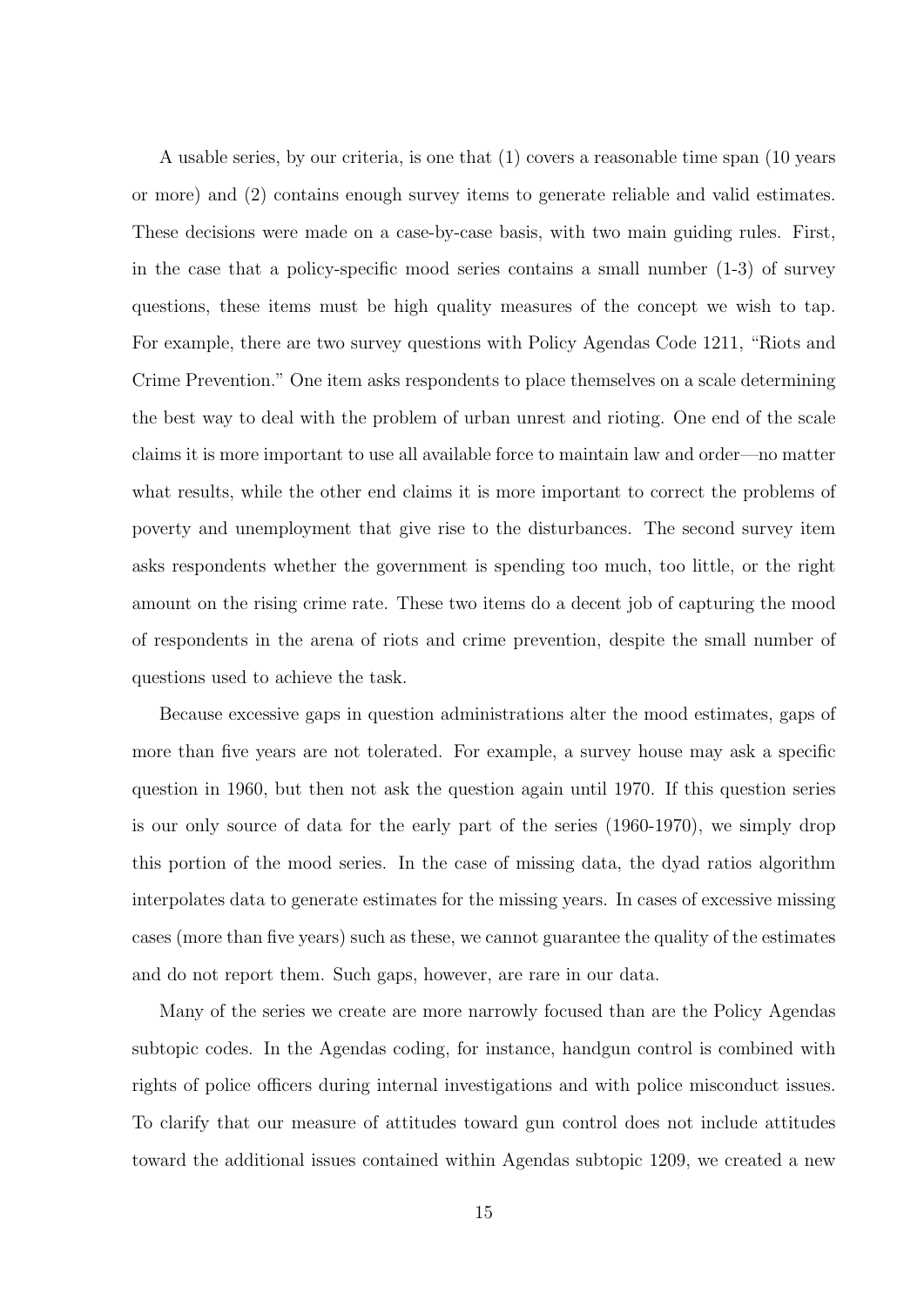code for this narrower topic of handgun control.[7](#page-15-1)

Using this method, we decompose mood into 66 policy-specific mood series, covering a wide range of issues. The value of such data to scholars is evident. First, instead of using global policy mood as a stand-in for all policy-specific studies, scholars will be able to tap into public opinion in their particular area of interest. Detailed diagnostic information is provided for each of the estimated series, including number of questions used to estimate the series, number of administrations, question wording, and survey item loading in the dyad ratios algorithm.[8](#page-15-2) These data provide the user with a thorough map of how series are generated and what aspects of public opinion are exploited to estimate our policy-specific series. Moreover, item loadings diagnostics allow users to identify precisely which aspects of attitudes define and dominate their policy mood series. Lastly, and most importantly for our purposes here, disaggregation affords us the opportunity to look deeper into the nature of public opinion.

### <span id="page-15-0"></span>3 Research Design II: Classification of Issues

If we were to classify issues into our three types, party cue, no party cue, and absolute opinion change, we would expect to see empirical evidence of thermostatic behavior only for the first. We lack a formal mechanism for classification of issues into types. But less formal judgments are still possible.<sup>[9](#page-15-3)</sup> We pretty much know which issues are subject to regular party disagreements and which are not. The former, for example, are the sorts of survey questions that regularly separate Democrats and Republicans and the latter do not. And we can spot issue domains that are not cyclical because something other than party control is driving them. But these are, theoretically speaking, casual classifications.

<span id="page-15-1"></span><sup>&</sup>lt;sup>7</sup>In such cases, we also estimate a mood series for the full subtopic where appropriate.

<span id="page-15-3"></span><span id="page-15-2"></span><sup>8</sup>An example can be found in the Appendix. The full codebook will be available online.

<sup>9</sup>Because these a priori judgements are partly subjective, the results in tables to come might be best viewed as illustrations of pattern rather than formal hypothesis tests. What we have not done, however, is to let the empirical result dictate the classification.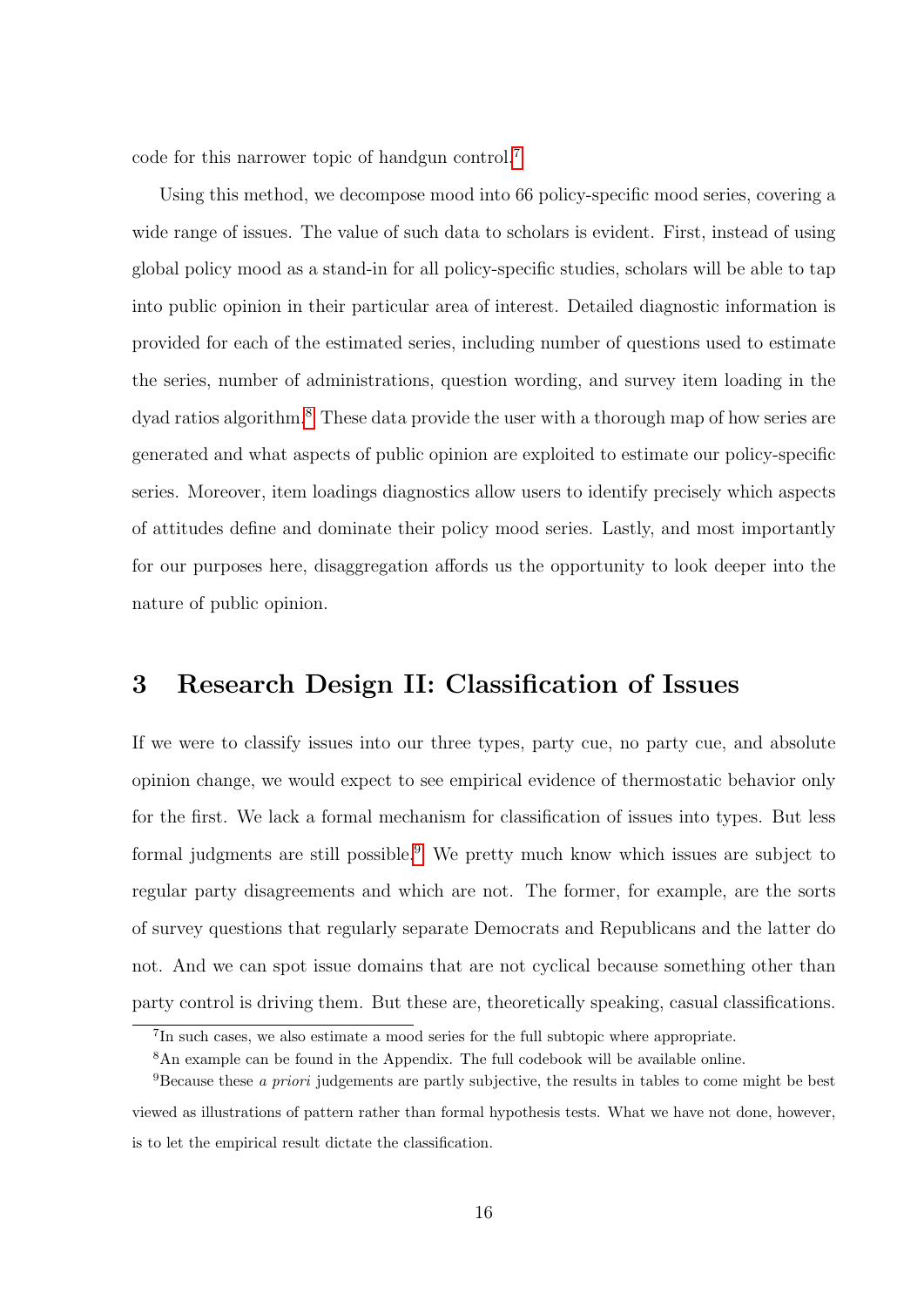Having classified, it should be the case that thermostatic issue domains show thermostatic behavior and others do not. How then can we observe thermostatic behavior?

#### A Test for Thermostatic Opinion Response

We wish to develop a simple test of the idea that opinion movement is thermostatic, and responsive to changes in presidential party control, the key to our theory of what drives the thermostat. A natural starting point is to define movement as a year to year first difference,  $\Delta y = y_t - y_{t-1}$  for all t. But the direction of our opinion measure is in the direction of liberalism. So we are half right to start: under Democratic administrations we expect negative first differences, capturing the idea that movement is away from the party in power. To make this work also for Republican administrations we reflect our first difference scores by multiplying by -1 during years when the President is a Republican. For either party, negative movements now imply movement away from the party's position and positive movements imply movements toward it. Our expectation naturally follows: thermostatic opinion response will produce movement in public opinion away from the party in power. Our party-reflected first differences should be negative on average if the thermostatic response is operating.

Thus, all we need do is observe the mean of the party-reflected first differences score. If the mean is zero, then there is no evidence of thermostatic response. If negative, then there is. And if positive, we have a strange animal that is definitely not thermostatic. So a simple test against a mean of zero provides the test of thermostatic response. "Partyreflected mean first differences" is a mouthful, so we will refer to the coefficient simply as the thermostatic test (or Coefficient in Tables [1](#page-18-0)[-3\)](#page-23-0).

We begin with the issue series that we have classified as party cue issues—and therefore thermostatic response functions. These are the standard materials of party debate, New Deal scope of government controversies with the addition of newer issues such as abortion, gun control, and contraception that are prominent in the social issues dimension of party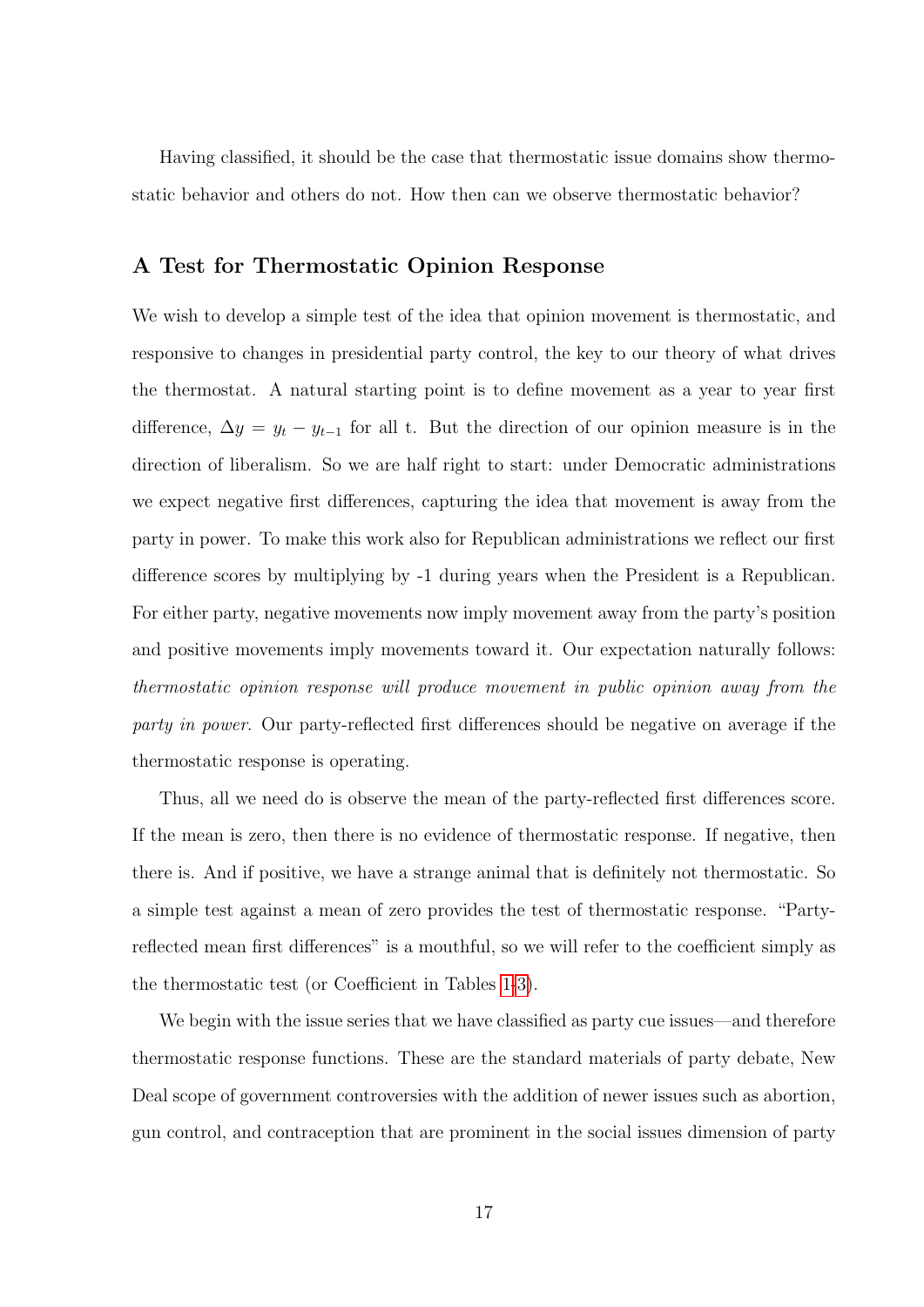conflict.

We display the test result, for issue series where established party cues are prominent, in Table [1](#page-18-0) where we array 21 series selected for series length greater than 30 years. The series are presented in ascending order of the t values for each coefficient, ranking from most negative to most positive. Where Policy Agendas coding is relevant, the policy code is displayed in the second column. We also include domains outside of those suggested by the Policy Agendas Project (i.e., Scope of Government).

[Table [1](#page-18-0) about here]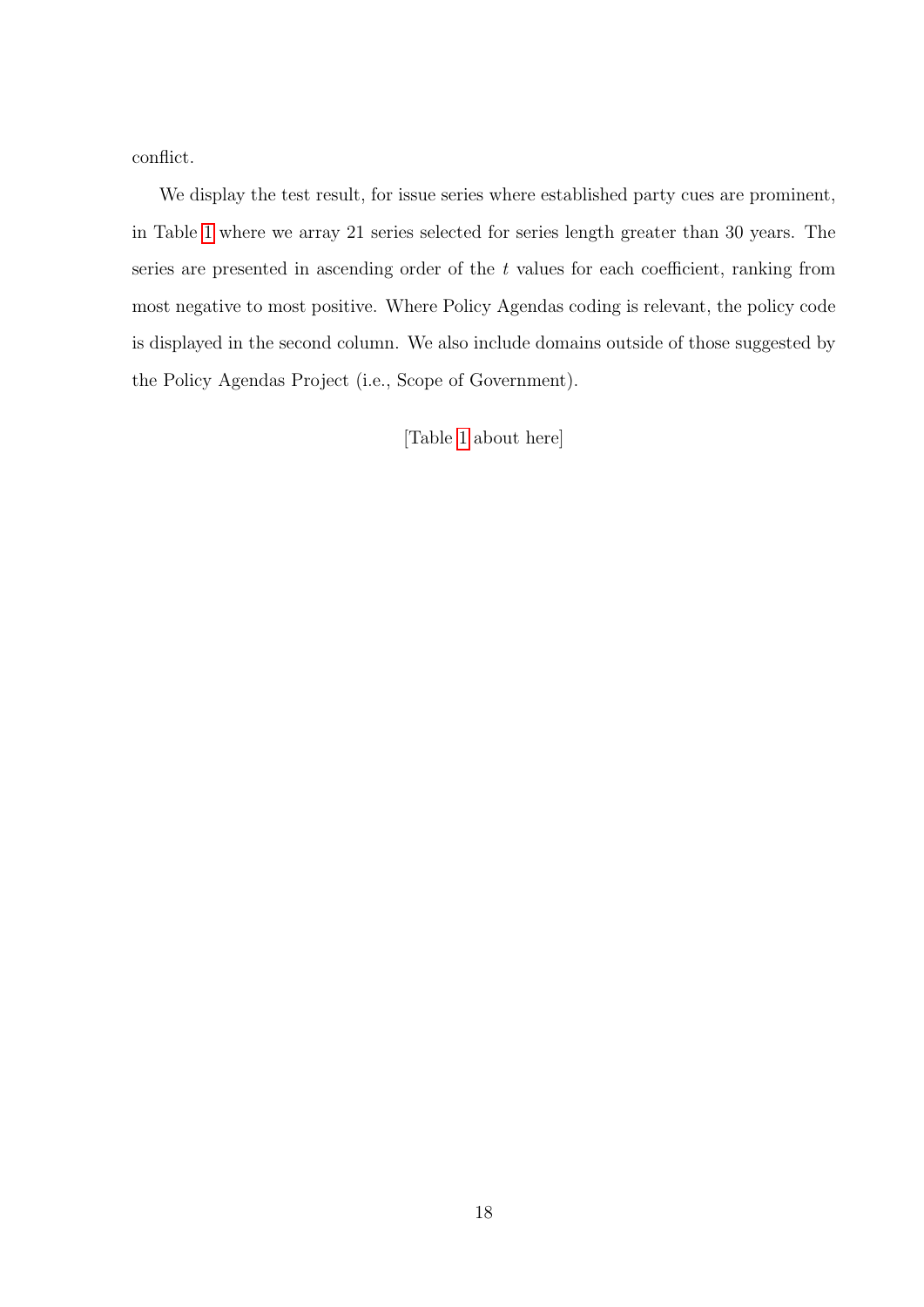| Series                                  | Policy Code | Coefficient | $t\,$   | $\boldsymbol{p}$ | N      |
|-----------------------------------------|-------------|-------------|---------|------------------|--------|
| Macroeconomics                          | 100-199     | $-0.790$    | $-2.92$ | 0.002            | 61     |
| Scope of Government                     | NA          | $-0.775$    | $-2.81$ | 0.003            | 54     |
| Taxation                                | 107         | $-0.686$    | $-2.63$ | 0.005            | 64     |
| Religion in Public Life, Prayer         | 207         | $-0.457$    | $-2.63$ | 0.006            | 45     |
| Health                                  | 300-399     | $-0.482$    | $-2.32$ | 0.012            | 63     |
| Defense                                 | 1600        | $-2.385$    | $-2.21$ | 0.016            | $51\,$ |
| Privacy (includes civil                 |             |             |         |                  |        |
| liberties, abortion, and contraception) | 208         | $-0.497$    | $-2.16$ | 0.018            | 50     |
| Healthcare Reform                       | 301         | $-0.567$    | $-2.03$ | 0.023            | 55     |
| Abortion (only)                         | <b>NA</b>   | $-0.438$    | $-1.96$ | 0.028            | $52\,$ |
| Social Welfare                          | 1300        | $-0.801$    | $-1.88$ | 0.033            | 46     |
| <b>Regulating Business</b>              | 1500        | $-0.410$    | $-1.80$ | 0.038            | 65     |
| Job Creation                            | 100         | $-0.424$    | $-1.58$ | 0.060            | $55\,$ |
| Role of Government                      | 2000-2099   | $-0.448$    | $-1.56$ | 0.063            | 53     |
| Size of Government                      | 2000        | $-0.719$    | $-1.41$ | 0.083            | 46     |
| Inflation                               | 101         | $-0.478$    | $-1.25$ | 0.109            | 33     |
| Labor                                   | 500         | $-0.453$    | $-1.15$ | 0.129            | 45     |
| Handgun Control                         | 1212        | $-0.402$    | $-0.90$ | 0.186            | $52\,$ |
| Environmental Issues                    | 700-799     | $-0.376$    | $-0.87$ | 0.195            | 40     |
| Government Spending                     | <b>NA</b>   | $-0.136$    | $-0.27$ | 0.394            | 55     |
| Unemployment                            | 103         | $-0.021$    | $-0.04$ | 0.485            | 42     |
| Trade Unions                            | 504         | 0.052       | 0.23    | 0.409            | 63     |

<span id="page-18-0"></span>Table 1: The Thermostatic Opinion Change Test Applied to 21 Consistently & Strongly Partisan Issue Series

"Coefficient" is the mean party-control reflected first difference.  $\frac{\sum_{i=1}^{T} \Delta y}{T}$  With the normal negative sign, it expresses annual percentage change away from the party of the President.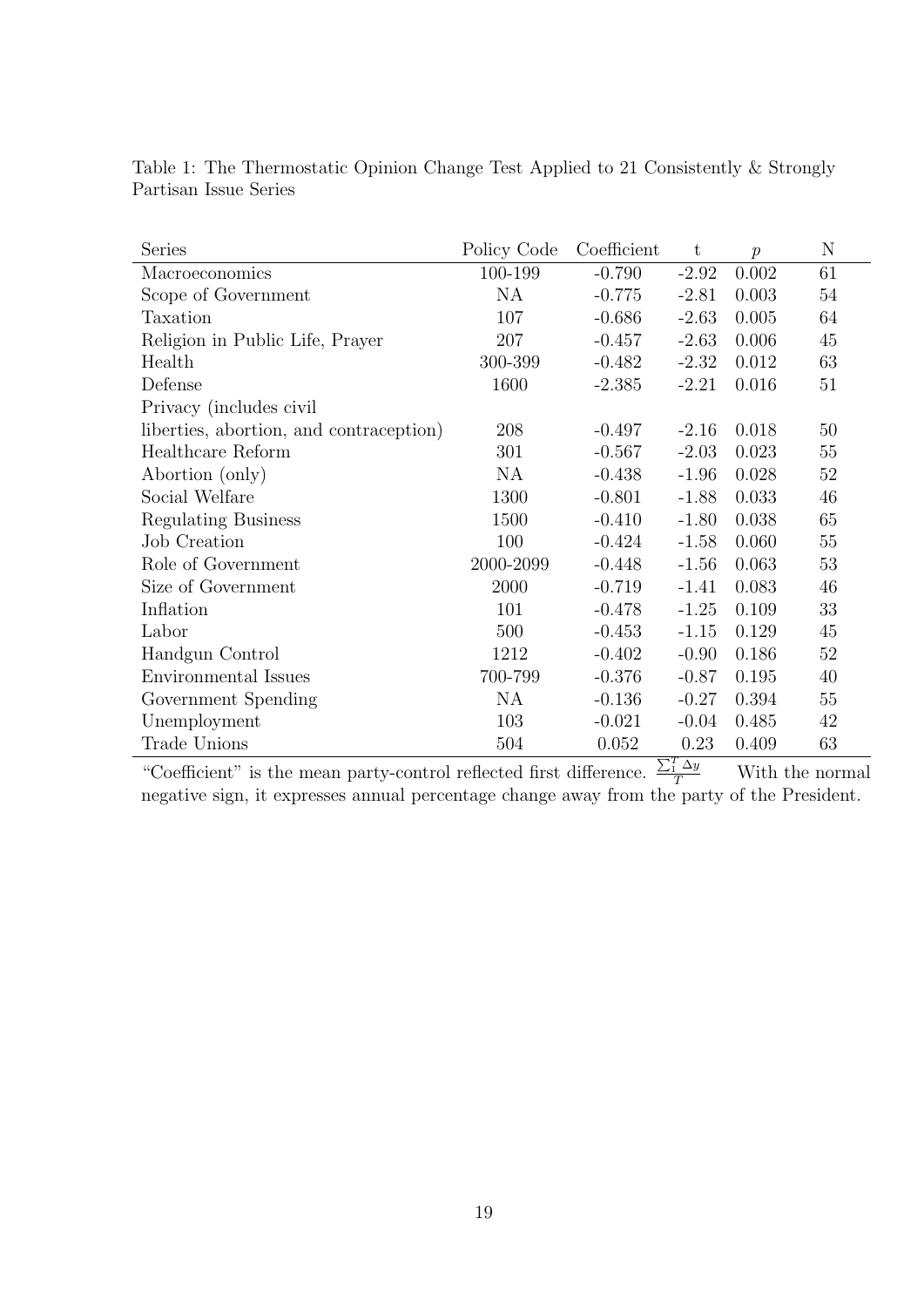What we see in Table [1](#page-18-0) is what we expected to see. This issue set produces predominantly thermostatic response with a hefty 20 out of 21 issue series showing the expected negative coefficients, indicating public opinion movement away from the position of the party in power. (Of these, half are significantly negative and the other half correctly signed, but nonsignificant. The probability of observing 20 out of 21 negative is, of course, trivially small.)

One unexpected result is the near zero coefficient for trade unions. A hot button party issue for a few years in the 1940s and 1950s, trade unions seem to have lost their party coloration for most of the time after that. (And the newly controversial aspect resulting from the Tea Party election of 2010 and state movements against public employees unions is too new to leave any mark on our series.) Abortion opinion, while thermostatic based on our simple test, is a special case. The series is tightly bounded, with opinion moving from the lower bound of 60% liberalism to an upper bound of 70% liberalism. In policy mood speak, this means that abortion public opinion is basically liberal and basically stable. But, opinion movement within this small bound is thermostatic.

Next we perform the same test on a set of issue domains that historically are characterized by absence of party cues or cues that are only episodically partisan. Because these issues are seen either as universally popular (e.g., Social Security and crime prevention) or technical (e.g., NASA, science, public lands), parties typically offer the same policies. When they do offer distinct positions, it is usually only for brief periods of time. Thus there is no dominant alternating stimulus that could produce the cycling with party control that we see in party cue issues.<sup>[10](#page-19-0)</sup>

#### [Table [2](#page-20-0) about here]

<span id="page-19-0"></span><sup>10</sup>Social Security is a potential party cue issue, a Democratic program that Republicans itch to oppose. But because of its overwhelming popularity, they do not do so, neither actually cutting nor proposing to do so in their platforms. They express themselves as in favor of "entitlement reform," unwilling either to name the program they wish to "reform" or to use the more direct word "cut" for the reform they have in mind.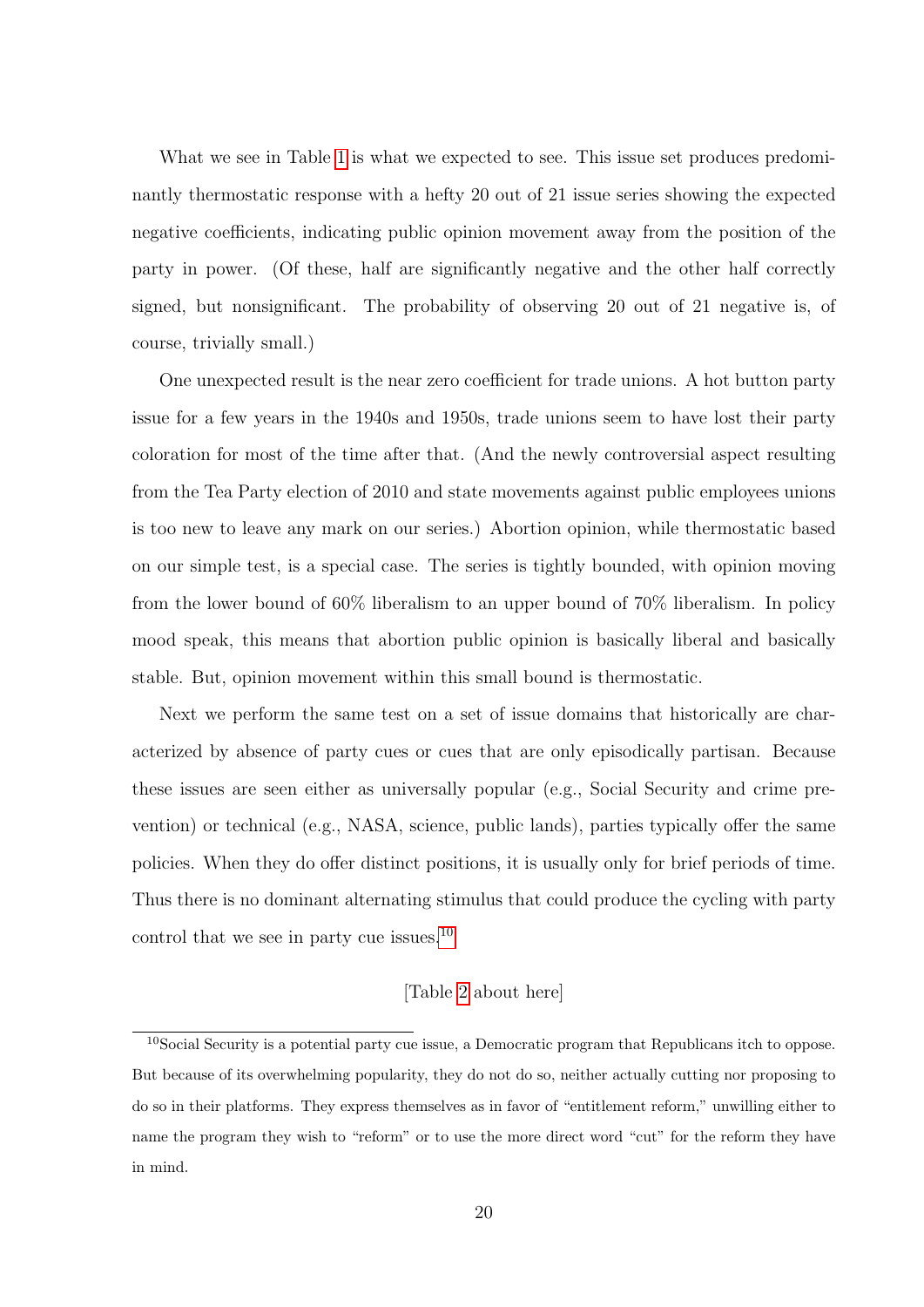| <b>Series</b>                     | Policy Code | Coefficient | t       | $\mathcal{p}$ | N   |
|-----------------------------------|-------------|-------------|---------|---------------|-----|
| Education                         | 600-699     | $-0.145$    | $-0.96$ | 0.171         | 53  |
| Criminal Code                     | 1210        | $-0.159$    | $-0.74$ | 0.231         | 57  |
| Elementary & Secondary Education  | 602         | $-0.102$    | $-0.65$ | 0.259         | 53  |
| Social Security                   | 1303        | $-0.076$    | $-0.36$ | 0.362         | -31 |
| Riots and Crime Prevention        | 1211        | 0.009       | 0.03    | 0.489         | 40  |
| Drug Addiction Treatment          | 1203        | 0.106       | 0.36    | 0.359         | -36 |
| Aid to Cities                     | 1403        | 0.141       | 0.38    | 0.354         | 44  |
| Public Lands and Water Management | 2100-2199   | 0.192       | 0.97    | 0.167         | 63  |
| NASA Spending                     | 1701        | 0.892       | 1.54    | 0.066         | 36  |
| Science and Technology            | 1700-1799   | 1.524       | 1.68    | 0.050         | 36  |

<span id="page-20-0"></span>Table 2: The Thermostatic Opinion Change Test Applied to 10 Episodically Partisan Issue Series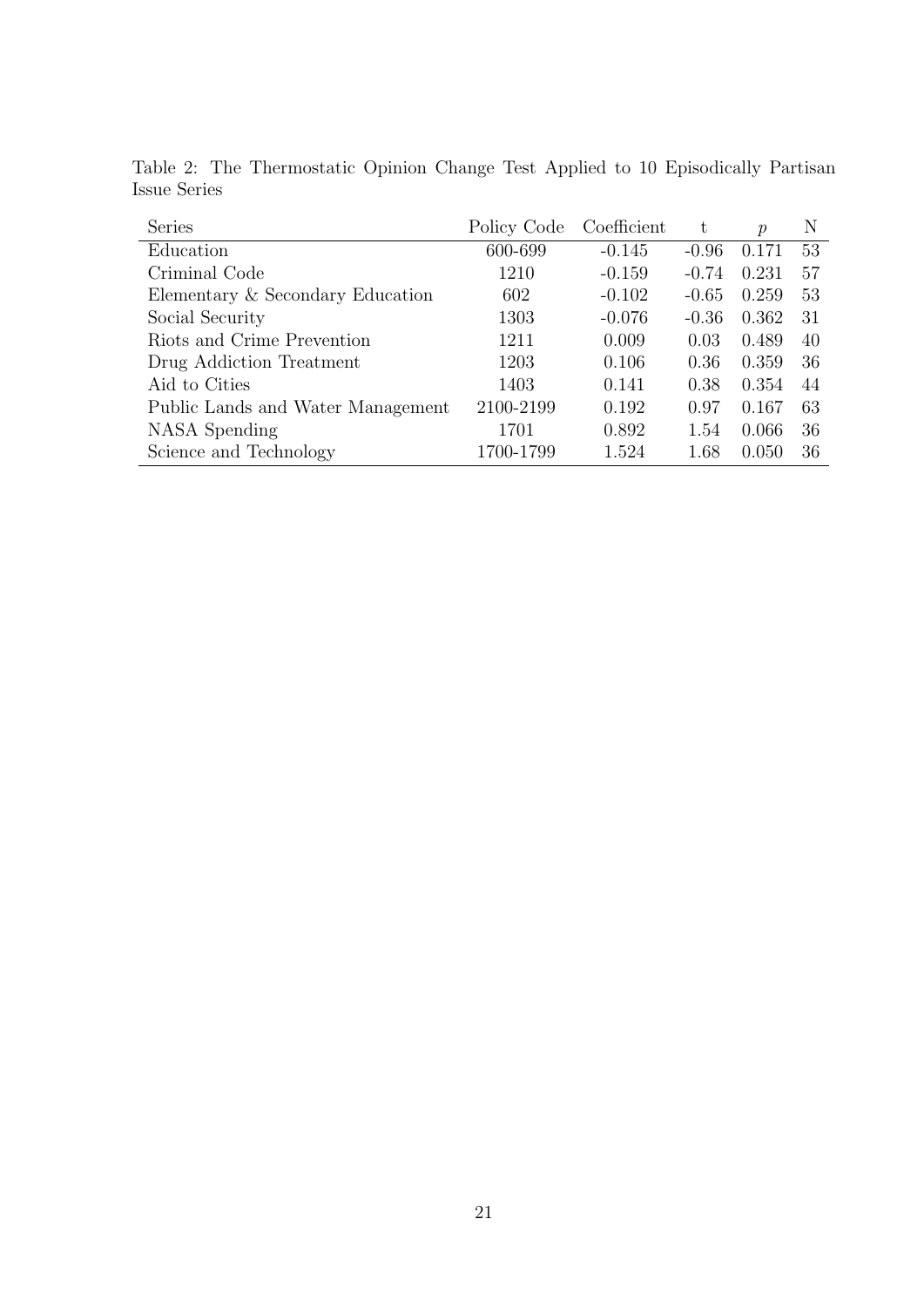Table [2](#page-20-0) shows that only four of the 10 issue domains have negative reactions to current policy and none significantly. Instead we see pretty clear evidence that party control does not matter. Soroka and Wlezien (2010) conclude that it is public importance that determines whether or not the public responds thermostatically:

. . .We expect responsiveness only in domains of some public importance—that is, we do not (and should not) expect citizens to respond in domains about which they care relatively little. [\(Soroka and Wlezien 2010,](#page-57-2) p. 169)

Here we differ from Soroka and Wlezien. Our theory points to the existence of stable party cues as the causal force producing thermostatic response. But issues can be important without having stable party cues. To be fair, the two go together, of course. Issues become important when they are grist for party debate. And so party cue issues tend to be seen as important issues. Furthermore, we believe that the public's perception of the party—the expectations citizens tie to the parties (e.g., Democratic administrations spend more)—is the driving force behind the thermostat. This explains why, for example, we observe thermostatic response even when governments are not acting [\(Erikson,](#page-56-0) [MacKuen and Stimson 2002\)](#page-56-0). Party names provide quick cues on which citizens rely and use to make assumptions about what government is doing in areas where they are less informed. We are hardly the first to suggest the power of heuristics in politics (e.g., [Kuk](#page-56-3)[linski et al. 2000;](#page-56-3) [Popkin 1991;](#page-57-5) [Dancey and Sheagley 2013\)](#page-56-4). But this attention to party cues we stress also helps explain why we may not observe thermostatic response in some salient and important policy areas like crime and Social Security: the parties' platforms do not differ in obvious ways. These domains are not unimportant, but the public is not receiving divergent party cues either.

But there is a final category: undoubtedly important domains, but which do not respond to changes in party control, and surely do not respond thermostatically. Three issues which fit this category are beliefs about equal rights for blacks, women, and gays. These three equality issues show over time trends indicative of absolute opinion change. As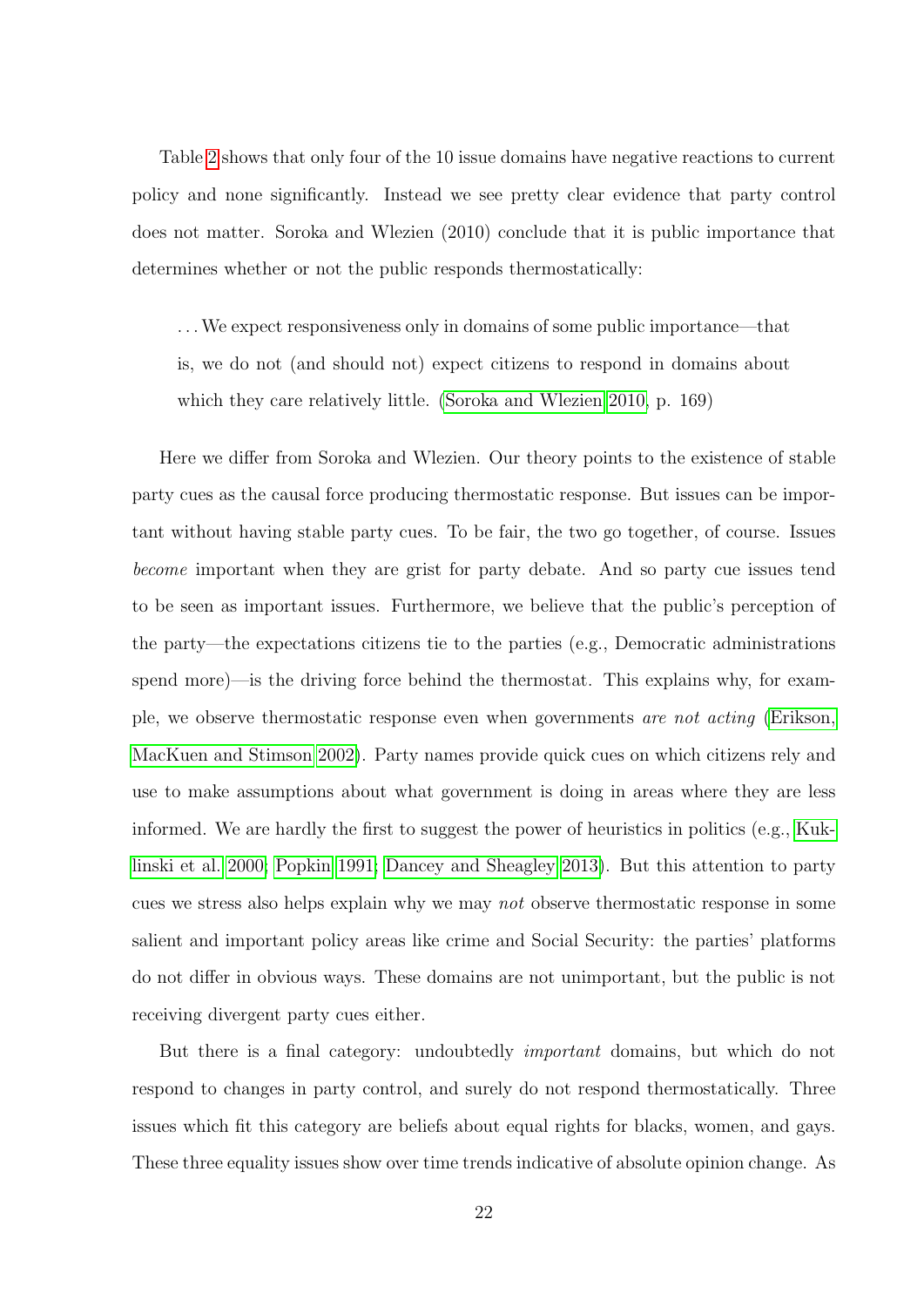Americans become ever more supportive of equal rights for blacks, women, and gays, they are not responding to the party of government.<sup>[11](#page-22-0)</sup> Instead, each in its own way responded gradually to changing social norms, successful social movements, and important historical events. These stimuli set into motion absolute opinion change on the individual level and at the generational level.<sup>[12](#page-22-1)</sup>

Indeed, these issues are among the most important of our time. They are obviously salient in contrast to Soroka and Wlezien's position that salient issues are always thermostatic. We shall explore the trending behavior of these series below. This trending behavior in opinion change requires an explanation. Our explanation for these is that real opinion change is going on. Because these issues are largely unresponsive to control of government, the thermostatic tests of Table [3](#page-23-0) are all nonsignificant.

[Table [3](#page-23-0) about here]

<span id="page-22-0"></span> $11$ In the case of black rights we can detect some thermostatic response [\(Kellstedt 2003\)](#page-56-1), but it is largely

overwhelmed by an underlying linear trend toward great acceptance of equality.

<span id="page-22-1"></span><sup>12</sup>See ahead to Tables [6](#page-40-0)[-8](#page-44-0) for statistical support.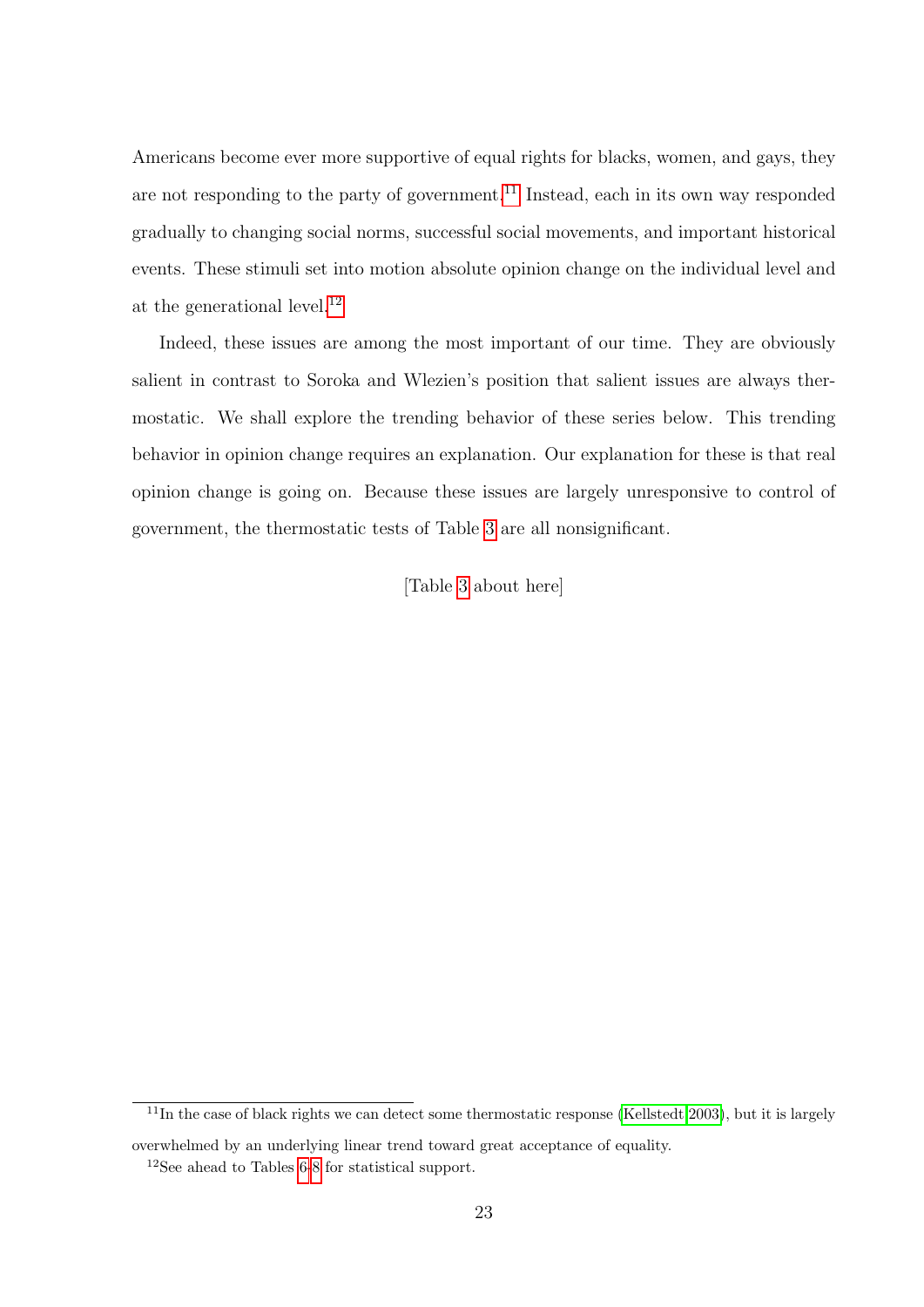<span id="page-23-0"></span>

| Series                    | Policy Code Coefficient |          |          |                    |  |
|---------------------------|-------------------------|----------|----------|--------------------|--|
| <b>Black Civil Rights</b> | 201                     | $-0.101$ |          | $-0.62$ $0.270$ 63 |  |
| Gay Rights                | NА                      | 0.871    | $\pm 10$ | 0.462 34           |  |
| Women's Rights            | NА                      | 0.075    |          | $0.35$ $0.364$ 39  |  |
|                           |                         |          |          |                    |  |

Table 3: The Thermostatic Opinion Change Test Applied to 3 Trending Series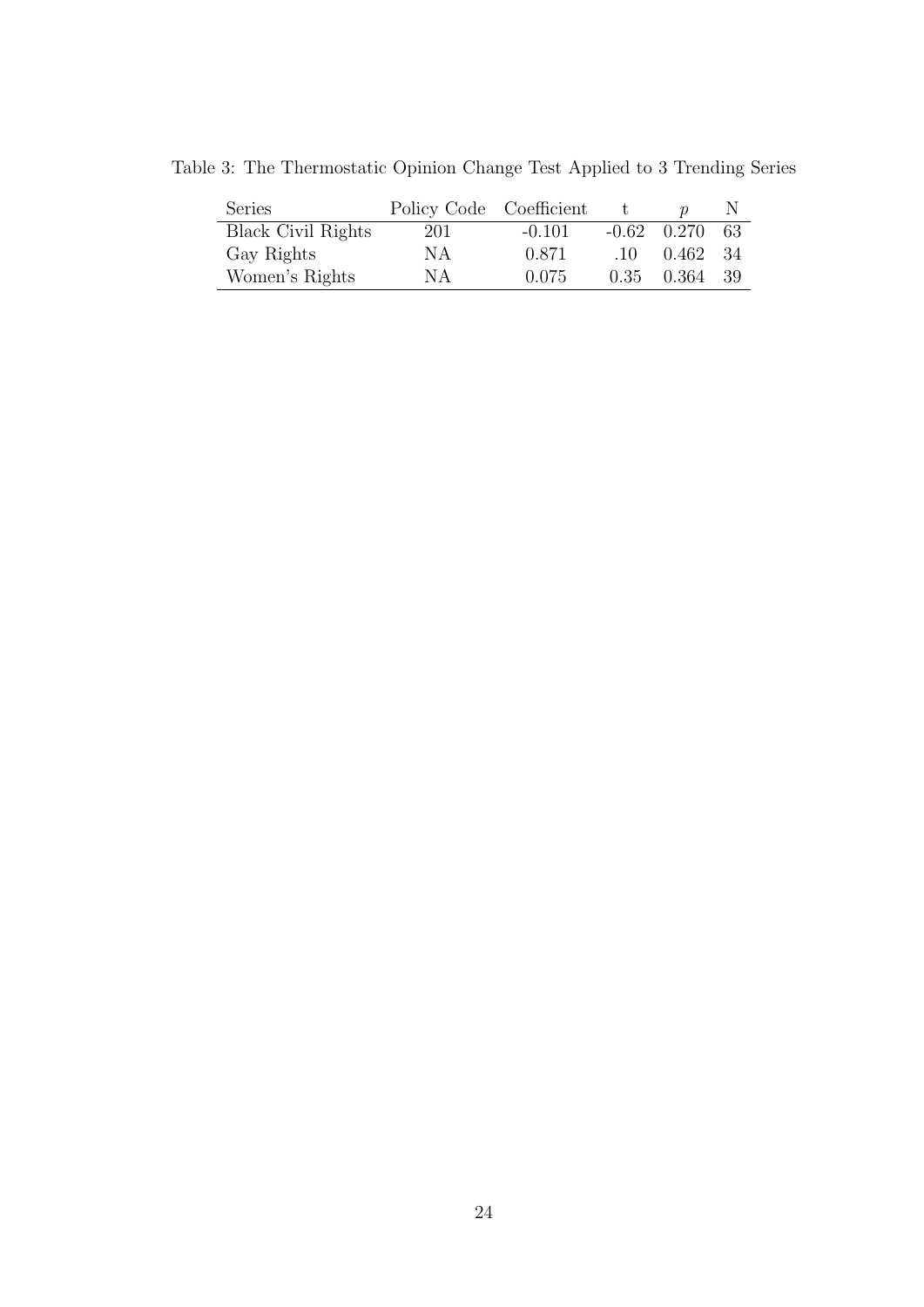Figure [1](#page-25-0) provides a supplemental illustration of these findings. The thick black line represents Stimson's policy mood, a longitudinal estimation of public opinion across a myriad of issues. We generated the other lines, labeled Partisan Issues, Episodically Partisan Issues, and Trending Issues, by calculating the mean "mood" for each table. Thus, the time series of Table 1 represents the means of the series in Table 1, comprising those issues we suggest are consistently and strongly partisan. This line should track pretty closely with "Mood," which it does, correlating at  $r = .71$ . Episodically partisan issues, however, should be less consistent with policy mood, and the series for Table 2 demonstrates this  $(r = .28)$ . Finally, the time series of Table 3 looks very different from policy mood, as we expected. This line represents the average mood across equality issues, and the time series shows a strong linear trend toward liberalism, especially since the 1980s, and correlates with mood rather poorly,  $r = .25$ .<sup>[13](#page-24-0)</sup> We explore these equality series in depth in the next section.

[Figure [1](#page-25-0) about here]

<span id="page-24-0"></span> $13$ This stronger than expected correlation is explained by the early portion of the series (see Figure [1\)](#page-25-0), which is dominated by racial equality survey items. [Kellstedt](#page-56-1) [\(2003\)](#page-56-1) has demonstrated that the racial mood series moved thermostatically similar to policy mood (Stimson 1999) through the 1990s.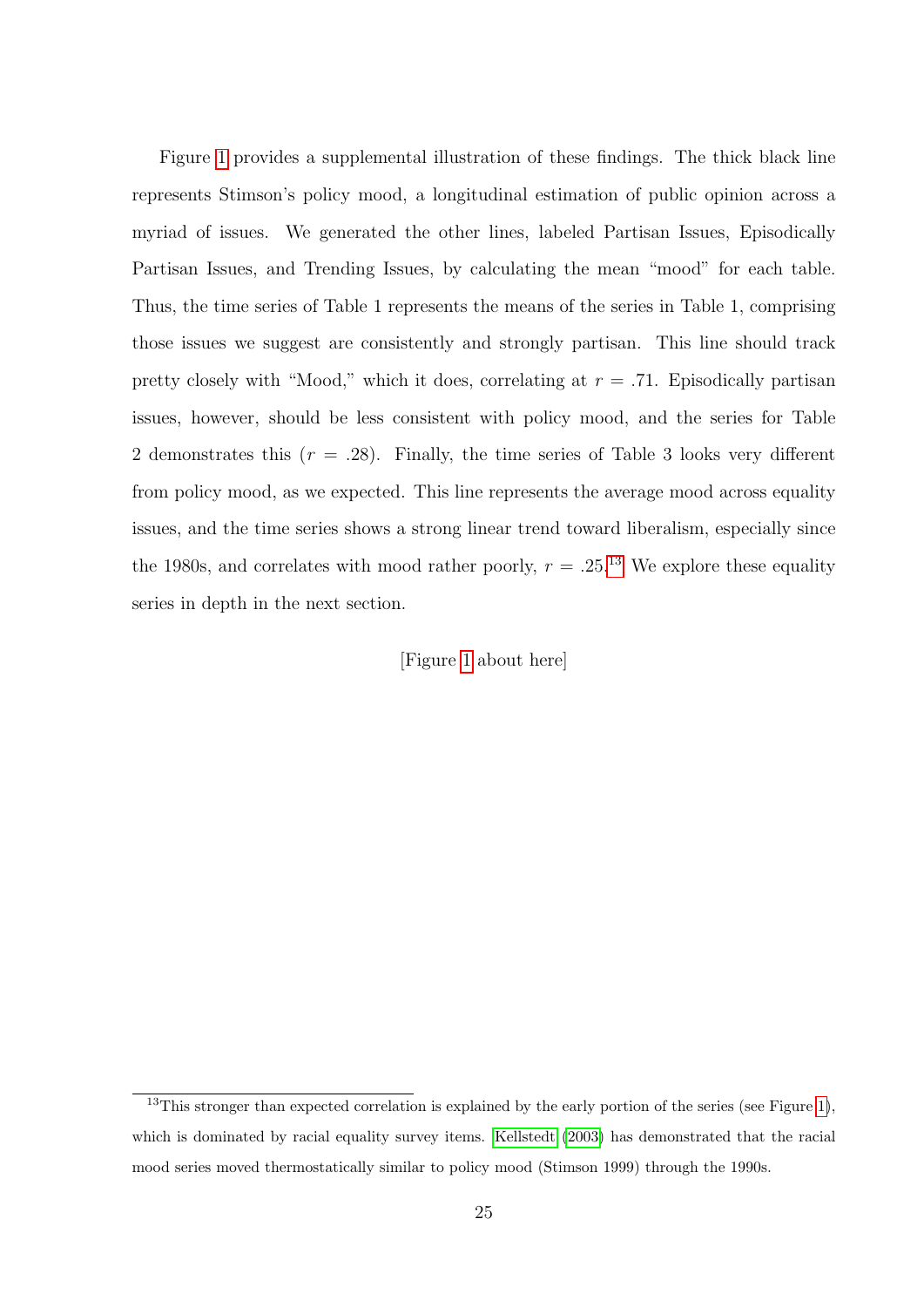

<span id="page-25-0"></span>Figure 1: Time Series of Policy Mood & the "Moods" of Tables 1, 2, 3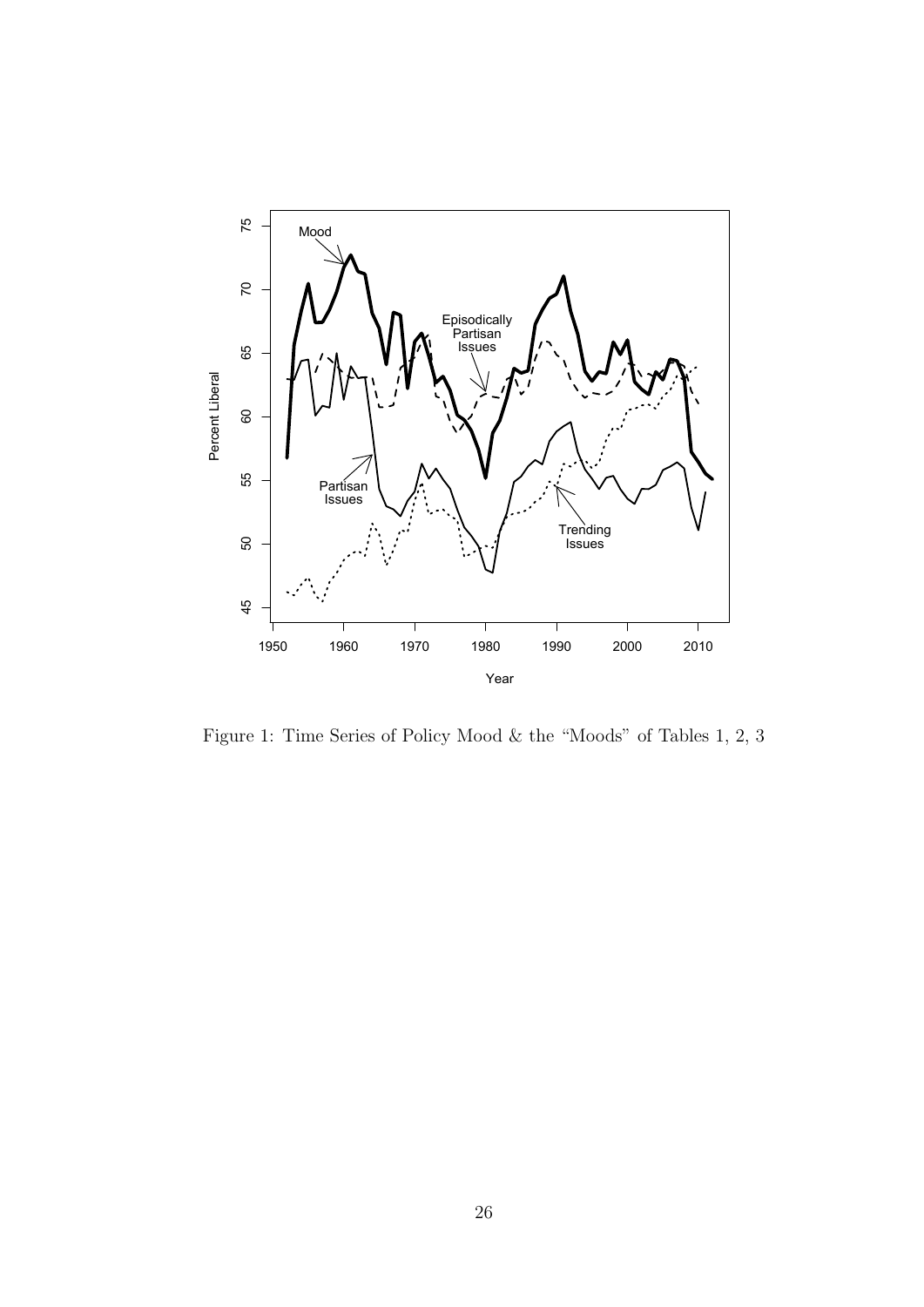What we believed at the outset we now have systematic evidence for: most issues produce thermostatic opinion change. That outcome, we have seen, is consistent with a model in which citizens have fixed absolute preferences. Citizen opinion movements over time show a thermostatic response to the cyclicality of party control of American politics.[14](#page-26-1)

But we have seen that not all opinion change is thermostatic and not all opinion change is relative. By highlighting the norm of cyclicality here, we have set up a change of focus away from the normal and typical and towards sets of issues which interest us precisely because their behavior is abnormal. This is where we now shift focus. We turn to some of the handful of issues which are different. Chief among them are issues of equality.

### <span id="page-26-0"></span>4 The Evolution of Beliefs about Equality

One particular type of issue stands out in the sea of thermostatic opinion change: equality. That is, racial, gender, and sexual orientation issues generate a different sort of opinion change: absolute opinion change, indicating real shifts in public sentiments.<sup>[15](#page-26-2)</sup>

<span id="page-26-1"></span>Figure [2](#page-30-0) demonstrates liberal opinion trending in the three equality cases, showing <sup>14</sup>This interpretation of opinion change fits hand in glove the cyclical story of [Merrill, Grofman and](#page-57-4) [Brunell](#page-57-4) [\(2008\)](#page-57-4). Between the two accounts we have evidence that party control is cyclical and that it is cyclical because each party's policy actions while in power doom its prospects for long-term control. See also [Erikson, MacKuen and Stimson](#page-56-0) [\(2002\)](#page-56-0) for a similar cyclical story.

<span id="page-26-2"></span><sup>&</sup>lt;sup>15</sup>We also investigate the possibility that survey question wording plays a dominant role in producing trending opinion series. In particular, it may be that we only observe thermostatic opinion movement when the questions themselves are worded in a relative manner (e.g., "Should the government be doing more, the same, or less?"). It may also be that in matters of equality opinion, all survey items are worded in an absolute manner (e.g., "Do you believe blacks should have the right to vote?"). However, we observe no evidence of thermostatic (relative) opinion in many policy areas where the question series are themselves relative (e.g., aid to cities, public lands, space exploration; see Table 1.). Perhaps more importantly, many of our survey items for the equality series are relative in frame—yet, we still observe absolute opinion change in the trending opinion series (see Appendix for exact question wording).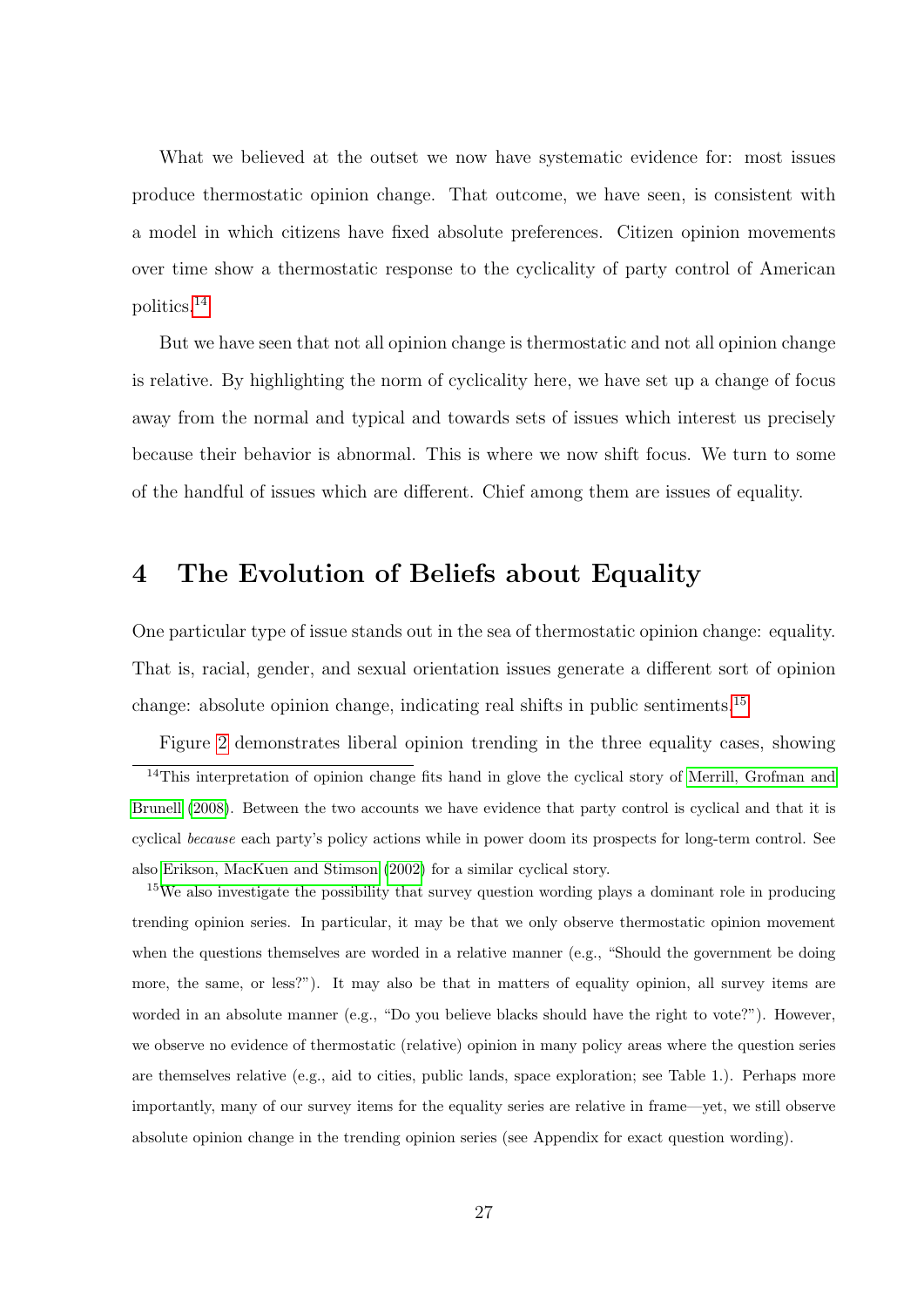that public support for each of these marginalized groups grows over time. The solid black line represents racial liberalism. While we do find evidence of some thermostatic movement, the overall trend is unmistakable: the public becomes more liberal on racial issues over time. The same trending movement can be observed for sexual orientation policy mood, represented in the dotted line. In both of these cases, public support grows over time. Gender policy enjoys the highest levels of public support, whereas it was more divisive in the 1970s.

For a more formal statistical inference we estimate trend coefficients in Table [4.](#page-28-0) There we estimate the trend as the constant term for the first differenced series.<sup>[16](#page-27-0)</sup> All are easily significant. They show an average annual movement in the liberal direction of about four to seven points per decade. Figure [2](#page-30-0) makes these similarities and differences clear.

[Table [4](#page-28-0) about here]

<span id="page-27-0"></span> $16$ We explored slightly more complicated specifications with ARIMA terms. In the Women's Rights case an IMA(2) model is a better fit to the data. Its estimated trend is .433 with  $p<.000$ .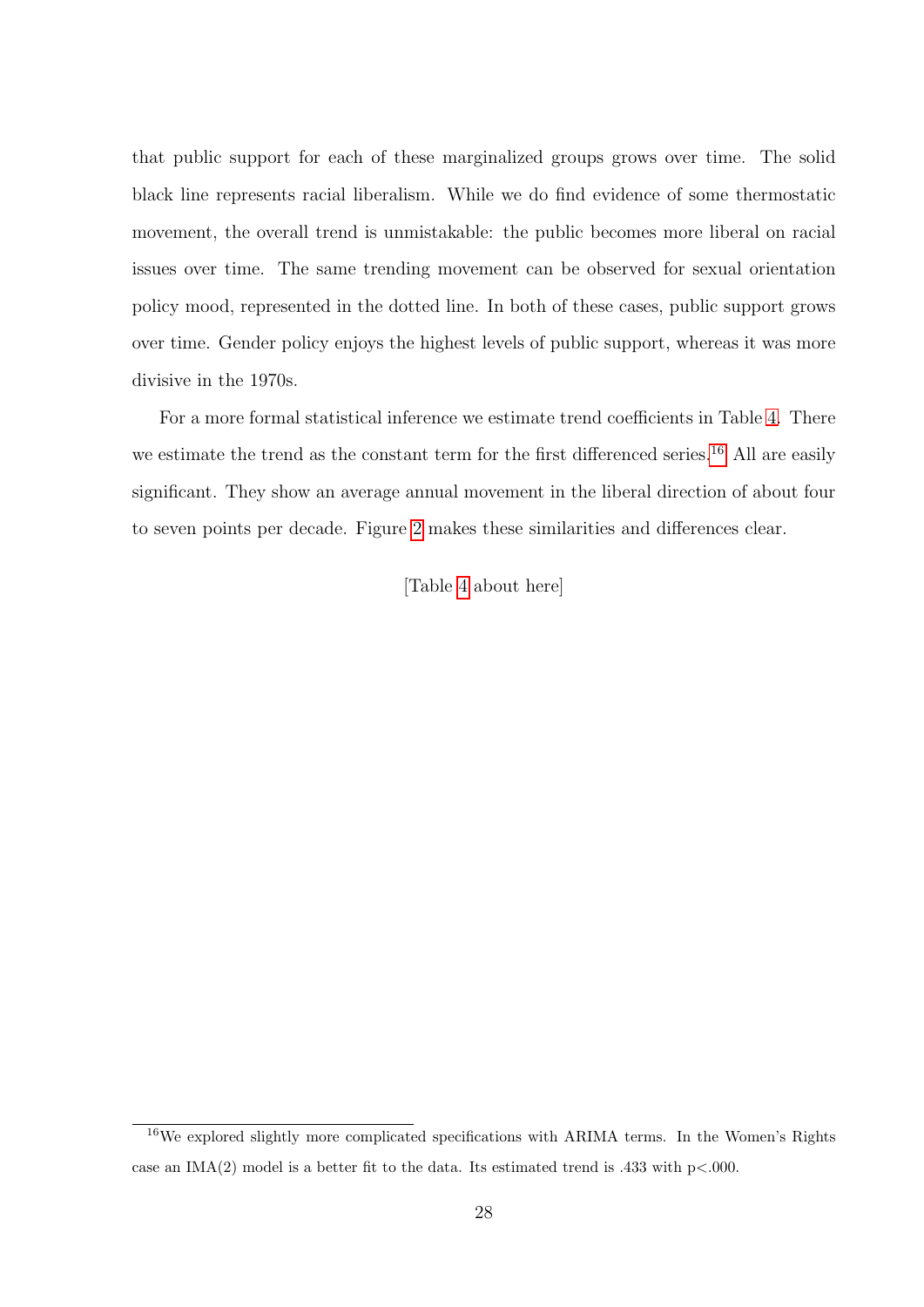|                  |           | Trend       | Standard |                |
|------------------|-----------|-------------|----------|----------------|
| <b>Series</b>    | Period    | Coefficient | Error    | <i>p</i> value |
| Racial Equality  | 1947-2010 | 0.353       | 0.158    | 0.015          |
| Women's Equality | 1973-2008 | 0.437       | 0.217    | 0.022          |
| Gay Equality     | 1978-2010 | 0.680       | 0.255    | 0.004          |
|                  |           |             |          |                |

<span id="page-28-0"></span>Table 4: Estimated Trend Coefficients for the Three Equality Series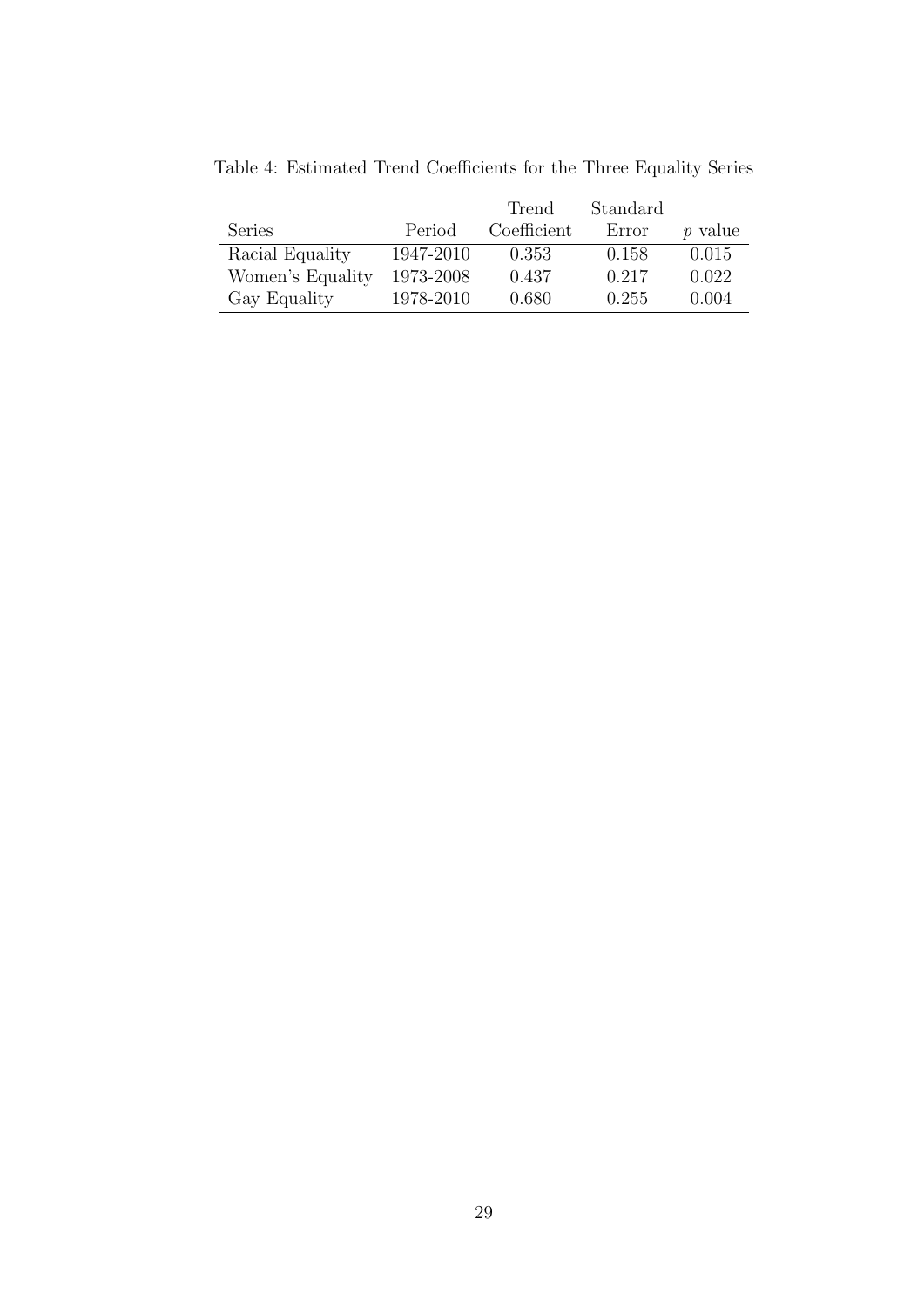Some portion of the numbers we observe here may be a function of available survey data and question wording. For example, there are dozens of questions in the racial liberalism series, which means we do a good job of capturing the dynamics of racial liberalism. However, many of the survey items are tied to spending preferences (e.g., "Is the government spending enough on aid to blacks?"), which are likely to generate thermostatic movement. Despite this, the overall movement of the racial liberalism series is trending in the liberal direction.

The sexual orientation liberalism series is likewise estimated by a variety of questions, although in this case the questions are mostly tied to actual equality beliefs (and not spending). And again, there is a clear liberal trend in the series, moving from the low 40s in the 1970s to the mid 60s today.

Women's equality liberalism is estimated from three survey items, covering two important aspects of this movement: women's role in society and gender-based affirmative action. The first item asks respondents to choose the proper role of women on a seven point scale, with one end of the scale end being "in the home" and the other end being "equal to men in the workplace." Responses to this question reach near consensus in favor of equality by  $2000^{17}$  $2000^{17}$  $2000^{17}$  Yet, when citizens are asked to weigh in on affirmative action in hiring and promoting women (with two distinct survey items), responses were less liberal. Covering these distinct, yet central aspects of the women's equality movement ensures we get a good gauge of real preferences. Our data show the same general trend as do other examinations of public support for women's equality over time—steady movement in the pro-equality direction [\(Sapiro and Conover 2001;](#page-57-6) [Mayeri et al. 2008\)](#page-57-7).[18](#page-29-1)

#### [Figure [2](#page-30-0) about here]

<span id="page-29-1"></span><span id="page-29-0"></span><sup>&</sup>lt;sup>17</sup>See the Appendix for survey question details and survey item loadings for the three equality series.

<sup>&</sup>lt;sup>18</sup>We recognize that our survey items do not measure the full range of issues that contribute to attitudes on the concept of gender equality. Readers interested in a more detailed examination of attitudes toward gender equality should consider these two publications as an excellent introduction to a subject that has received a great deal of attention in the literature.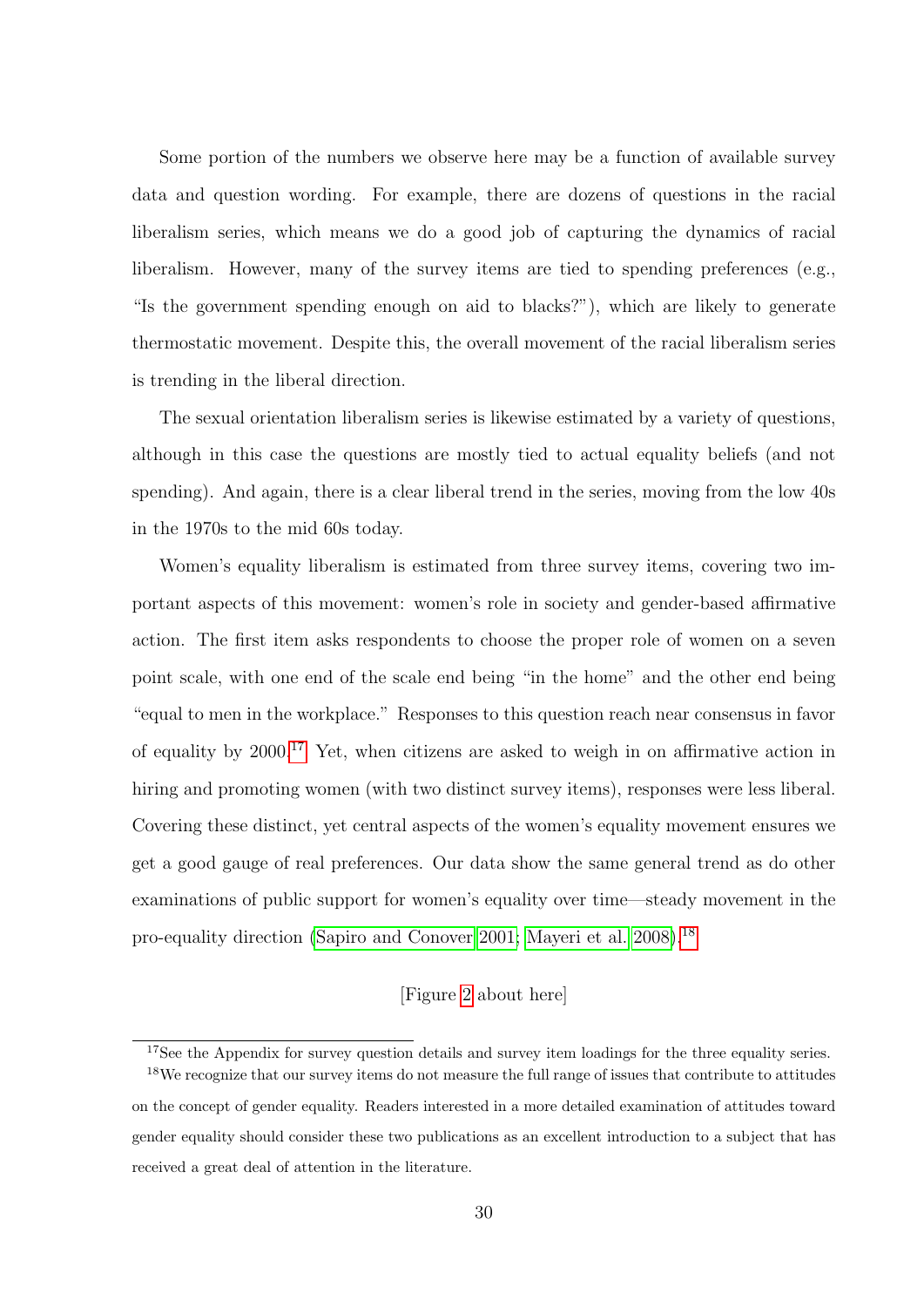

<span id="page-30-0"></span>Figure 2: Racial, Women's, and Gay Rights Liberalism: 1950 to 2010 (Source: Computed by authors.)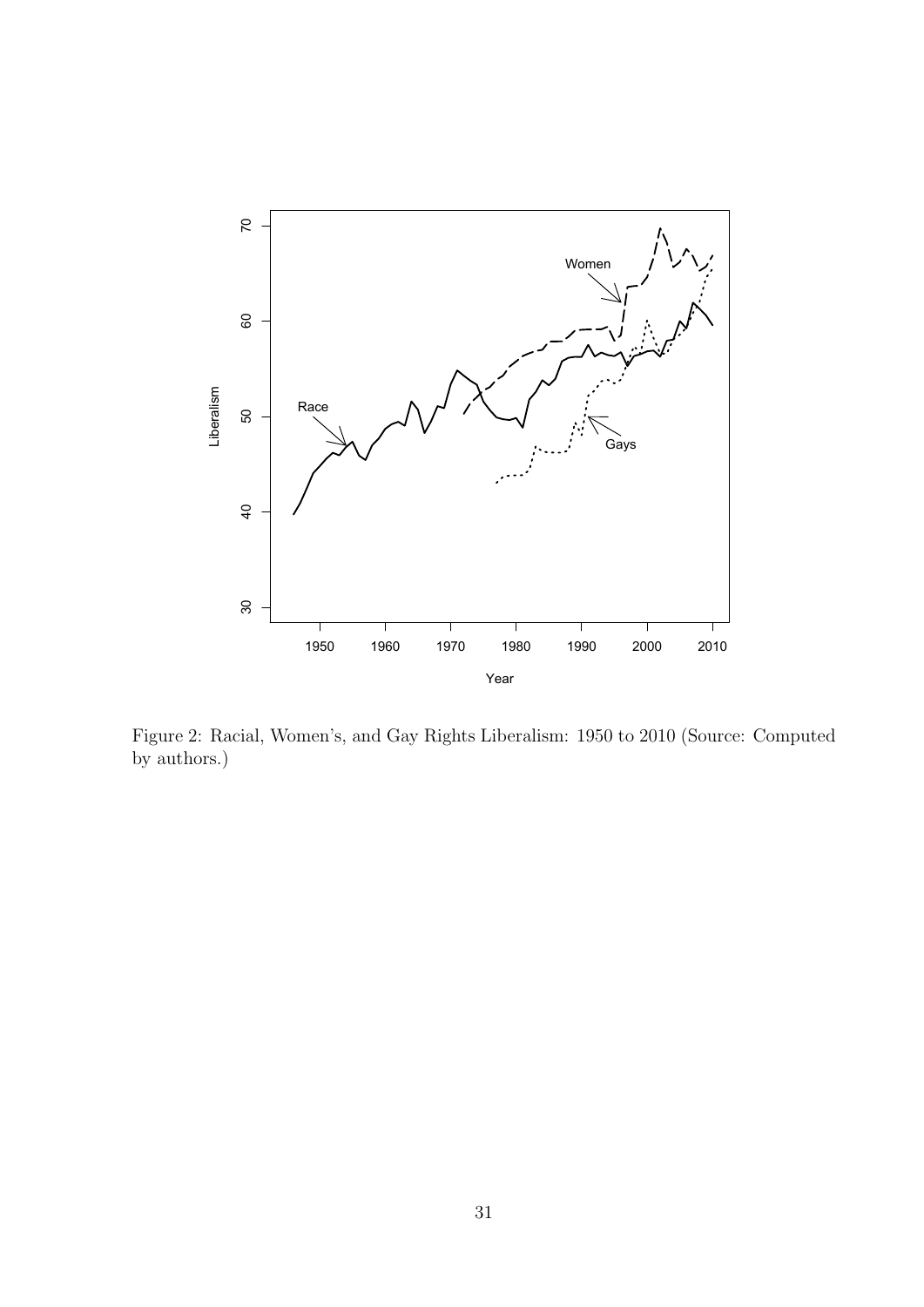We can also estimate trend coefficients for the Party Control Issues and Episodic Party Control Issues series for an additional, statistical check that what we observe in these equality series is a distinct type of opinion movement. Equality issues have failed our thermostatic test. And, while Figure [1](#page-25-0) demonstrates the paths of opinion movement look different, an additional statistical test will provide quantitative evidence. Table [5](#page-32-0) shows the estimated trend coefficients for the two series Party Control Issues (Table 1) and Episodic Party Control Issues (Table 2). Neither set of issues approach significance.

[Table [5](#page-32-0) about here]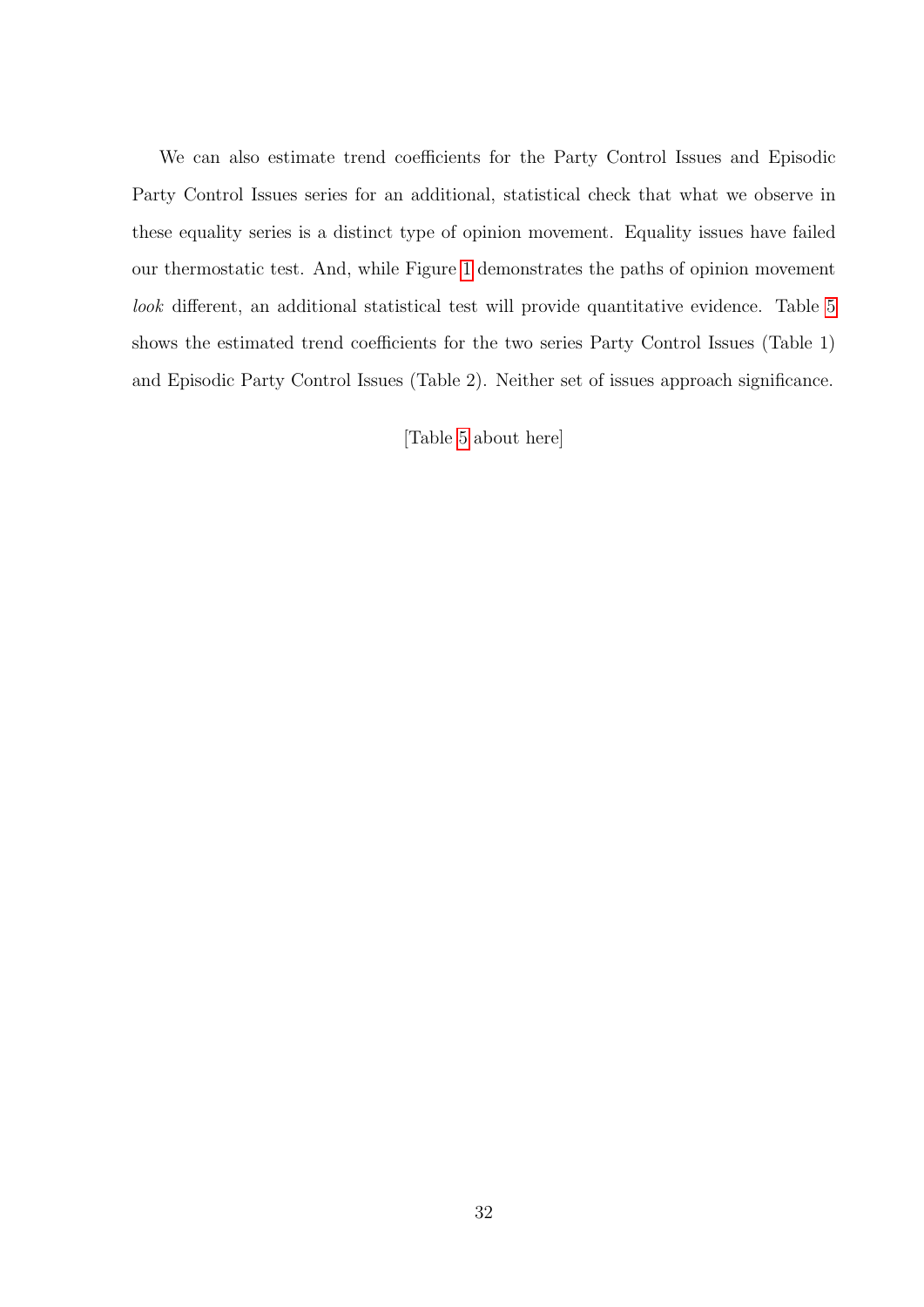<span id="page-32-0"></span>

|                                  |           | Trend       | Standard |         |
|----------------------------------|-----------|-------------|----------|---------|
| Series                           | Period    | Coefficient | Error    | p value |
| Party Control                    | 1953-2011 | $-0.151$    | 0.232    | 0.516   |
| Episodic Party Control 1957-2010 |           | $-0.046$    | 0.177    | 0.797   |

Table 5: Estimated Trend Coefficients for Party Control & Episodic Party Control Series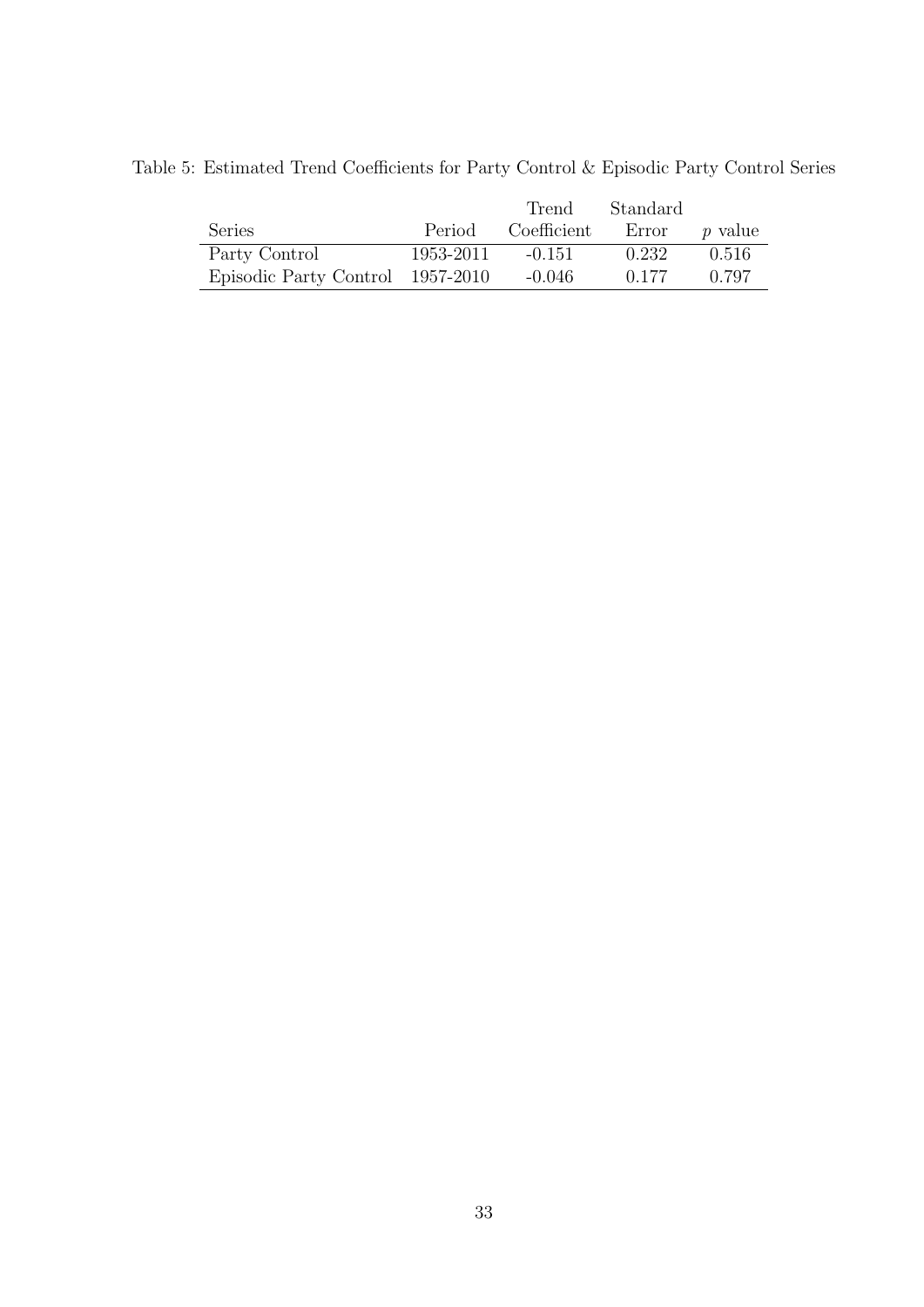Substantively, these results demonstrate that the set of issues we have deemed consistently important to the parties, or even *sometimes* important show no sign of trending.<sup>[19](#page-33-0)</sup> They are unaffected, in other words, by powerful stimuli like those that have influenced issues of equality.<sup>[20](#page-33-1)</sup> Thus, we can now say with a large degree of statistical certainty that we have identified three distinct types of opinion change.

#### Models of Social Change

Absolute opinion change represents an actual change in preferences, not merely a response to changing party control. At the individual level, if we observe one citizen over time, a change of absolute opinion requires a stimulus of some sort. If we observe over-time changes in preferences at the macro level, we may also consider the force of generational change. In other words, we may observe change within cohorts and also between cohorts. Both are indicative of absolute opinion change.

What we found in the previous section of equality opinion change was one "alternative dynamic" explained in our simulation of opinion change: a trend.

Recall our demonstration of models of opinion change, which we now apply in the arena of social change. Again, we imagine an electorate with preferences scaled from left to right. Again, we ask the electorate relative questions, but this time, questions regarding equality for blacks, women, and gays and lesbians.

Returning to the model of social change, enter the variable of time. Three results are possible.

- A Over time, the electorate experiences no change in equality opinion.
- B Over time, the electorate fluctuates—from more to less desire for equality—perhaps in response to changing party control, or perhaps to another stimulus.

<span id="page-33-0"></span><sup>19</sup>We also subject the three equality series taken together (as the "Trending Issues") series presented in Figure [1\)](#page-25-0) to this statistical test. The series is easily significant,  $p < 0.04$ .

<span id="page-33-1"></span><sup>&</sup>lt;sup>20</sup>Of course, historical events certainly may influence party control issues, but the impact of these stimuli are not lasting.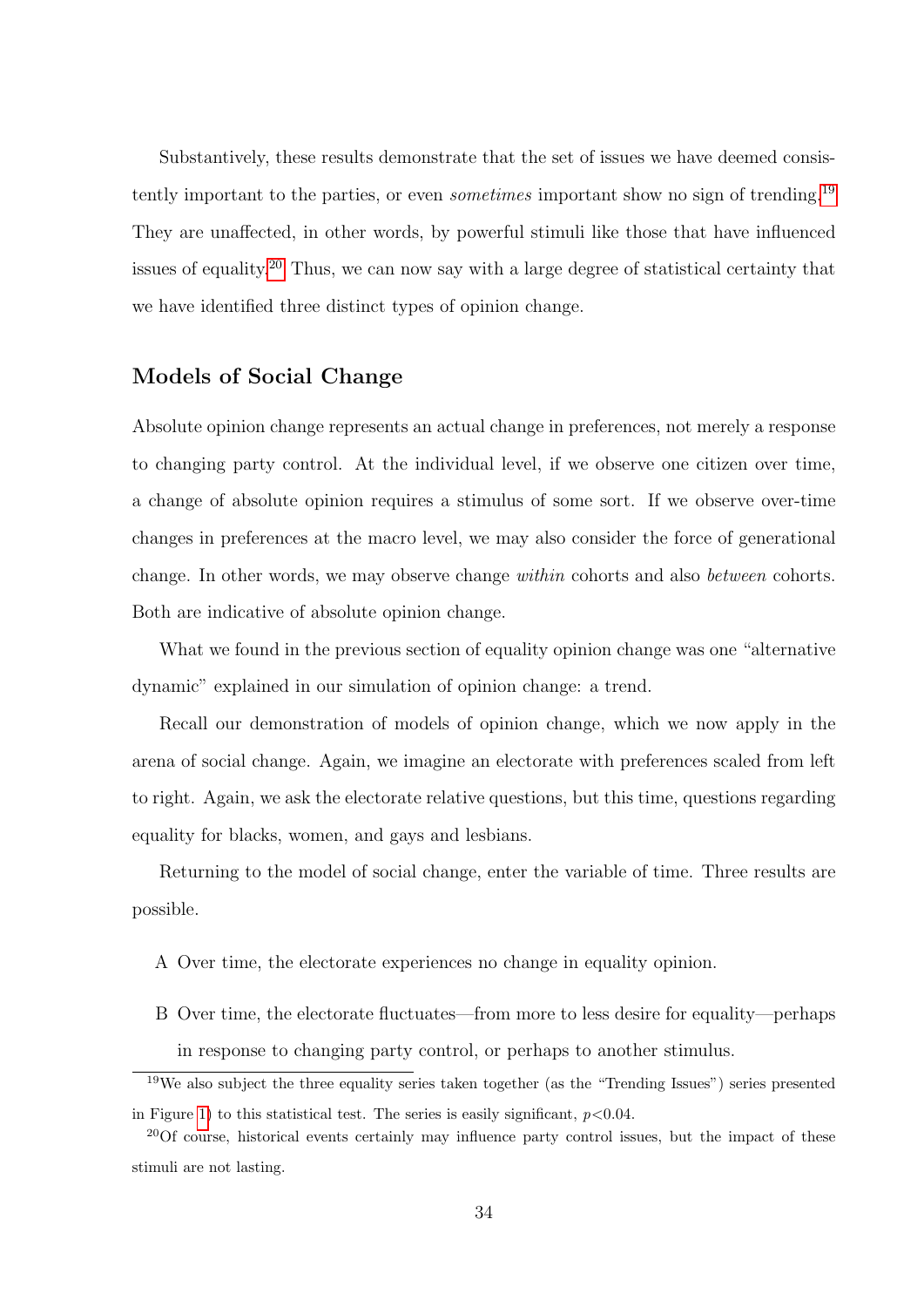C Over time, the electorate becomes increasingly pro-equality.

From Figure [2](#page-30-0) of the three equality moods, we know we are under condition C: over time, the electorate becomes increasingly in favor of equality. But there is one additional element to absolute opinion change: the question of who is doing the changing. Is the growing taste for equality an artifact of generational change? That is, is it caused by between cohort change? Or, are cohorts themselves changing overtime—within cohort change? Or, is it both? We need to understand the moving parts of this condition C.

To answer definitively these questions, we would need longitudinal data (a single question or set of questions covering multiple cohorts and multiple years) with thick responses (enough respondents to separate out the cohorts). Such data would allow us to produce a figure like the simulated image of Figure [3](#page-35-0) which demonstrates both types of movement: between cohort and within cohort opinion change in equality beliefs.

[Figure [3](#page-35-0) about here]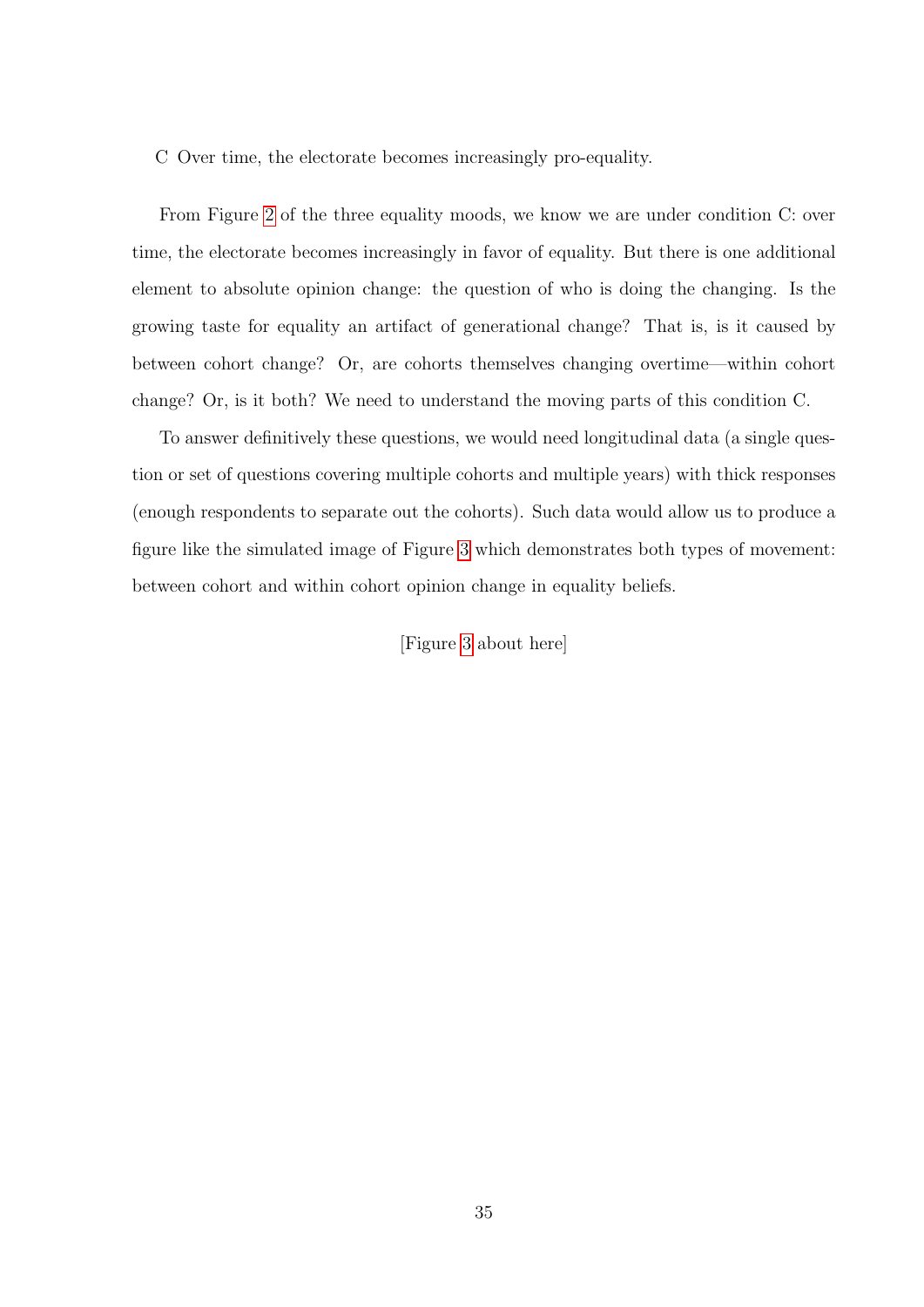

<span id="page-35-0"></span>Figure 3: Simulated Figure of Percent of Respondents Believing in Full Equality by Birth Cohort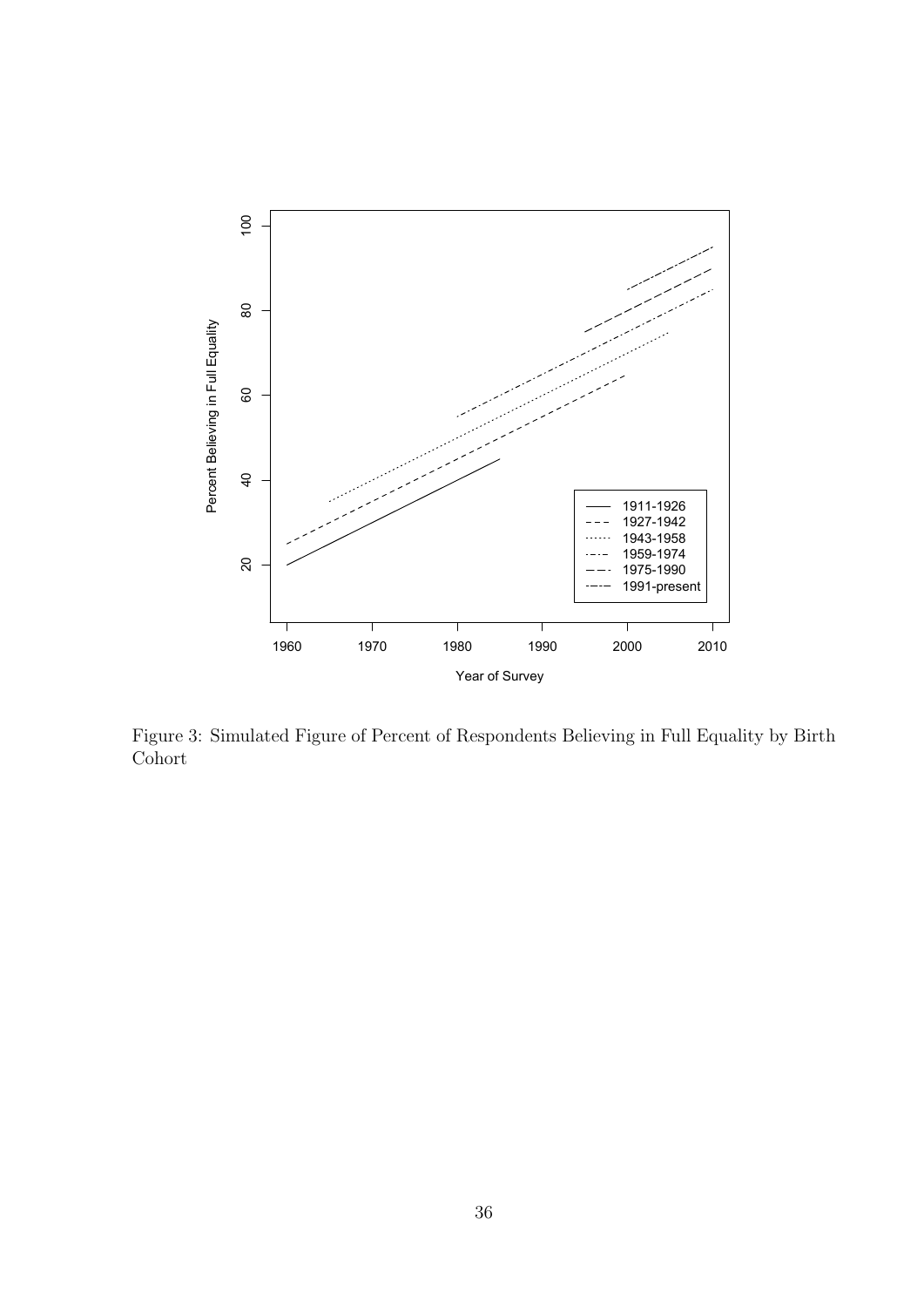Mathematically, Figure [3](#page-35-0) suggests two sources of variation that explain over time change in equality beliefs. Cohorts themselves become more accepting of full equality demonstrated by the upward trending movement of each cohort over time. And, each newer cohort begins at a more accepting point than its predecessor. Change is thus reinforcing, a combination of both types of movement. In other words, if we were able to break apart a single line of a trending equality series (such as the three presented above), we could attribute the trends to two types of change: within cohort and between cohort change.

Our statistical model for estimating the types of change is an analysis of covariance which simultaneously estimates the fixed effects of belonging to a particular cohort and the linear trends in attitude change within cohorts. The fixed effects are the intercept shifts of Figure [3](#page-35-0) and the linear trend is the over time movement common to all cohorts.

#### How Change Occurs

We suspect that both types of change are at work in the cases of racial, gender, and sexual orientation equality. We believe, for example, that a previously anti-gay rights individual may learn that a coworker that he or she respects deeply is gay, and thus, changes his or her views on equality for gays and lesbians because of that experience. Likewise, many who lived through the emotional Civil Rights marches of early 1960s, observing violent attacks on peaceful protesters, were moved to support civil and voting rights for African Americans. These types of changes represent absolute opinion change among individuals over time. They are not rare occurrences. Indeed, these individual level shifts in opinion play a significant role in explaining absolute opinion change.

There is another force at work as well, that of generational change. Here, attitude change is a function of generational or cohort differences among groups of people born at different times. In other words, because of changing social conditions which alter the socialization experience of each successive cohort, younger generations become more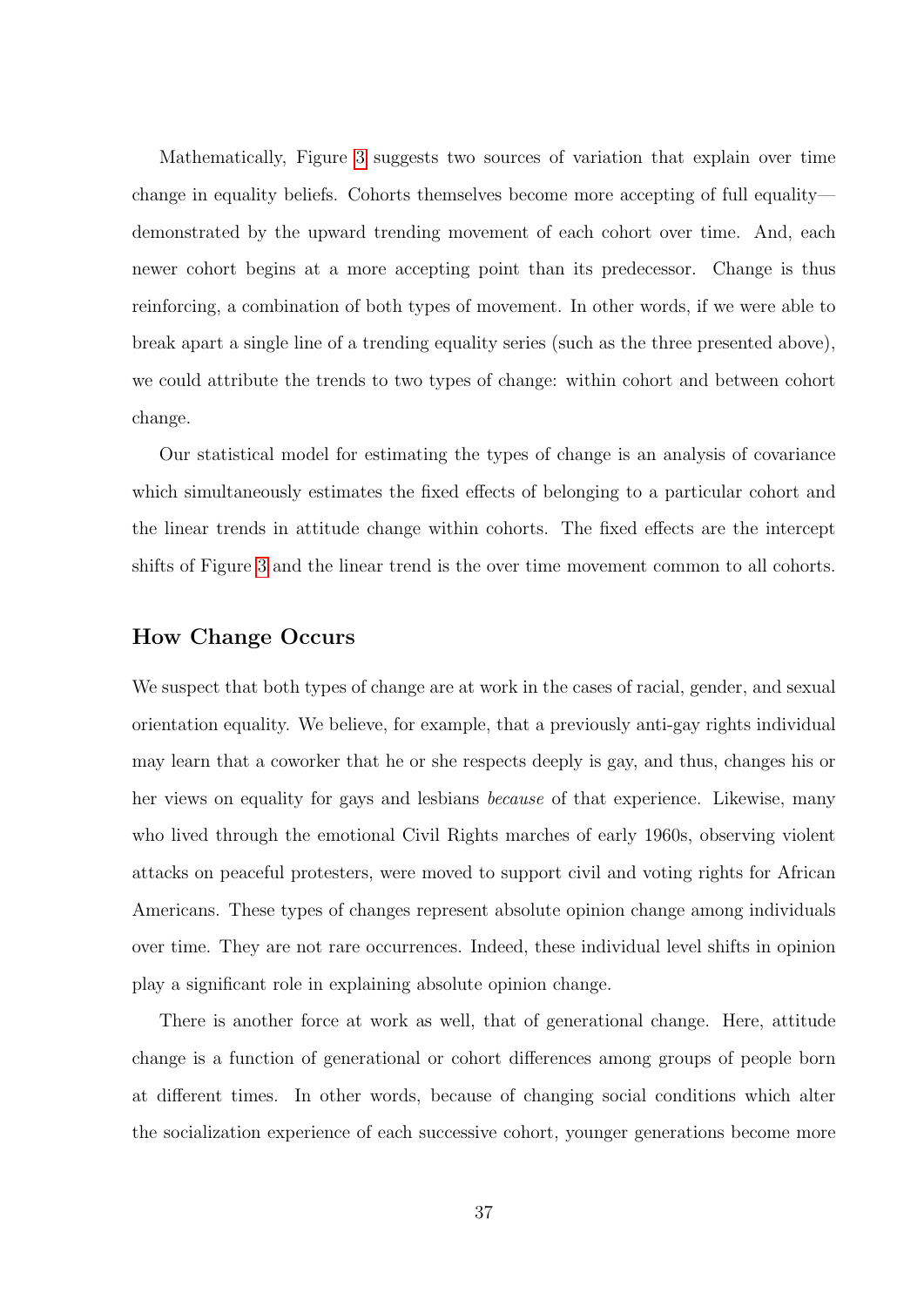equality-accepting than their older counterparts.

The two types of change are competing in an intellectual sense. They are alternate explanations of the observed change. But they are complementing in another sense. In order to produce a changed socialization experience for a rising cohort, there must first have been growth of equality-acceptance by older cohorts. Otherwise each cohort would have the same socialization experience and there would be no cohort differences. So while it is natural to ask which of these effects is larger—and we shall do that—it should be remembered that they are complementing. Large scale social change requires both.

Generational Replacement In all three equality areas, we can break down our respondents by cohorts, or generations. The generational replacement hypothesis posits that earlier generations of Americans were socialized into a society where prejudice and bigotry were the norm [\(Schuman, Steeh and Bobo 1985\)](#page-57-8). Racial and gender hierarchies were clear in the 1940s and 1950s. Gay rights were not discussed. Many in the majority did not think to question these norms. Later generations were socialized in an era where the three marginalized groups were more accepted. Thus, the hypothesis expects that as earlier generations are replaced by newer ones less exposed to overt prejudice, a smaller percentage of the population will be automatically opposed to equality. The young then become the middle-aged and create a still more tolerant context for the next generation. And equally, the older generations who do not accept the changed views leave the electorate. That means that once a belief in equality begins to evolve, it is swept along by the tidal force of demography. As generations come and go, the public becomes more and more liberal in its equality beliefs, resulting in a steady, linear process of increased liberalism.

We use survey items in the American National Election Study (ANES) to test the generational change hypothesis. The criteria for item selection are (1) that the item be asked in as many studies as possible (to maximize number of cohorts), (2) that it share the trend of the estimated latent series, and (3) that it have face validity.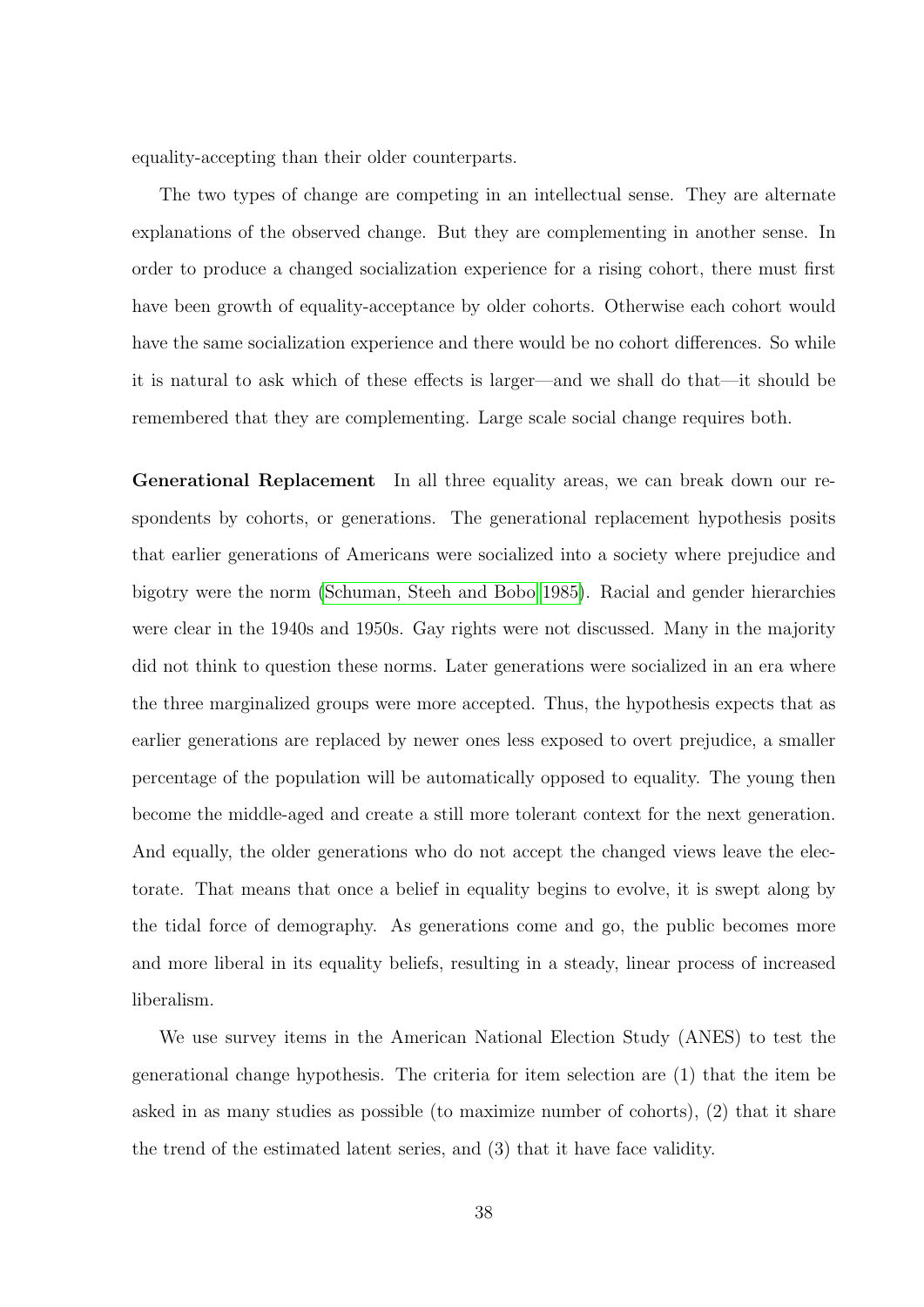In the women's equality case a single survey question spans much of the the entirety of ANES surveys. In the other cases, we have comparable items for shorter spans.

Racial Attitudes We begin with racial equality liberalism in Table [6,](#page-40-0) looking to a survey item about support for civil rights posed for the studies of 1964 through 1982. The survey item asks respondents if they think that civil rights leaders are trying to push too fast, are going too slowly, or going about the right speed. By combining the responses of "moving too slowly" and "about right" across birth cohorts, we tap into those respondents believing in a critical component of racial equality, civil rights.<sup>[21](#page-38-0)</sup> The responses across birth cohorts are in the second column with the number of respondents in the third column.

To decompose the change of racial attitudes in Table [6](#page-40-0) we perform an analysis of covariance to separate out the joint effects of (1) cohort differences, and (2) change within cohorts.[22](#page-38-1) We let the racial attitude scores be predicted by cohort dummy variables (in the regression formulation) and by the year of the observed response. What we learn from this analysis is that both sources of change are powerful. The message of the analysis of covariance is that within cohort change over time is slightly more powerful than are cohort differences, but both are huge effects. The cohorts are remarkably different, with almost 40 points separating youngest from oldest. Even more so, each cohort becomes more racially liberal (at 1.31% each year) over time, resulting in about a 37 point change, on average, for the 28 year span of the question. This result could only occur if large

<span id="page-38-0"></span> $21$ We are assuming a linear probability model for our dummy dependent variable here and in the following analysis. Linear is a close approximation for the range of values actually observed. The assumption aids interpretation and comparability with other analyses.

<span id="page-38-1"></span><sup>22</sup>In Table 3 and those to follow we present the raw means by cohort rather than estimated fixed effects. The two sorts of estimates are fundamentally similar, but the means are absolutely meaningful whereas the N-1 cohort effect estimates must be interpreted relative to the equation intercept and an omitted reference category. For background on the issues in decomposing cohort data see [Glenn](#page-56-5) [\(1976,](#page-56-5) [2005\)](#page-56-6); [Firebaugh](#page-56-7) [\(1989,](#page-56-7) [1990,](#page-56-8) [1992\)](#page-56-9).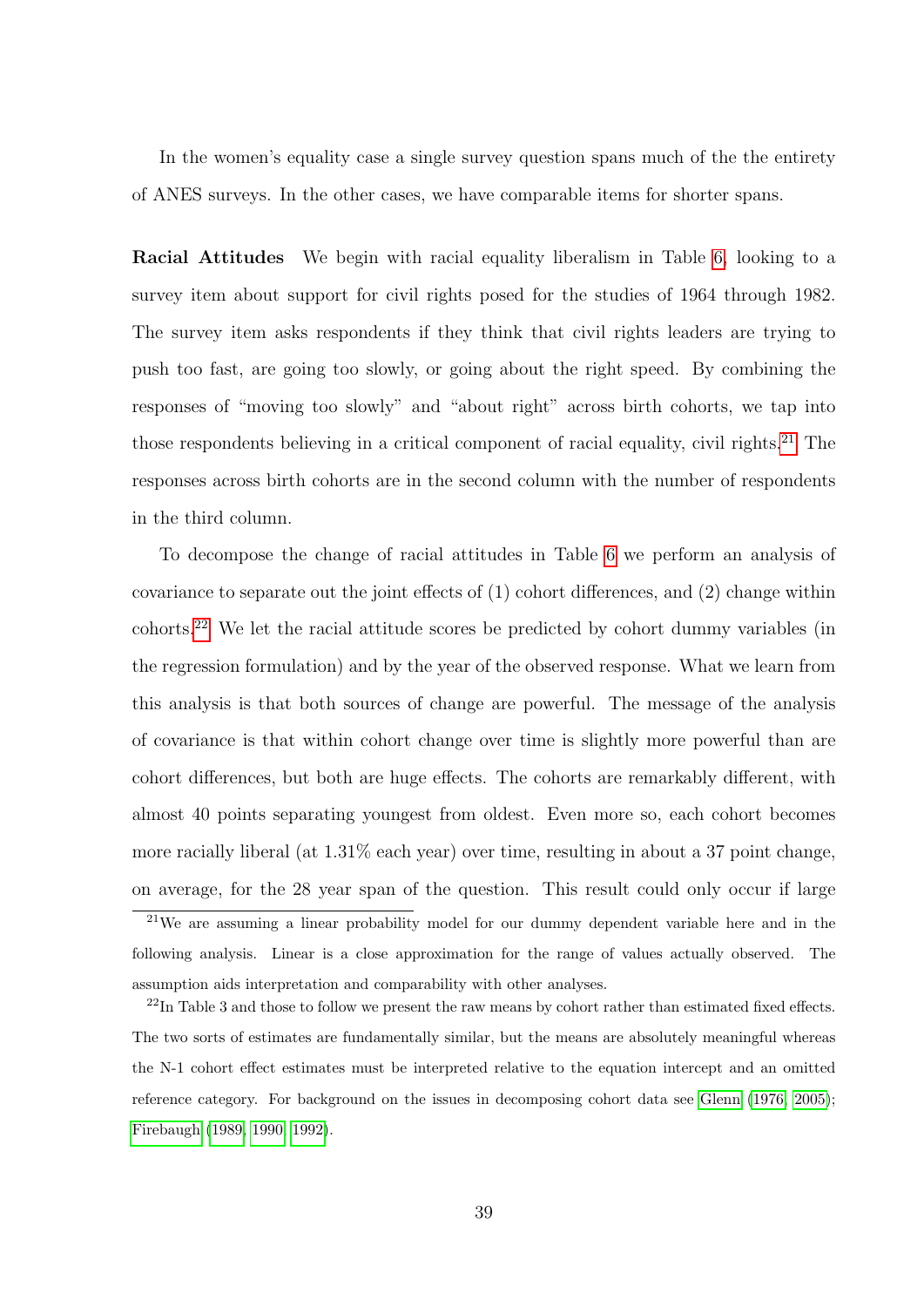numbers of respondents of all ages are undergoing individual changes from anti-equality to pro-equality.  $\real^{23}$  $\real^{23}$  $\real^{23}$ 

[Table [6](#page-40-0) about here]

<span id="page-39-0"></span> $23$ See [Firebaugh](#page-56-7) [\(1989\)](#page-56-7) for a similar conclusion based upon different data.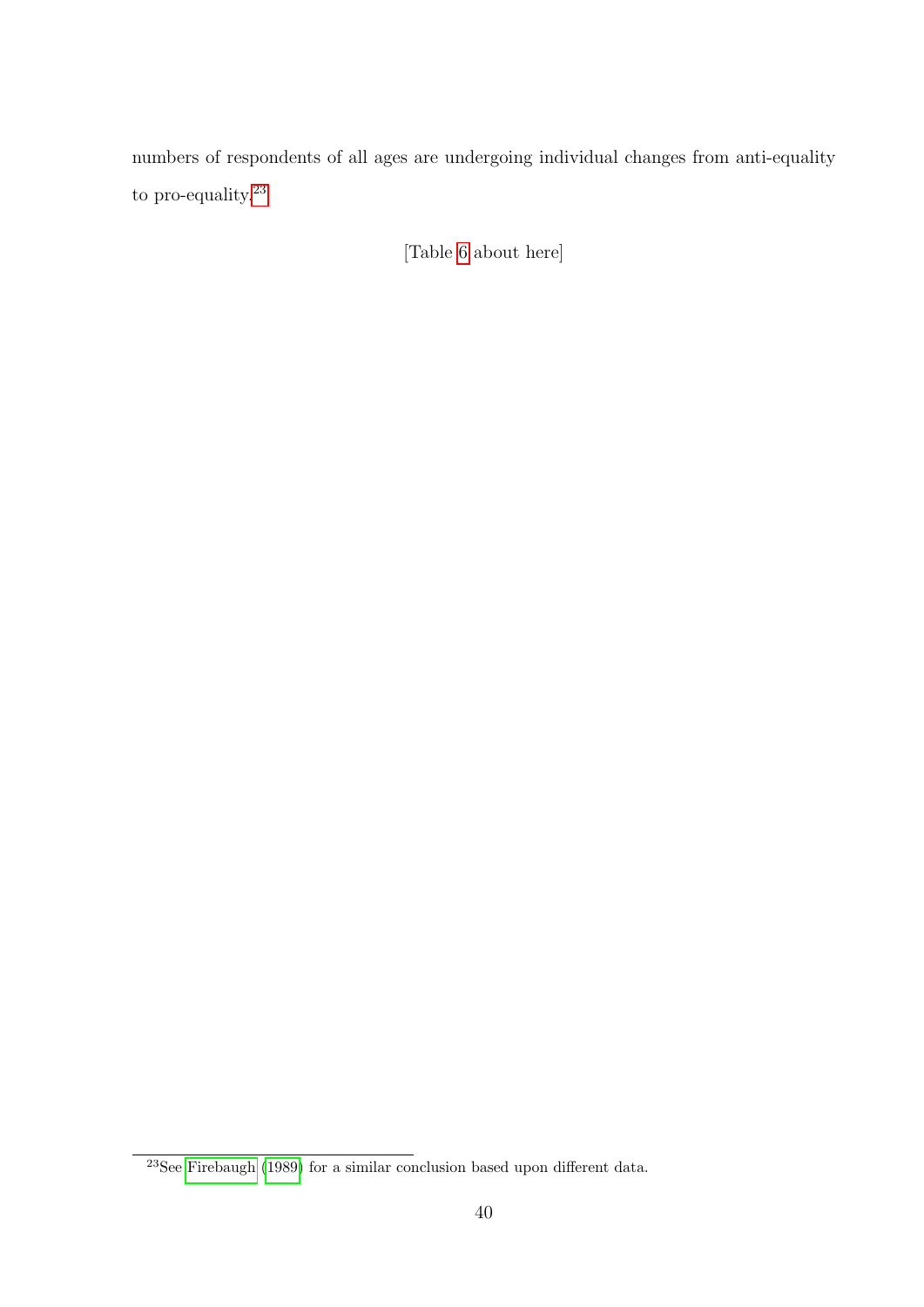<span id="page-40-0"></span>Table 6: Support for Civil Rights Movement by Birth Cohort (Percents are those choosing the responses "Moving too slowly" or "About right")

| <b>Birth</b>                            | Percent                |                      |
|-----------------------------------------|------------------------|----------------------|
| Cohort                                  | Support                | N                    |
| 1959 or later                           | 74.8                   | 1769                 |
| 1943-1958                               | 66.5                   | 5277                 |
| 1927-1942                               | 52.5                   | 4919                 |
| 1911 to 1926                            | 44.7                   | 4689                 |
| 1895-1910                               | 39.3                   | 2587                 |
| Before 1895                             | 35.3                   | 584                  |
|                                         |                        |                      |
|                                         | Analysis of Covariance |                      |
| Predictor                               | F                      | p-value              |
| Cohort                                  | 60.96                  | < .0001              |
| $Year^*$                                | 945.53                 | < .0001              |
| $\sim$ $\sim$<br>$\sim$ .<br><b>T T</b> | п.<br>$\mathbf{I}$     | $\sim$ $\sim$ $\sim$ |

\* Coefficient on Year, 1.31, standard error, 0.042 Source: American National Election Studies Cumulative File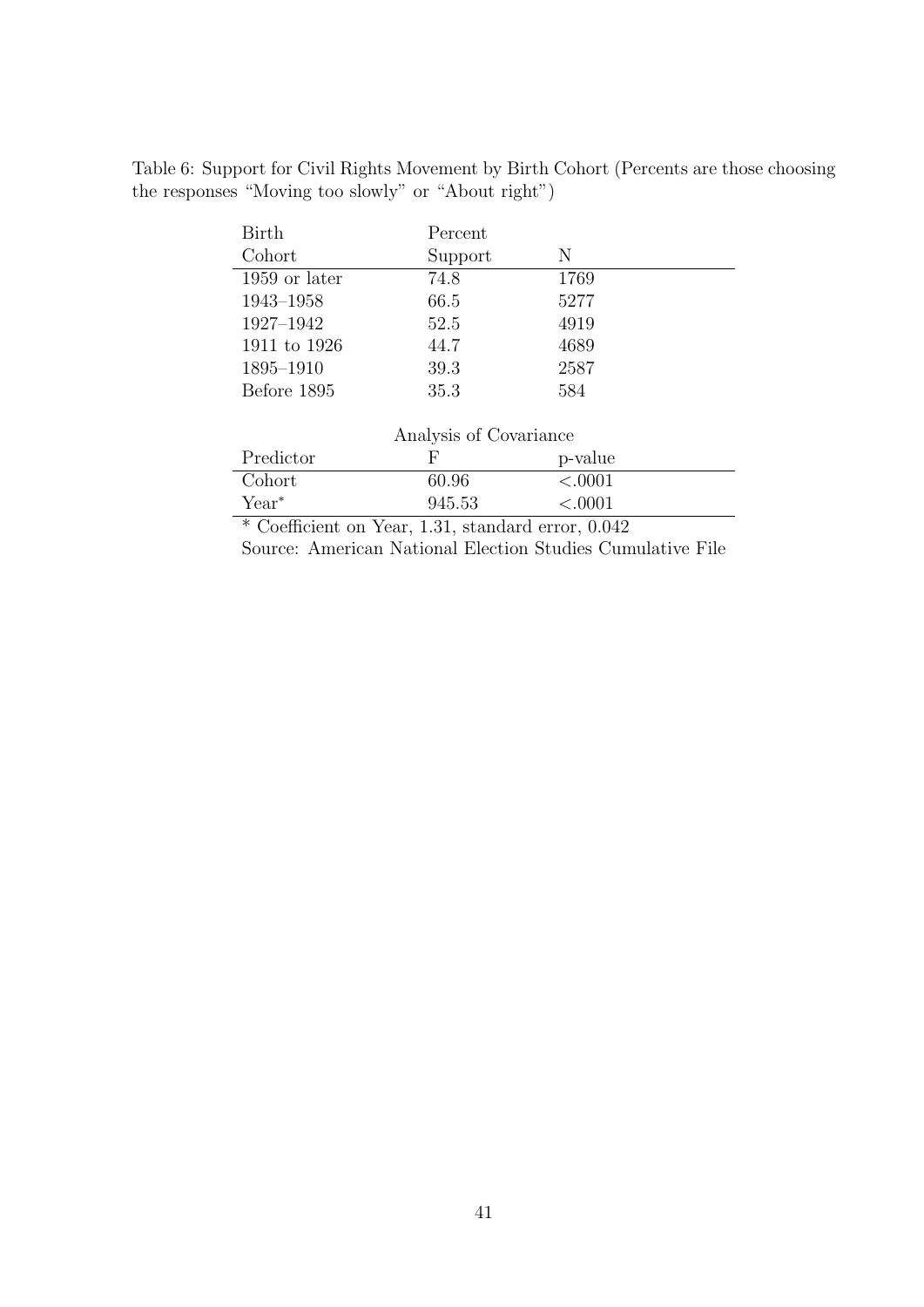Gender Equality In Table [7](#page-42-0) we evaluate respondent's beliefs about the role of women from an ANES item asked from 1972 through 2008. The responses to the seven point scale range from "women and men should have an equal role" to "women's place is in the home." Again, to get at the generational aspect of our theory, we divide the respondents by birth cohort, shown in the first column of the table. The second column indicates the percentage of respondents in that birth cohort who believe in full equality for women those answering "women and men should have an equal role." Finally, the last column gives the number of respondents in each cohort. It would be difficult to imagine more fitting results: as the cohorts get younger and younger, the percent believing in full equality grows larger and larger. $^{24}$  $^{24}$  $^{24}$ 

[Table [7](#page-42-0) about here]

<span id="page-41-0"></span> $24$ Mayeri et al. (2008) present a similar analysis of attitudes toward traditional gender roles by birth cohort using data from the GSS. Their findings are very similar to the those presented here.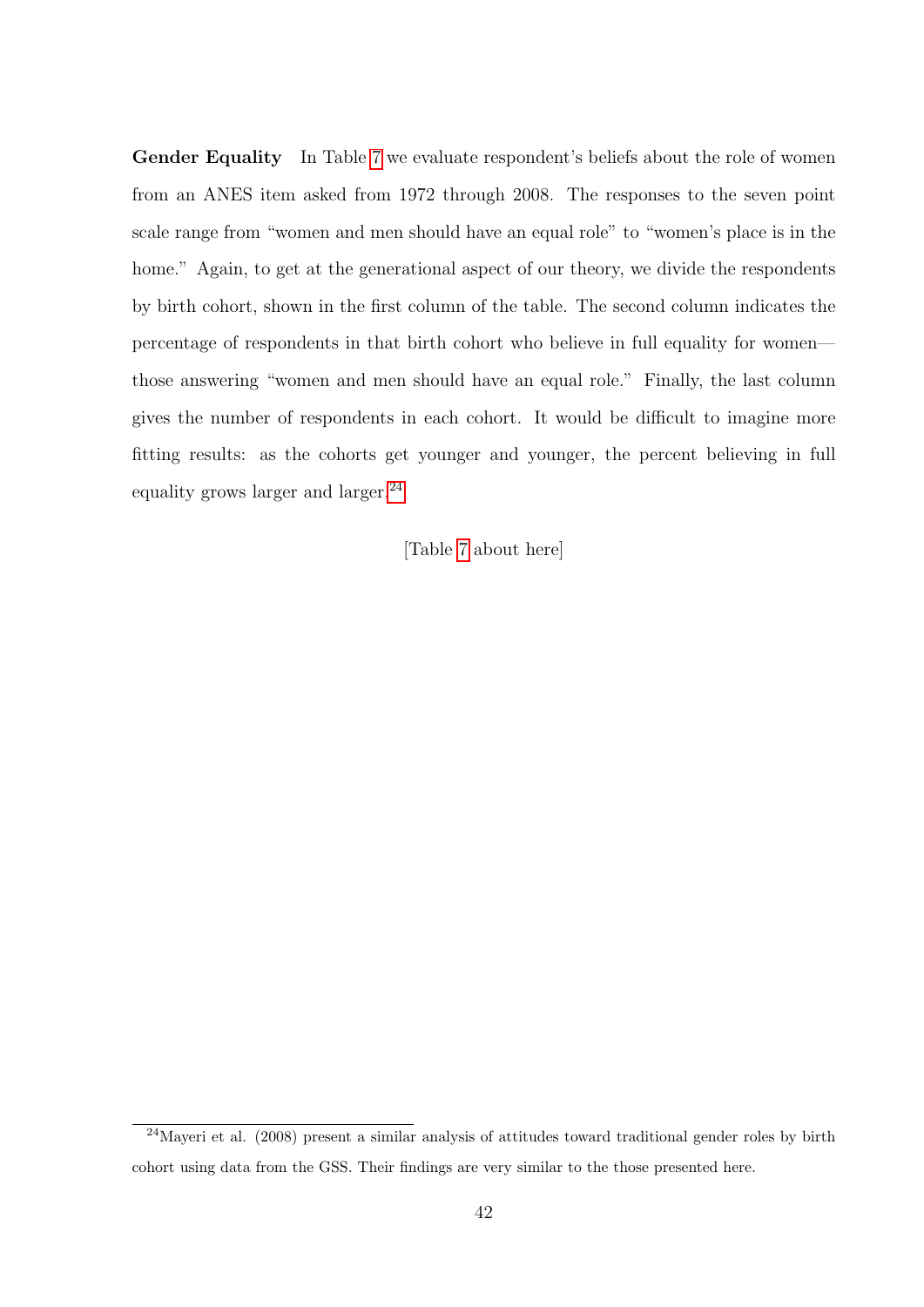Table 7: Belief in Women's Equality by Birth Cohort (Percents are those choosing the strongest full equality pole of the seven point scale.)

<span id="page-42-0"></span>

|                | Full     |      |
|----------------|----------|------|
| Birth          | Equality |      |
| Cohort         | Percent  | N    |
| 1991 or later  | 70.2     | 285  |
| 1975–1990      | 62.3     | 944  |
| 1959–1974      | 51.0     | 4564 |
| 1943–1958      | 46.8     | 8660 |
| 1927-1942      | 37.2     | 5580 |
| $1911 - 1926$  | 30.0     | 4731 |
| 1895–1910      | 24.5     | 1922 |
| 1895 or before | 21.1     | 232  |
|                |          |      |

| Analysis of Covariance      |        |                              |  |  |  |  |
|-----------------------------|--------|------------------------------|--|--|--|--|
| Predictor                   |        | p-value                      |  |  |  |  |
| Cohort                      | 67.59  | < 0.001                      |  |  |  |  |
| $Year^*$                    | 338.33 | < 0.001                      |  |  |  |  |
| $\sim$ $\sim$<br>$\infty$ . | 0.000  | $\cap$ $\cap$ $\cap$ $\cdot$ |  |  |  |  |

\* Coefficient on Year 0.626, standard error 0.034 Source: American National Election Studies Cumulative File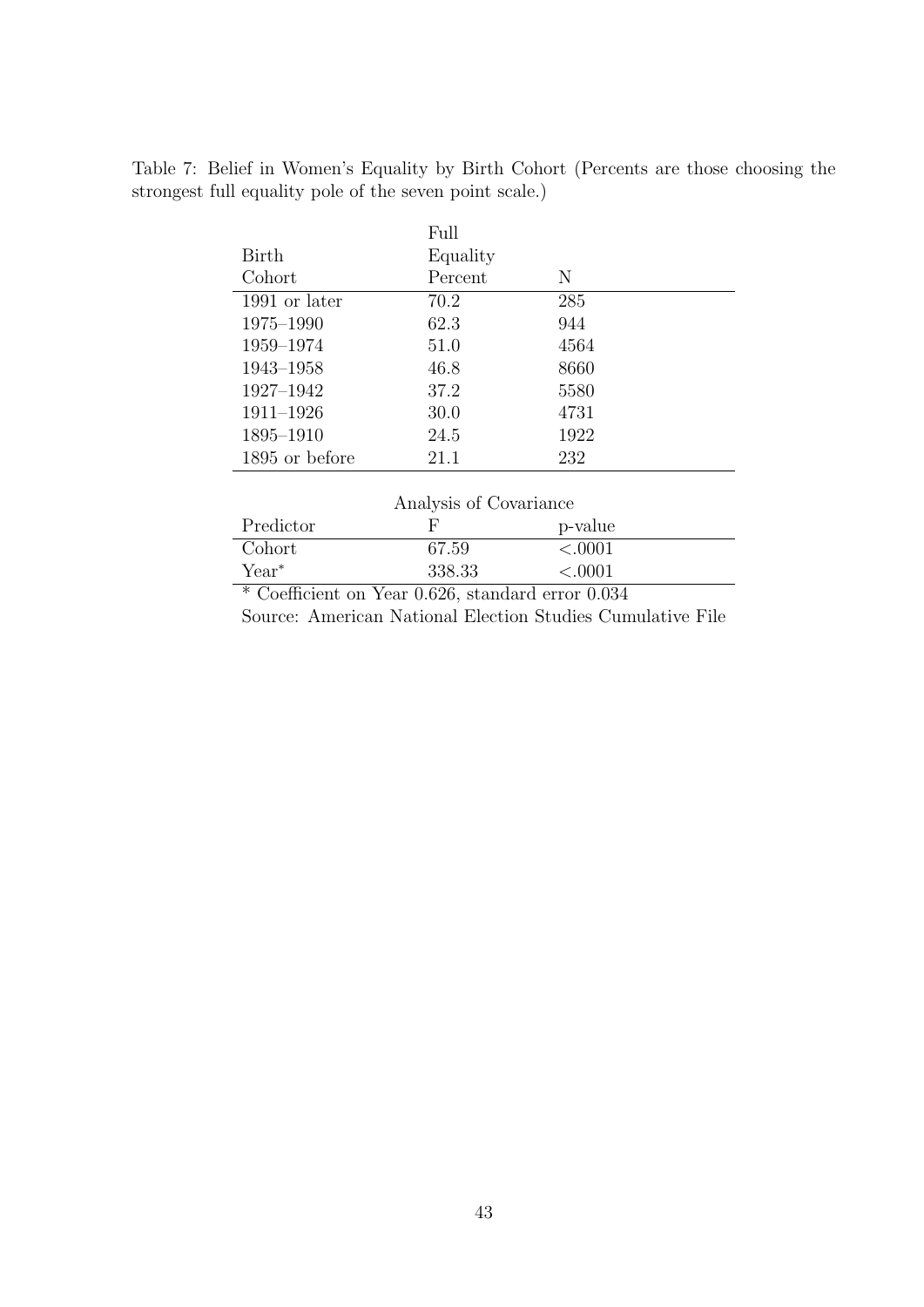Echoing the pattern just seen with racial attitudes, both the cohort effect and the change within cohorts are powerful. The difference between youngest and oldest is almost 50 points. But even more powerful, the analysis of covariance tells us, is the secular change within cohorts. At 0.626 per year, our 36 year span shows an average change of about 22.5 points within each of the eight cohorts. Although the massiveness of this change will not surprise any who have followed this issue, the contrast with typical public opinion series is quite remarkable.

Gay and Lesbian Issues Finally, in Table [8](#page-44-0) we turn to feeling thermometer scores for gays and lesbians to test our generational change hypothesis. To do so, we divide the respondents by birth cohort and display their responses in the second column.[25](#page-43-0)

[Table [8](#page-44-0) about here]

<span id="page-43-0"></span><sup>&</sup>lt;sup>25</sup>We have considered the possibility that answering "50" may be evasive instead of neutral. We have done the analysis with those cases treated as missing. It does not appear to make much difference.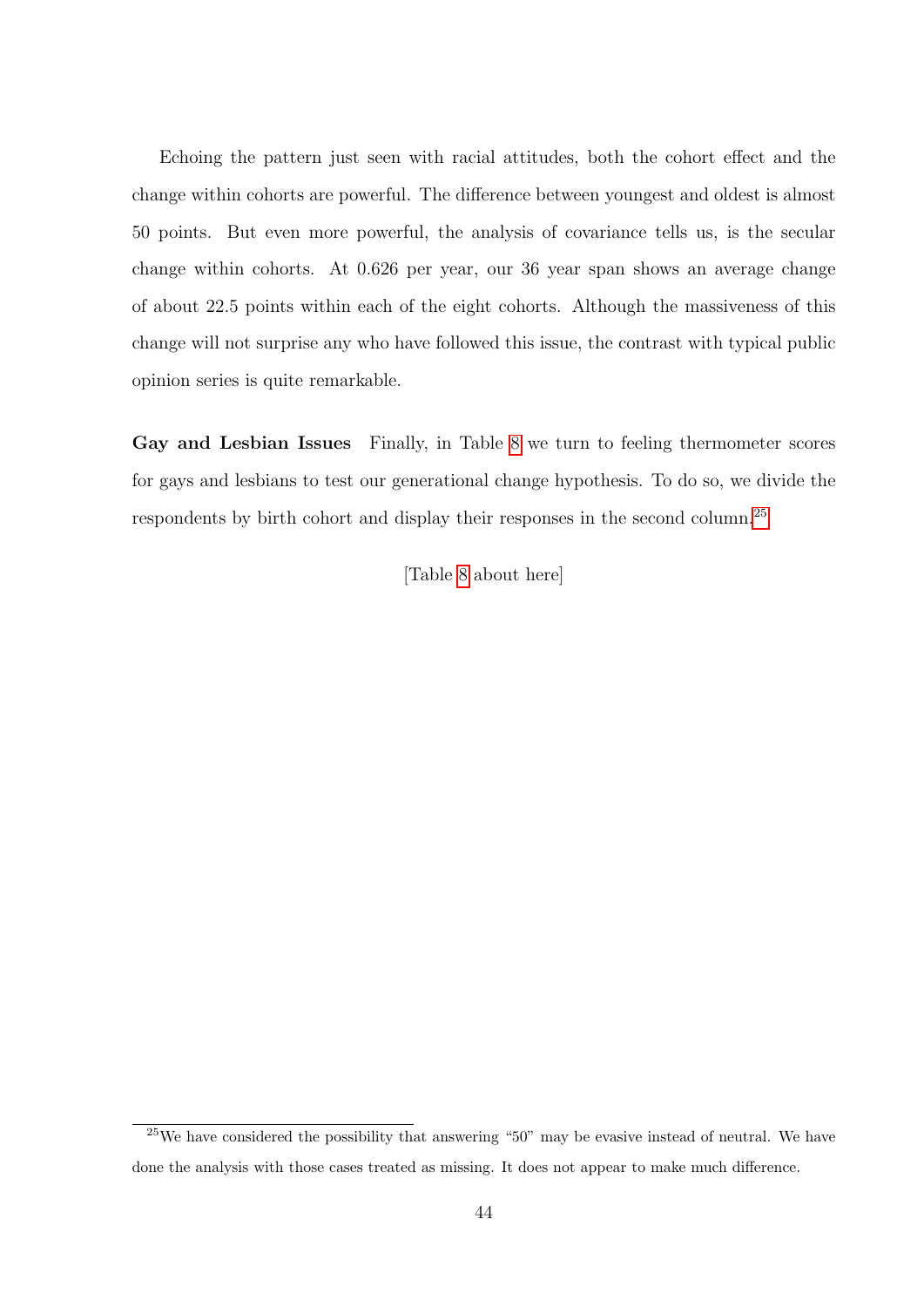| <b>Birth</b>   | Thermometer |      |
|----------------|-------------|------|
| Cohort         | Average     | N    |
| 1991 or later  | 55.6        | 514  |
| 1975-1900      | 51.5        | 1260 |
| 1959-1974      | 42.7        | 4359 |
| 1943-1958      | 40.3        | 4922 |
| 1927-1942      | 34.0        | 2755 |
| 1895-1926      | 32.6        | 1708 |
| 1926 or before | 25.4        | 299  |

<span id="page-44-0"></span>Table 8: Gay and Lesbian Feeling Thermometer by Birth Cohort (Average Thermometer Score)

| Predictor<br>p-value<br>Cohort | Analysis of Covariance |         |
|--------------------------------|------------------------|---------|
|                                |                        |         |
|                                | 39.84                  | < 0.001 |
| $Year^*$<br>538.21<br>< 0.001  |                        |         |

\* Coefficient on Year 0.787, standard error 0.034

Source: American National Election Studies Cumulative File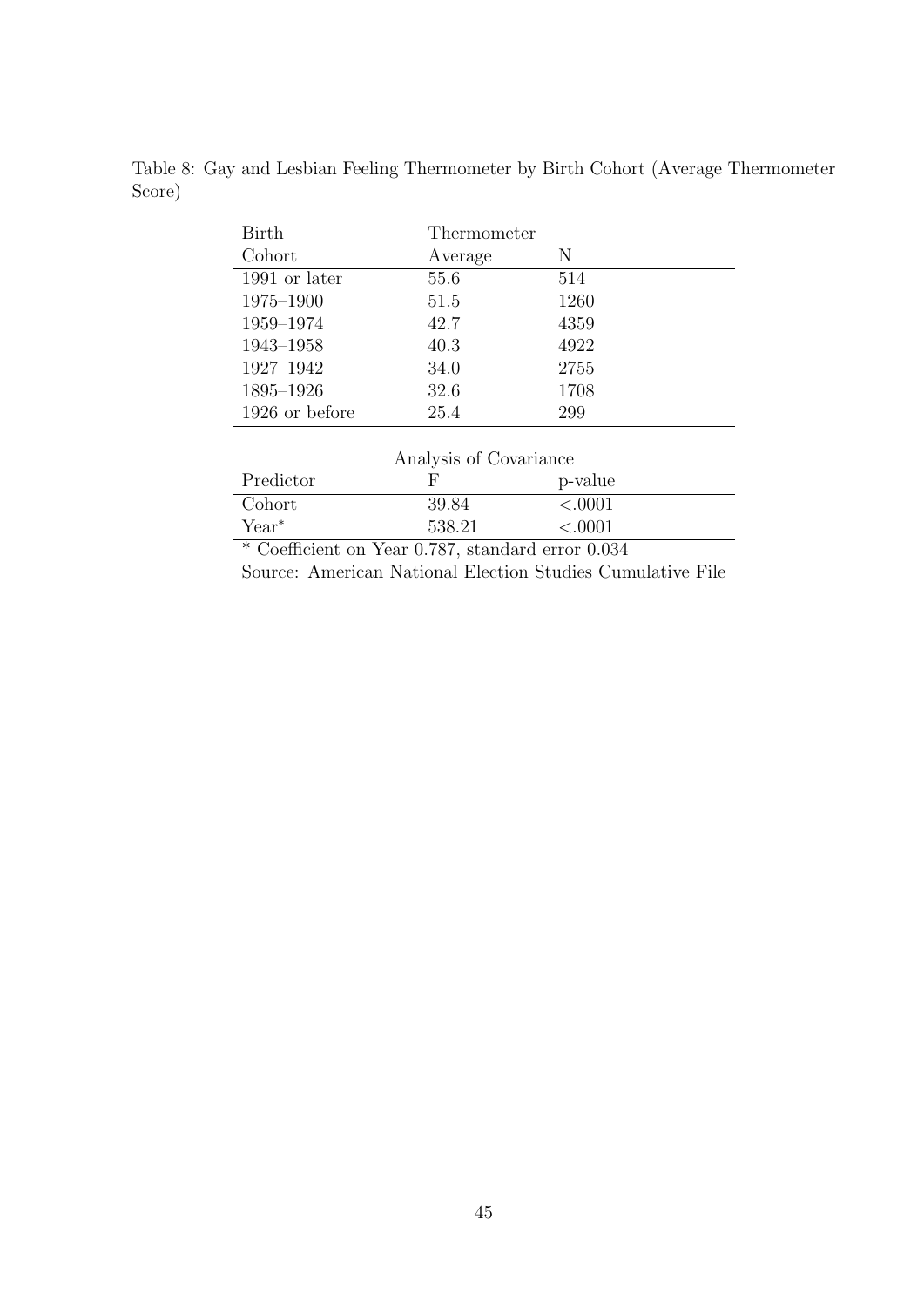Once again, we find support for the cohort hypothesis: as cohorts get younger, the "warmth" they feel for gays and lesbians grows larger. Cohort differences emerge strongly, with 30 feeling thermometer points separating oldest from youngest. And, fully parallel to the earlier analyses, the change within cohorts, seen in the slope of year, 0.787, is larger still. As with women's equality, the large overtime changes in affect for gays and lesbians will come as no surprise to those who track American public opinion. Indeed, the crossover from minority to majority support for gays and lesbians has captured much public attention, most notably following the call for equal marriage rights by President Obama, the first president to publicly do so.

Note also that for all three cases the cohort progression is monotonic. No older group is ever more liberal on any of the three than a younger group. These are the raw data speaking. There is no linear or monotonic constraint. The power is in the reality of cohort and secular change.

### <span id="page-45-0"></span>5 Concluding Observations

We did not set out to undermine the thermostatic model of opinion change—nor would we have been successful if we had begun with that goal. Indeed, thermostatic opinion response, we have shown, extends far beyond the narrow subset of categories first suggested by [Soroka and Wlezien](#page-57-2) [\(2010\)](#page-57-2). Their work demonstrated that the public responds to actual changes in policy spending, a remarkable finding given the general lack of interest we often observe in the American public.

We take these findings seriously, but also suggest the instrument that induces thermostatic opinion change is more simple. With the introduction of a vast new dataset, we find support for our contention that consistent party cues and changes in party control are alone powerful enough to generate thermostatic response.

But, on a larger scale, we demonstrate that although thermostatic response accounts for the large bulk of data we have collected in our comprehensive search, it is not the only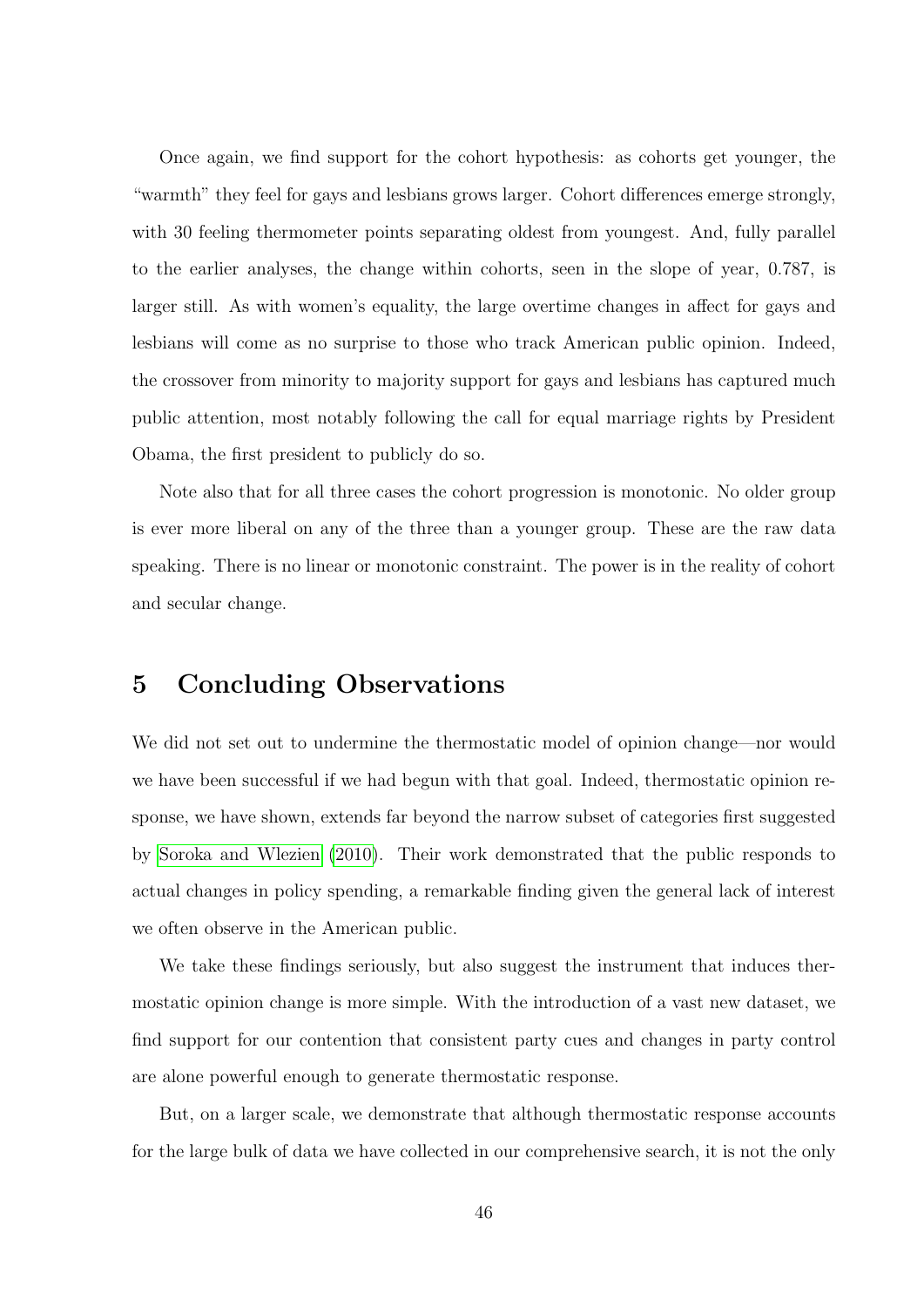path of public opinion change. Shifting social norms on equality issues—the defining social issues of our time—have produced steadily trending series showing greater acceptance for equal rights for blacks, women, and gays. These cases show that individual attitude shifts combined with generational replacement have dramatically altered the state of public opinion. In these cases, government action has undoubtedly moved in the direction of supporting greater equality over time, but public opinion has not become more conservative in response to government action, as the thermostatic model would predict. On the contrary, public opinion has continued to evolve in the same direction as government action, a fact we associate with a true cultural shift. This is absolute preference change.

Thus, our project demonstrates that the thermostatic model of opinion change is the undergird of the political system, but that a complete theory of public opinion change requires moving beyond the thermostat. We have offered a more comprehensive theory of opinion change, one that accounts for real changes in opinion that are decidedly not thermostatic. We can subsume the thermostat into a broader theory highlighting the critical role of consistent party issue positions.

Changing party control, and the cues the electorate assumes from these shifts, explain the back and forth of policy mood. Where these cues are less clear or unavailable to the public, opinion is not cyclical. And finally, we have demonstrated the presence of another agency, stimuli that activate actual individual-level opinion change and generational change, that influences public opinion. Taken together, our theory offers a more complete version of why public opinion moves as it does.

47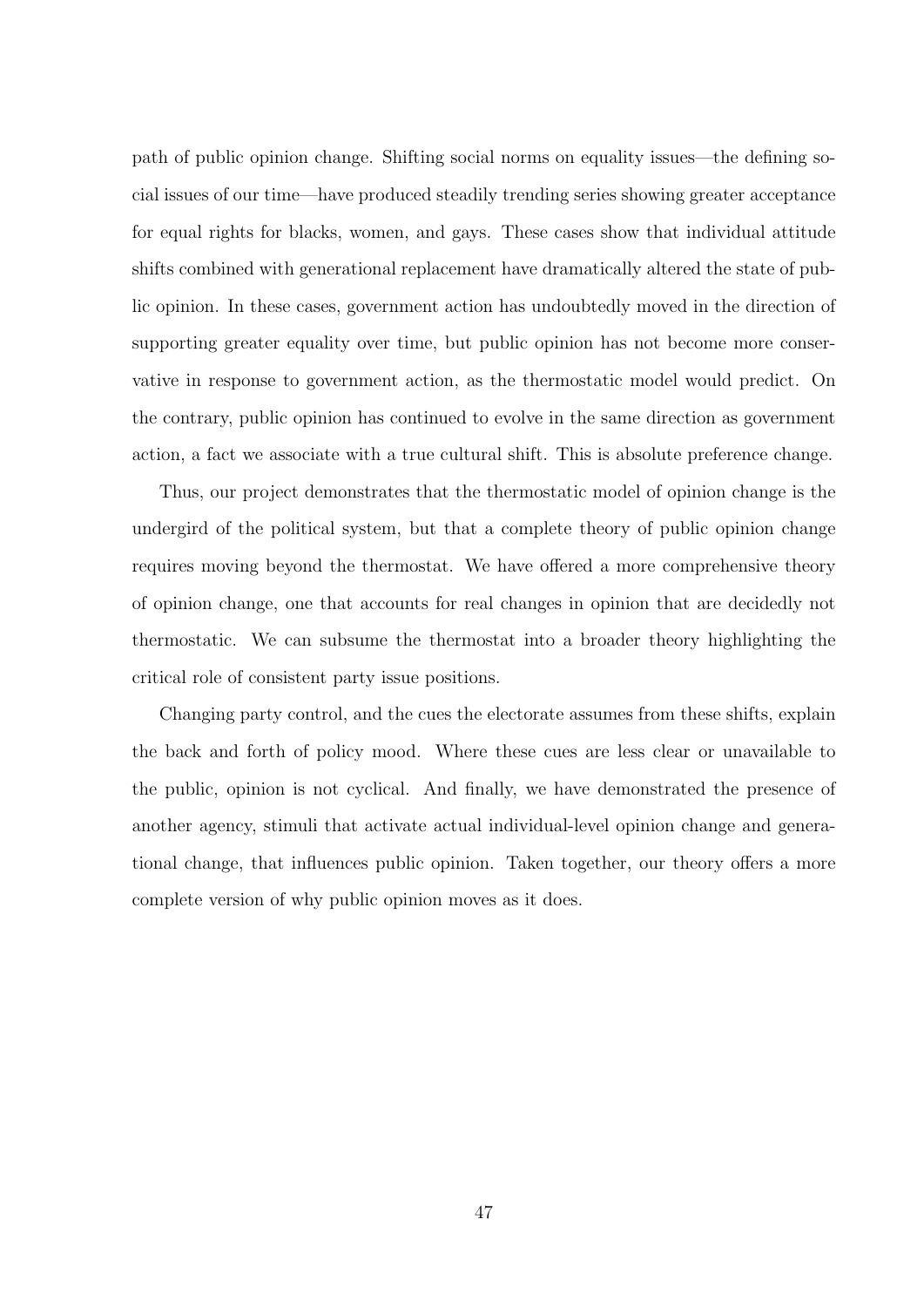## <span id="page-47-0"></span>A Appendix: The Composition of the Opinion Series

Survey Item Selection Included items met two criteria: (1) they tapped public policy preferences, and  $(2)$  they were measured in identical form in more than one year.<sup>[26](#page-47-1)</sup> Liberal responses were those indicating a desire for more government involvement, more government spending, or just plain liberal preferences on social issues (e.g., abortion, death penalty). Conservative responses, on the other hand, were indicated by preferences for less government spending and involvement, and also conservative ideals on social issues.<sup>[27](#page-47-2)</sup> The data used to create the mood measure, then are the ratios of liberal to conservative responses across 145 issue preference questions that had been administered 2,506 times at Mood's original publication (1991).

Data Availability and Documentation All of the data associated with the analysis in this paper will be made available through the Policy Agendas Project website, with full documentation (see www.policyagendas.org). In this short appendix we provide details on the composition of our three "equality rights" data series. For each one, we list the number of discrete question series included in the index, the total number of administrations used (that is, the number of series times the number of times each series was asked to a national sample in the period of our study), and the beginning and ending year of the series we calculate. The detailed tables (Tables 9-11) indicate, for each question wording, the number of administrations, its loading on the first factor of the calculated index, as well as its mean value and standard deviation. Following Tables 9-11, we provide the full question wordings and also indicate whether the series corresponds to up to two codes in the Policy Agendas Project classification system.

<span id="page-47-1"></span> $^{26}$ An important category of excluded materials is questions about sex, marriage, and the family, which trend strongly following the sexual revolution. For example, whether a woman should or should not have an abortion is not a question of public policy. Whether or not abortion should be legal is. Also excluded are questions that name a person or party, e.g., "Obama's health care proposal."

<span id="page-47-2"></span><sup>&</sup>lt;sup>27</sup>Moderate and "don't know" responses are not included in the measurement of Mood.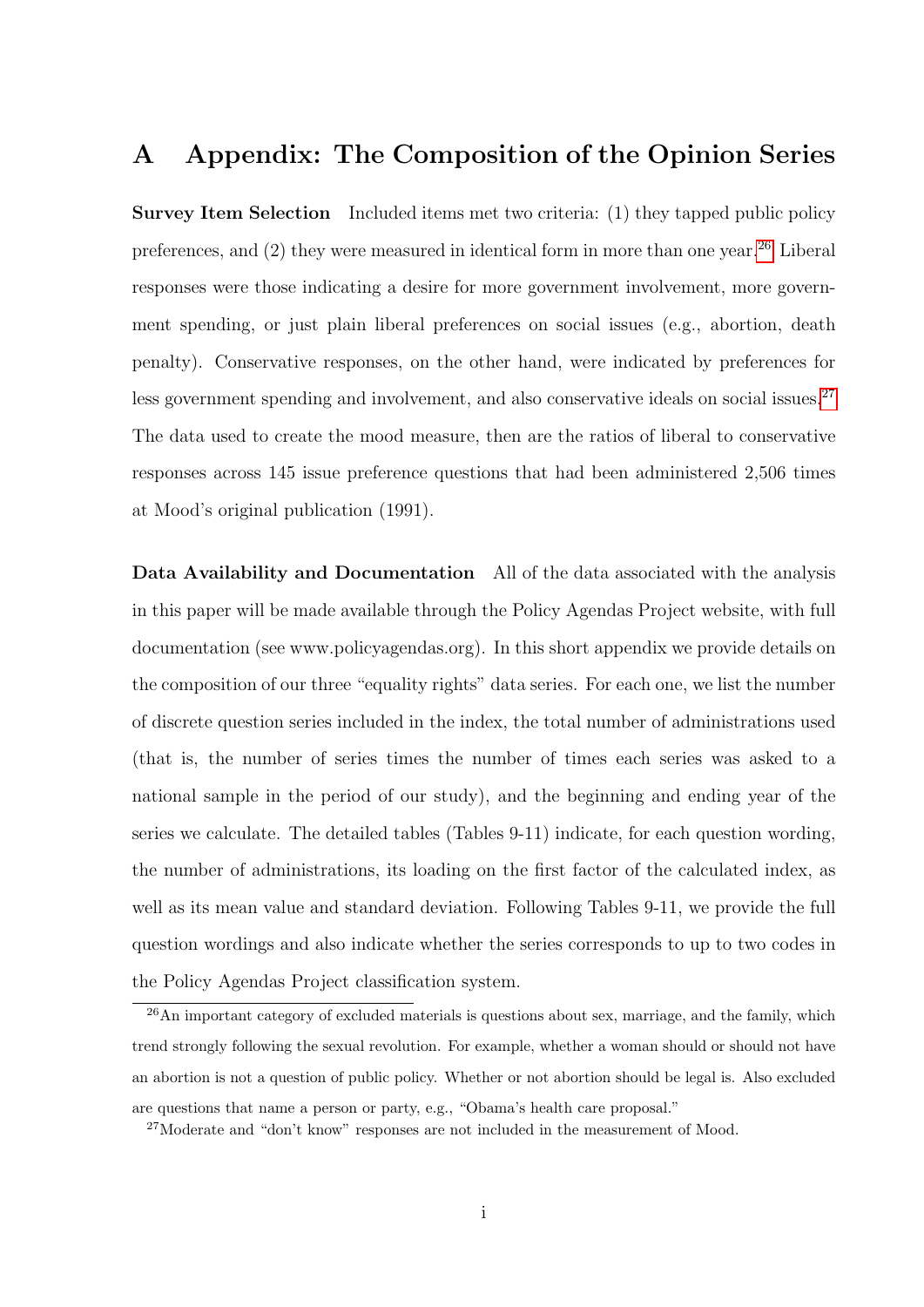## Racial Liberalism

- [29 question series](#page-50-0)
- $\bullet$  532 total administrations
- Period: 1947-2010

| Table 9: Racial Liberalism Estimation Documentation, by Item |  |
|--------------------------------------------------------------|--|
|--------------------------------------------------------------|--|

| Series          | Cases            | Loading |        | SD     |
|-----------------|------------------|---------|--------|--------|
| AA              | 5                | .910    | 18.996 | 2.961  |
| AABLWOM         | 6                | .984    | 66.380 | 4.677  |
| <b>AACOMP</b>   | 3                | $-.523$ | 51.260 | 1.488  |
| <b>AANBCWSJ</b> | 3                | $-.501$ | 55.915 | 2.541  |
| <b>ACCOM</b>    | $\overline{4}$   | .896    | 65.091 | 7.506  |
| <b>ADMITAK</b>  | 9                | .546    | 88.159 | 2.801  |
| <b>ADMITHA</b>  | 10               | .934    | 83.703 | 3.191  |
| <b>AFFRMACT</b> | 9                | .302    | 17.084 | 1.333  |
| <b>AIDMIN</b>   | 16               | .968    | 70.194 | 4.891  |
| <b>BUSING</b>   | 17               | .875    | 26.753 | 7.031  |
| <b>DESEG</b>    | 6                | .576    | 38.667 | 3.902  |
| <b>GTOOFAST</b> | $\overline{7}$   | .889    | 24.867 | 5.545  |
| <b>HELPBLK</b>  | 19               | $-.211$ | 27.213 | 3.966  |
| <b>INBETWEE</b> | 6                | $-.760$ | 47.833 | 5.273  |
| <b>MAID</b>     | 15               | $-.376$ | 37.095 | 6.077  |
| <b>MBUS</b>     | $\overline{5}$   | $-.721$ | 10.119 | .523   |
| <b>MDESEG</b>   | 6                | $-.365$ | 86.303 | 5.594  |
| <b>MFAIR</b>    | 3                | .792    | 77.269 | .720   |
| MFAIRF2         | 8                | .886    | 53.900 | 4.574  |
| <b>NATRACE</b>  | 27               | .762    | 64.180 | 7.733  |
| <b>NATRACEY</b> | 18               | .312    | 54.331 | 5.188  |
| <b>NYTAA</b>    | $\boldsymbol{9}$ | $-.685$ | 39.268 | 6.996  |
| <b>NYTHELP</b>  | 5                | $-.209$ | 75.678 | 7.037  |
| <b>RACOPEN</b>  | 20               | .907    | 56.979 | 12.973 |
| RIT2LIV         | $\overline{5}$   | .001    | 20.309 | 7.541  |
| <b>RPGHETTO</b> | 14               | .243    | 91.691 | 1.458  |
| <b>SCHSEG</b>   | 9                | .141    | 48.773 | 7.170  |
| <b>SPAIDB</b>   | $\overline{7}$   | $-.327$ | 52.578 | 7.171  |
| STRCTSEG        | 6                | .366    | 13.667 | 5.528  |

## Women's Rights Liberalism

- [3 question series](#page-53-0)
- $\bullet~$  16 total administrations
- Period: 1972-2010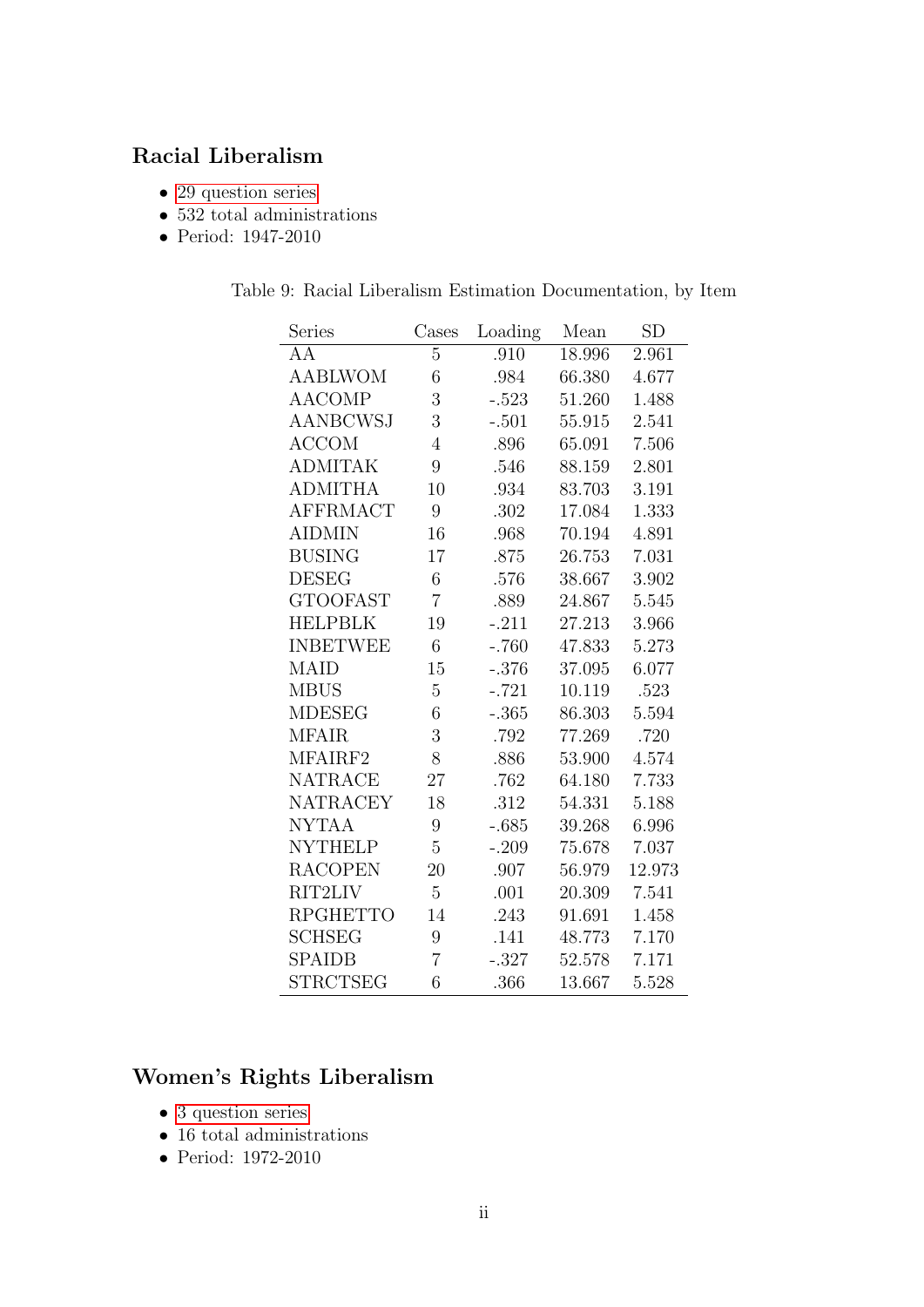| <b>Series</b> | Cases | Loading | Mean   | SD     |
|---------------|-------|---------|--------|--------|
| <b>MWOMEN</b> | 13    | .964    | 79.422 | 10.150 |
| WOMHIRE       | 3     | .999    | 30.755 | 2.682  |
| WOMHIRE2      |       | -960-   | 71.636 | 3.012  |
|               |       |         |        |        |

Table 10: Women's Rights Liberalism Estimation Documentation, by Item

## Gay Rights Liberalism

- [22 question series](#page-53-1)
- 250 total administrations
- Period: 1977-2010

|  |  |  | Table 11: Gay Rights Liberalism Estimation Documentation, by Item |  |
|--|--|--|-------------------------------------------------------------------|--|
|  |  |  |                                                                   |  |

| Series          | Cases          | Loading      | Mean   | SD     |
|-----------------|----------------|--------------|--------|--------|
| <b>ABCBAN</b>   | 3              | $-.120$      | 56.218 | 1.930  |
| <b>ABCCU</b>    | 6              | .986         | 50.818 | 9.400  |
| <b>BANMAR</b>   | 3              | .837         | 57.056 | 1.845  |
| <b>CIVUNION</b> | 3              | .932         | 44.384 | 1.451  |
| <b>FIREHOMO</b> | 13             | .976         | 58.299 | 8.169  |
| <b>GAYAMEND</b> | 5              | .260         | 47.550 | 2.754  |
| <b>GAYJOBS</b>  | 4              | .686         | 68.722 | 5.491  |
| <b>GAYMAR</b>   | $\overline{2}$ | $\mathbf{1}$ | 43.490 | 7.291  |
| <b>GAYMARNY</b> | 6              | .989         | 45.479 | 7.958  |
| <b>GAYMIL</b>   | 8              | .664         | 74.110 | 9.829  |
| <b>GAYWED</b>   | 12             | .784         | 40.037 | 4.388  |
| <b>GAYABC</b>   | 6              | .901         | 43.289 | 4.733  |
| <b>GAYFOX</b>   | 3              | .995         | 43.344 | 7.281  |
| <b>GAYPSR</b>   | 3              | .838         | 37.067 | 7.166  |
| GMILABC1        | 4              | .960         | 76.887 | 7.729  |
| GMILABC2        | 4              | .933         | 65.360 | 13.140 |
| <b>HOMOJOBS</b> | 17             | .958         | 84.228 | 8.774  |
| <b>HOMOMAR</b>  | 9              | .846         | 36.232 | 3.439  |
| <b>MADOPT</b>   | 4              | .873         | 42.527 | 9.065  |
| <b>MARHOMO</b>  | $\overline{2}$ | $\mathbf{1}$ | 49.385 | 3.930  |
| MARRIAGE        | 3              | $-.584$      | 35.134 | 1.362  |
| <b>PSGAYUN</b>  | 6              | .775         | 54.412 | 4.859  |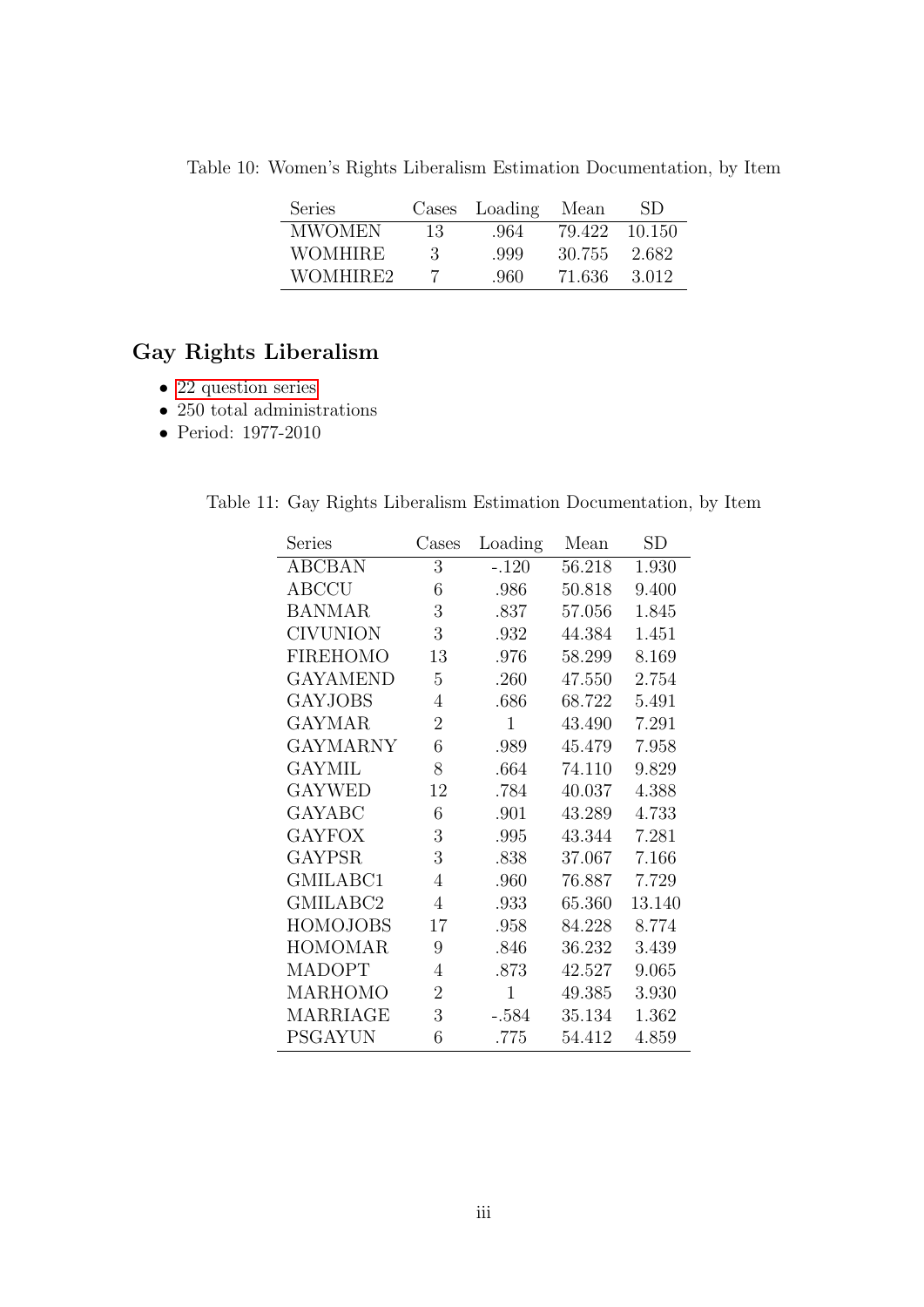<span id="page-50-0"></span>

|                    | Policy Code |                 |                                                                                                                                                                                                                                                                                                                                                                     |
|--------------------|-------------|-----------------|---------------------------------------------------------------------------------------------------------------------------------------------------------------------------------------------------------------------------------------------------------------------------------------------------------------------------------------------------------------------|
| Varname            | 1           | 2               | Question                                                                                                                                                                                                                                                                                                                                                            |
| AA                 | 201         | $\overline{NA}$ | Some people say that because of past discrimination, blacks<br>should be given preference in hiring and promotion. Others<br>say that such preference in hiring and promotion of blacks is<br>wrong because it gives blacks advantages they haven't earned.<br>What about your opinion $-$ are you FOR or AGAINST pref-<br>erential hiring and promotion of blacks? |
| <b>AABLWOM 201</b> |             | 202             | Do you generally favor or oppose affirmative action programs<br>for women and minorities?                                                                                                                                                                                                                                                                           |
| <b>AACOMP</b>      | 201         | NA              | Some people think that if a company has a history of discrimi-<br>nating against blacks when making hiring decisions, then they<br>should be required to have an affirmative action program that<br>gives blacks preference in hiring. What do you think? Should<br>companies that have discriminated against blacks have to have<br>an affirmative action program? |
| AANBCWSJ201        |             | NA              | Statement A: Affirmative action programs are still needed to<br>counteract the effects of discrimination against minorities, and<br>are a good idea as long as there are no rigid quotas. OR,<br>Statement B: Affirmative action programs have gone too far in<br>favoring minorities, and should be ended because they unfairly<br>discriminate against whites.    |
| <b>ACCOM</b>       | 201         | NA              | As you may know, Congress passed a bill that says that black<br>people should have the right to go to any hotel or restau-<br>rant they can afford, just like anybody else. Some people feel<br>that this is something the government in Washington should<br>support. Others not. What do you think?                                                               |
| <b>ADMITAK</b>     | 2105        | 201             | Would You Favor Or Oppose Having Alaska Admitted As A<br>State In The Union?                                                                                                                                                                                                                                                                                        |
| <b>ADMITHA</b>     | 2105        | 201             | Would You Favor Or Oppose Having Hawaii Admitted As A<br>49th State In The Union?                                                                                                                                                                                                                                                                                   |
| AFFRMACT201        |             | <b>NA</b>       | Some people say that because of past discrimination, blacks<br>should be given preference in hiring and promotion. Others<br>say that such preference in hiring and promotion of blacks is<br>wrong because it discriminates against whites. What about<br>your opinion-are you for or against preferential hiring and<br>promotion of blacks?                      |
| <b>AIDMIN</b>      | 201         | NA              | I would like to get your opinion on several areas of important<br>government activities. As I read each one, please tell me if you<br>would like to see the government do more, less or do about the<br>same amount as they have been onHelping minority groups.                                                                                                    |
| <b>BUSING</b>      | 201         | NA              | In general, do you favor or oppose the busing of negro/black<br>and white school children from one district to another?                                                                                                                                                                                                                                             |

## Racial Liberalism Question Series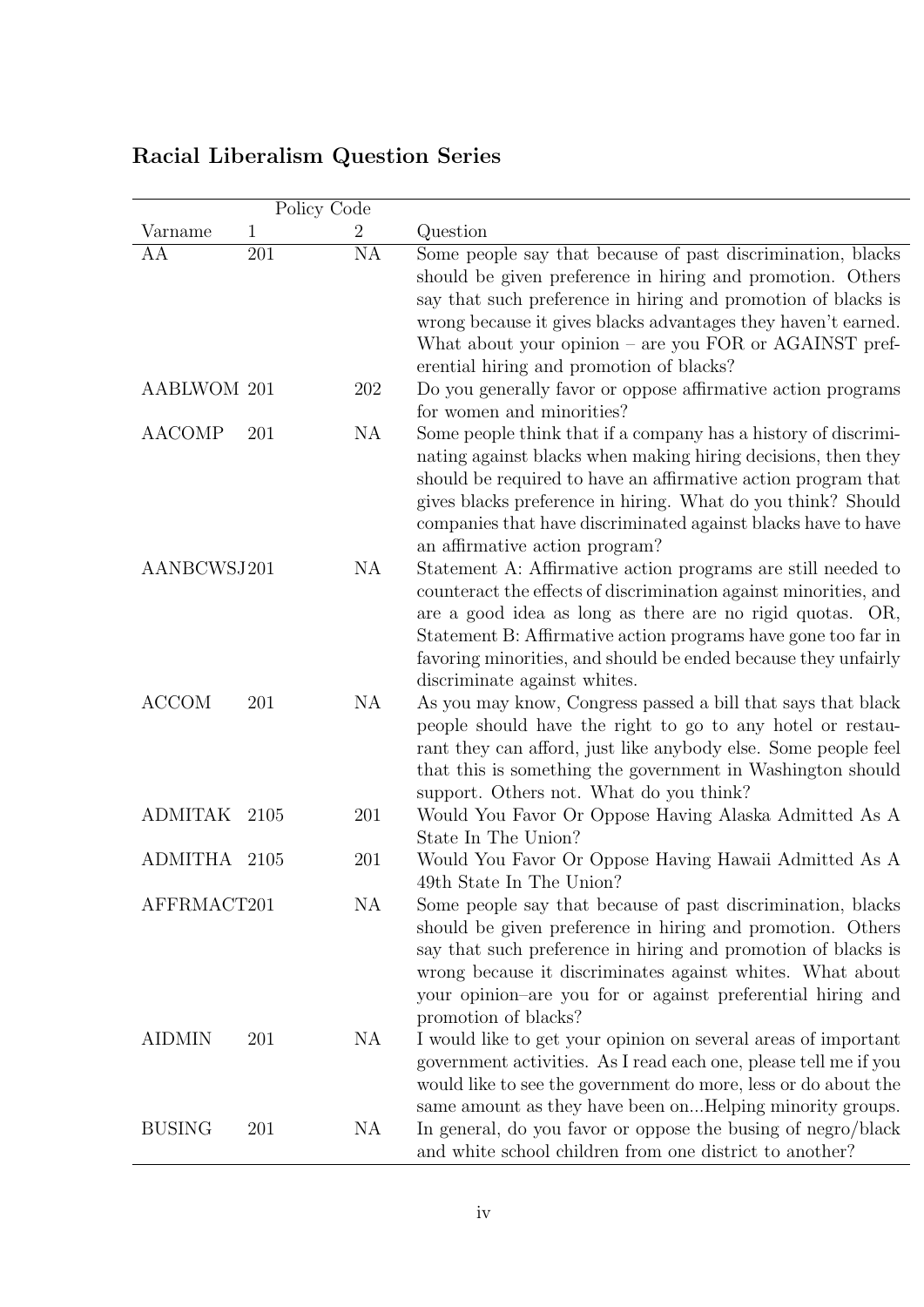| Varname             | $\mathbf 1$ | $\overline{2}$ | Question                                                                                                                                                                                                                                                                                                                                                                                                                                                                                                          |
|---------------------|-------------|----------------|-------------------------------------------------------------------------------------------------------------------------------------------------------------------------------------------------------------------------------------------------------------------------------------------------------------------------------------------------------------------------------------------------------------------------------------------------------------------------------------------------------------------|
| <b>DESEG</b>        | 201         | NA             | Are you in favor of desegregation, strict segregation, or some-                                                                                                                                                                                                                                                                                                                                                                                                                                                   |
|                     |             |                | thing in between?                                                                                                                                                                                                                                                                                                                                                                                                                                                                                                 |
| GTOOFAST 201        |             | <b>NA</b>      | Do you think the [current President] administration is pushing<br>racial integration too fast, or not fast enough?                                                                                                                                                                                                                                                                                                                                                                                                |
| HELPBLCK 201        |             | <b>NA</b>      | Some people feel that the government in Washington should                                                                                                                                                                                                                                                                                                                                                                                                                                                         |
|                     |             |                | make every effort to improve the social and economic position<br>of blacks. Others feel that the government should not make<br>any special effort to help blacks because they should help<br>themselves. What do you think?                                                                                                                                                                                                                                                                                       |
| <b>HELPBLK</b>      | 201         | NA             | Some think Blacks/Negroes have been discriminated against<br>for so long that government has a special obligation to im-<br>prove their living standards. Others believe that government<br>should not be giving special treatment. Where would you<br>place yourself on this scale?                                                                                                                                                                                                                              |
| <b>INBETWEE 201</b> |             | NA             | Are you in favor of desegregation, strict segregation, or some-<br>thing in between?                                                                                                                                                                                                                                                                                                                                                                                                                              |
| <b>MAID</b>         | 201         | <b>NA</b>      | Some people feel that the government in Washington should<br>make every possible effort to improve the social and eco-<br>nomic position of Negroes and other minority groups. Others<br>feel that the government should not make any special effort<br>to help minorities because they should be expected to help<br>themselves. Where would you place yourself on this scale, or                                                                                                                                |
| <b>MBUS</b>         | 201         | NA             | haven't you thought very much about this?<br>There is much discussion about the best way to deal with<br>racial problems. Some people think that achieving racial in-<br>tegration of schools is so important that it justifies busing<br>children to schools out of their own neighborhoods. Others<br>think that letting children go to their neighborhood schools<br>is so important that they oppose busing. Where would you<br>place yourself on this scale, or haven't you thought very much<br>about this? |
| <b>MDESEG</b>       | 201         | NA             | Does R favor desegregation?                                                                                                                                                                                                                                                                                                                                                                                                                                                                                       |
| <b>MFAIR</b>        | 201         | NA             | Does R think government should see to it that blacks get fair<br>job treatment?                                                                                                                                                                                                                                                                                                                                                                                                                                   |
| <b>MFAIR</b>        | 201         | NA             | If negroes are not getting fair treatment in jobs and hous-<br>ing, the government should see to it that they do. Agree or<br>disagree?                                                                                                                                                                                                                                                                                                                                                                           |
| MFAIRF2             | 201         | NA             | Some feel that if negroes are not getting fair treatment in jobs<br>the government in Washington ought to see to it that they do.<br>Others feel that this is not the federal government's business.<br>What do you think?                                                                                                                                                                                                                                                                                        |
| NATRACE 201         |             | NA             | Are we spending too much, too little, or about the right<br>amount on improving the conditions of Blacks?                                                                                                                                                                                                                                                                                                                                                                                                         |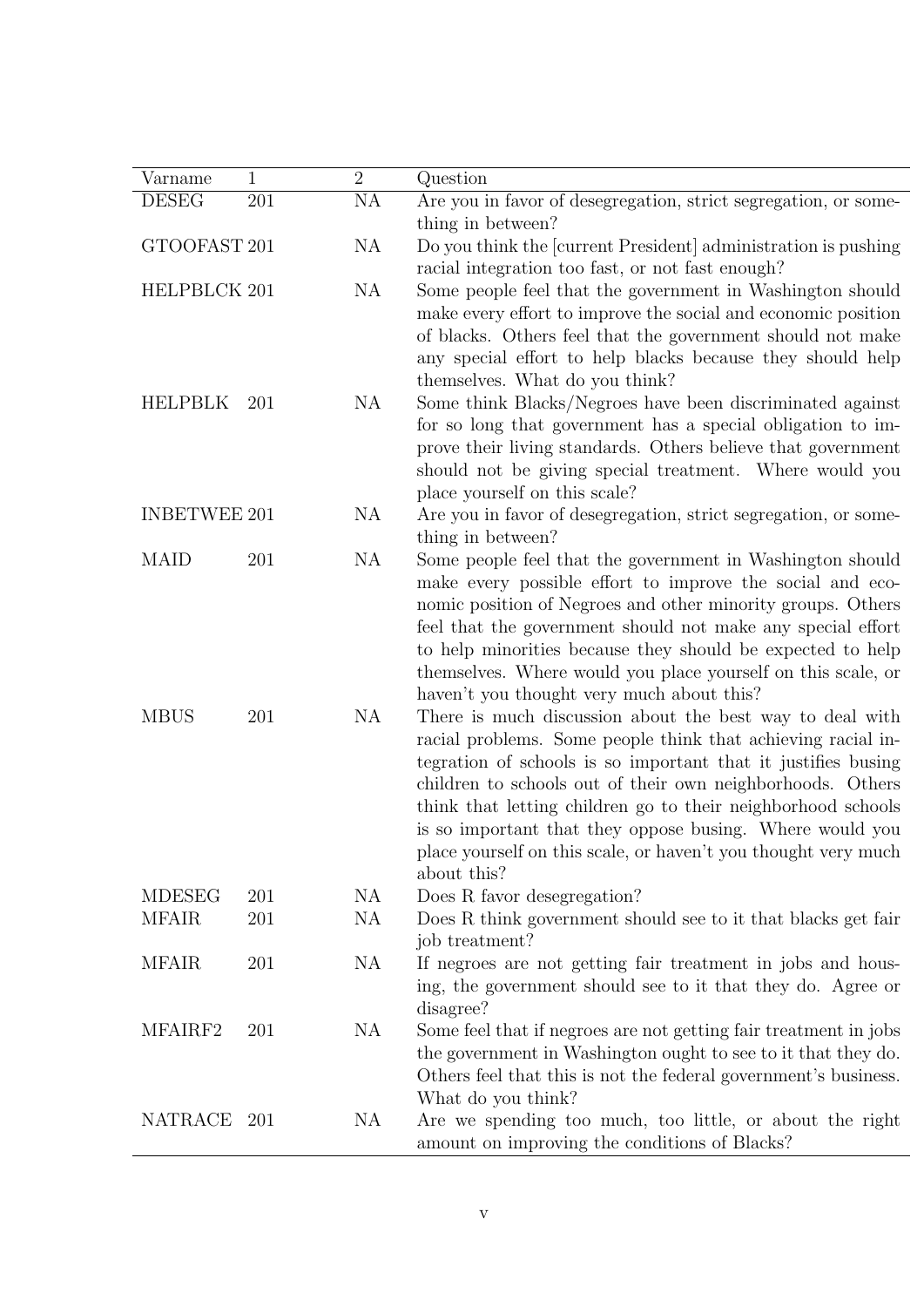| Varname        | $\mathbf{1}$ | $\overline{2}$ | Question                                                        |
|----------------|--------------|----------------|-----------------------------------------------------------------|
| NATRACEY 201   |              | NA             | Are we spending too much, too little, or about the right        |
|                |              |                | amount on assistance to blacks?                                 |
| <b>NYTAA</b>   | 201          | NA             | Do you believe that where there has been job discrimination     |
|                |              |                | against blacks in the past, preference in hiring or promotion   |
|                |              |                | should be given to blacks today?                                |
| <b>NYTHELP</b> | 201          | NA             | Do you think the government should do more to help blacks,      |
|                |              |                | or has it done enough, or has it done too much already?         |
| RACOPEN 201    |              | NA             | Suppose there is a community wide vote on the general hous-     |
|                |              |                | ing issue. There are two possible laws to vote on: A. One       |
|                |              |                | law says that a homeowner can decide for himself whom           |
|                |              |                | to sell his house to, even if he prefers not to sell to Ne-     |
|                |              |                | groes/Blacks/African Americans. B. The second law says that     |
|                |              |                | a homeowner cannot refuse to sell to someone because of their   |
|                |              |                | race or color. Which law would you vote for?                    |
| RIT2LIV        | 201          | NA             | Some people say that Negroes should be allowed to live in any   |
|                |              |                | part of town they want to. How do you feel? Should Negroes      |
|                |              |                | be allowed to live in any part of town they want to or not?     |
| RPGHETTO201    |              | NA             | There are many problems facing our nation today. But at cer-    |
|                |              |                | tain times some things are more important than others and       |
|                |              |                | need more attention. I'd like to know for each of the things on |
|                |              |                | this list whether you think it is something we should be mak-   |
|                |              |                | ing the government should be making a major effort on now,      |
|                |              |                | or something the government should be making some effort        |
|                |              |                | on now, or something not needing any particular government      |
|                |              |                | effort now. Trying to solve the problems caused by ghettos,     |
|                |              |                | race and poverty.                                               |
| <b>SCHSEG</b>  | 201          | NA             | Some people say that the government in Washington should        |
|                |              |                | see to it that white and Negro children are allowed to go to    |
|                |              |                | the same schools. Others claim that this is not the govern-     |
|                |              |                | ment's business. Have you been concerned enough about this      |
|                |              |                | question to favor one side over the other?                      |
| <b>SPAIDB</b>  | 201          | NA             | Should federal spending on AID TO BLACKS be increased,          |
|                |              |                | decreased, or kept about the same?                              |
| STRCTSEG 201   |              | NA             | Are you in favor of desegregation, strict segregation, or some- |
|                |              |                | thing in between?                                               |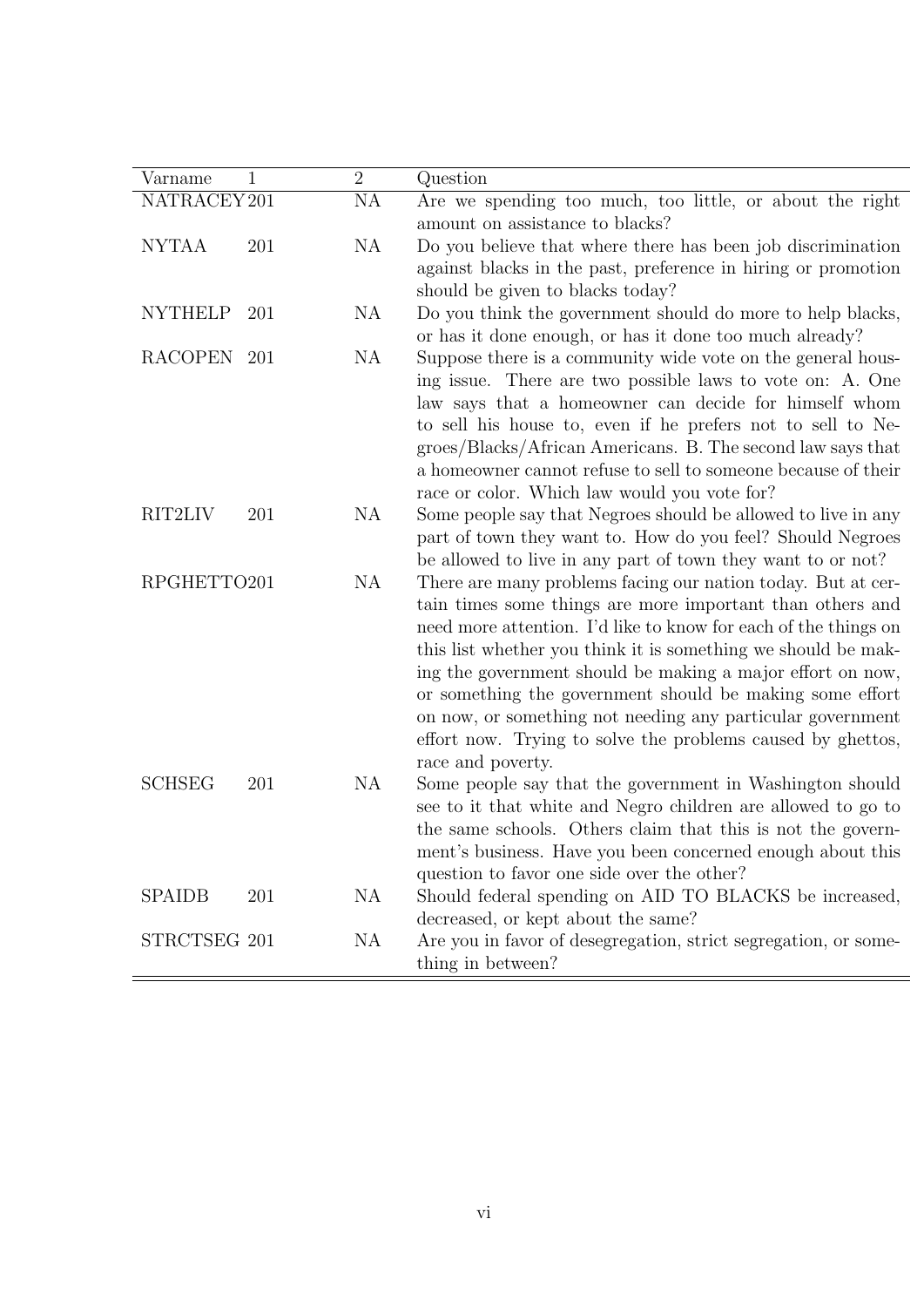<span id="page-53-0"></span>

|               | Policy Code |                |                                                                                                                                                                                                                                                                                                                                                                                                                                                                                |
|---------------|-------------|----------------|--------------------------------------------------------------------------------------------------------------------------------------------------------------------------------------------------------------------------------------------------------------------------------------------------------------------------------------------------------------------------------------------------------------------------------------------------------------------------------|
| Varname       |             | $\overline{2}$ | Question                                                                                                                                                                                                                                                                                                                                                                                                                                                                       |
| <b>MWOMEN</b> | 202         | 299            | Recently there has been a lot of talk about women's rights.                                                                                                                                                                                                                                                                                                                                                                                                                    |
|               |             |                | Some people feel that women should have an equal role with<br>men in running business, industry, and government. Others<br>feel that a woman's place is in the home. What do you think?                                                                                                                                                                                                                                                                                        |
| WOMHIRE 202   |             | 299            | Some people say that because of past discrimination, women<br>should be given preference in hiring and promotion. Others<br>say that such preference in hiring and promotion of women<br>is wrong because it discriminates against men. What about                                                                                                                                                                                                                             |
| WOMHIRE2 202  |             | 299            | your opinion—are you for or against preferential hiring and<br>promotion of women? Do you favor/oppose preference in hir-<br>ing and promotion strongly or not strongly?<br>Now I'm going to read several statements. As I read each<br>one, please tell me whether you strongly agree, agree, neither<br>agree nor disagree, disagree, or strongly disagree: Because of<br>past discrimination, employers should make special efforts to<br>hire and promote qualified women. |

## Women's Rights Liberalism Question Series

## Gay Rights Liberalism<sup>[28](#page-53-2)</sup> Question Series

<span id="page-53-1"></span>

|               | Policy Code |                |                                                                |
|---------------|-------------|----------------|----------------------------------------------------------------|
| Varname       |             | $\overline{2}$ | Question                                                       |
| <b>ABCBAN</b> | 202         | 210            | Would you support amending the U.S. (United States) Con-       |
|               |             |                | stitution to make it against the law for homosexual couples to |
|               |             |                | get married anywhere in the U.S., or should each state make    |
|               |             |                | its own laws on homosexual marriage?                           |
| ABCCU         | 202         | 210            | Do you think homosexual couples should or should not be        |
|               |             |                | allowed to form legally recognized civil unions, giving them   |
|               |             |                | the legal rights of married couples in areas such as health    |
|               |             |                | insurance, inheritance and pension coverage?                   |
| <b>BANMAR</b> | 200         | 210            | Would you support or oppose amending the United States         |
|               |             |                | Constitution to ban same sex marriage?                         |
| CIVUNION 200  |             | 210            | Would you support or oppose a law that would allow same-sex    |
|               |             |                | couples to form civil unions, giving them many of the legal    |
|               |             |                | rights of married couples?                                     |

<span id="page-53-2"></span><sup>&</sup>lt;sup>28</sup>Policy Code 210 does not exist in the Policy Agendas Project, but we add it here to refer specifically

to gay marriage and civil unions.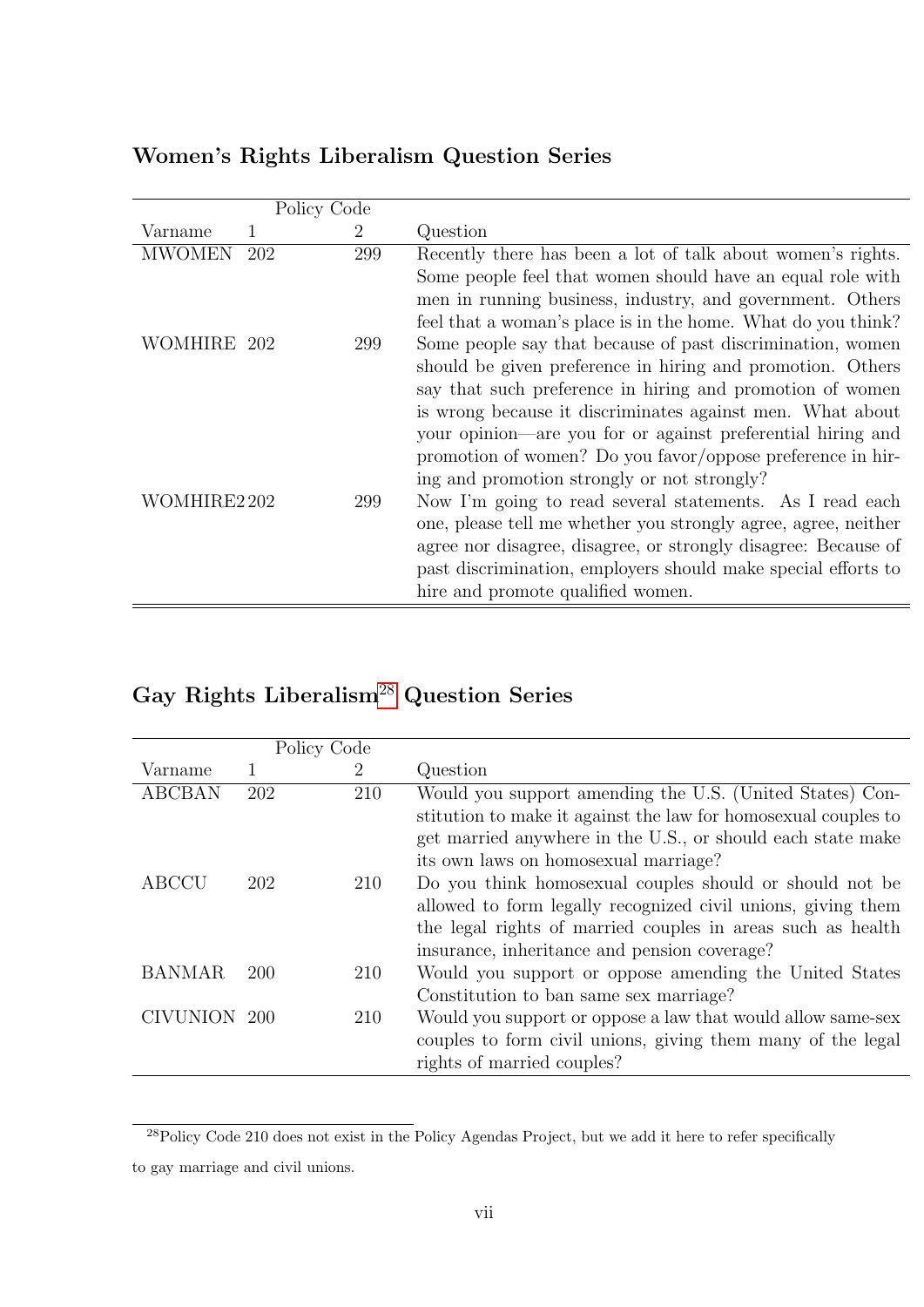| Varname<br>1                | $\sqrt{2}$ | Question                                                                                                                                                                                                                                        |
|-----------------------------|------------|-------------------------------------------------------------------------------------------------------------------------------------------------------------------------------------------------------------------------------------------------|
| FIREHOMO 202                | 212        | School boards ought to have the right to fire teachers who are<br>known homosexuals.                                                                                                                                                            |
| GAYAMEND200                 | 210        | Would you favor or oppose a constitutional amendment that<br>would define marriage as being between a man and a woman,<br>thus barring marriages between gay or lesbian couples?                                                                |
| <b>GAYJOBS</b><br>200       | 212        | Do you favor or oppose laws to protect homosexuals against<br>job discrimination?                                                                                                                                                               |
| <b>GAYMAR</b><br>200        | 210        | Should same-sex couples be ALLOWED to marry, or do you<br>think they should NOT BE ALLOWED to marry?                                                                                                                                            |
| GAYMARNY200                 | 210        | Which comes closest to your view? Gay couples should be<br>allowed to legally marry, or gay couples should be allowed to<br>form civil unions but not legally marry, or there should be no<br>legal recognition of a gay couple's relationship? |
| <b>GAYMIL</b><br>202        | 211        | Do you think homosexuals should be allowed to serve in the<br>United States Armed Forces or don't you think so?                                                                                                                                 |
| <b>GAYWED</b><br>200        | 210        | Do you think marriages between homosexuals should or<br>should not be recognized by the law as valid, with the same<br>rights as traditional marriages?                                                                                         |
| <b>GAYABC</b><br>200        | 210        | Do you think is should be legal or illegal for homosexual cou-<br>ples to get married (If legal/Illegal, ask:) (Is that strongly or<br>somewhat?)                                                                                               |
| <b>GAYFOX</b><br>200        | 210        | Do you believe gays and lesbians should be allowed to get<br>legally married, allowed a legal partnership similar to but not<br>called marriage, or should there be no legal recognition given<br>to gay and lesbian relationships?             |
| <b>GAYPSR</b><br>200        | 210        | Do you favor or oppose allowing gay and lesbian couples to<br>marry legally?                                                                                                                                                                    |
| GMILABC1 202                | 211        | Do you think homosexuals who do NOT publicly disclose their<br>sexual orientation should be allowed to serve in the military<br>or not?                                                                                                         |
| GMILABC2 202                | 211        | Do you think homosexuals who DO publicly disclose their<br>sexual orientation should be allowed to serve in the military<br>or not?                                                                                                             |
| HOMOJOBS202                 | 212        | In general, do you think homosexuals should or should not<br>have equal rights in terms of job opportunities?                                                                                                                                   |
| HOMOMAR 202                 | 210        | Do you think marriages between homosexuals should or<br>should not be recognized by the law as valid, with the same<br>rights as traditional marriages?                                                                                         |
| <b>MADOPT</b><br>210        | 1208       | Do you think gay or lesbian couples, in other words, homo-<br>sexual couples, should be legally permitted to adopt children?                                                                                                                    |
| MARHOMO 200<br>MARRIAGE 200 | 210<br>210 | Homosexuals should have right to marry. Agree or disagree?<br>Would you support or oppose amending the United States                                                                                                                            |
|                             |            | Constitution to ban same-sex marriage?                                                                                                                                                                                                          |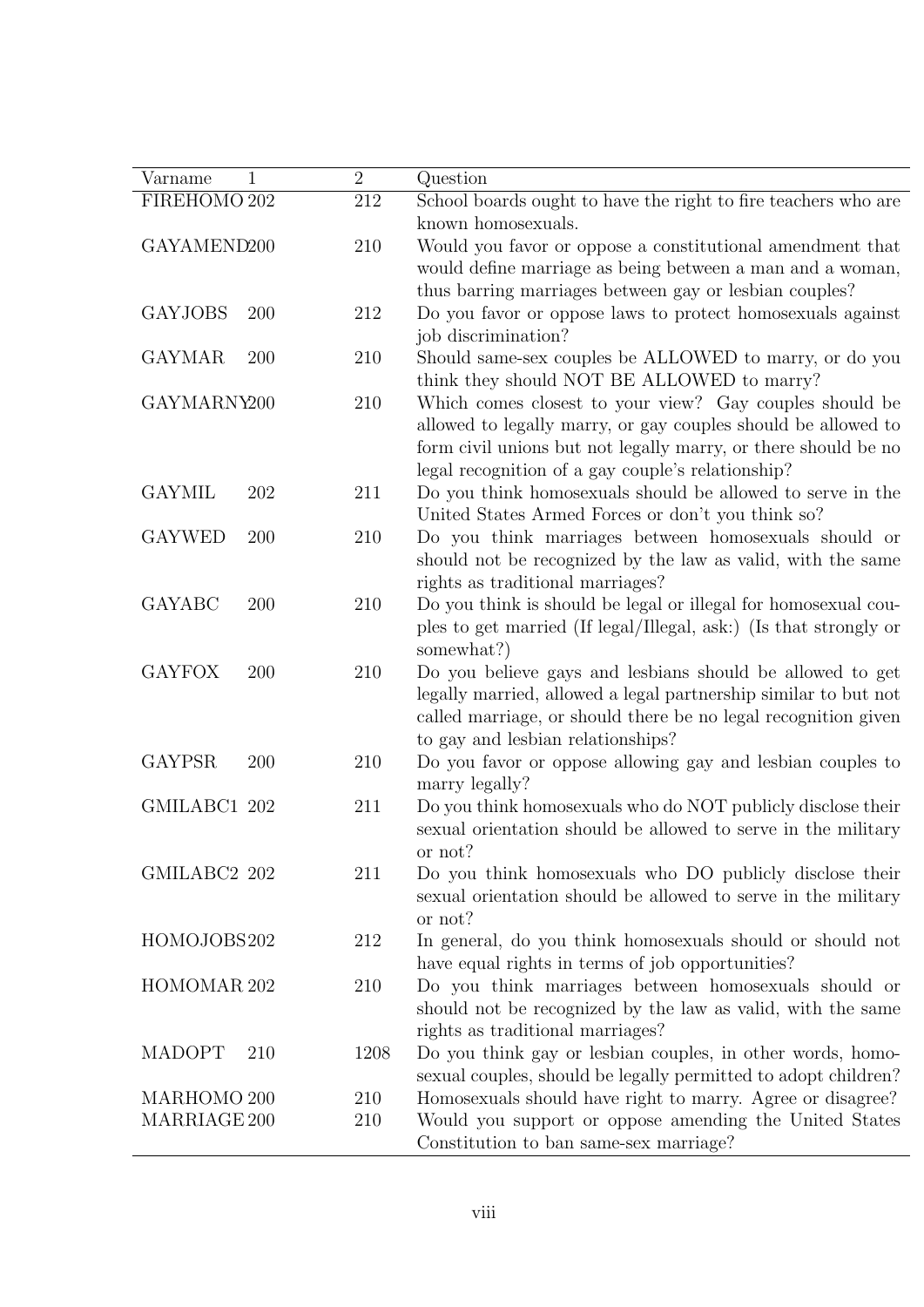| Varname        |      |     | Question                                                                                                                                                                                                               |
|----------------|------|-----|------------------------------------------------------------------------------------------------------------------------------------------------------------------------------------------------------------------------|
| <b>PSGAYUN</b> | -200 | 210 | Do you strongly favor, favor, oppose, or strongly oppose al-<br>lowing gays and lesbians couples to enter into legal agreements<br>with each other that would give them many of the same rights<br>as married couples? |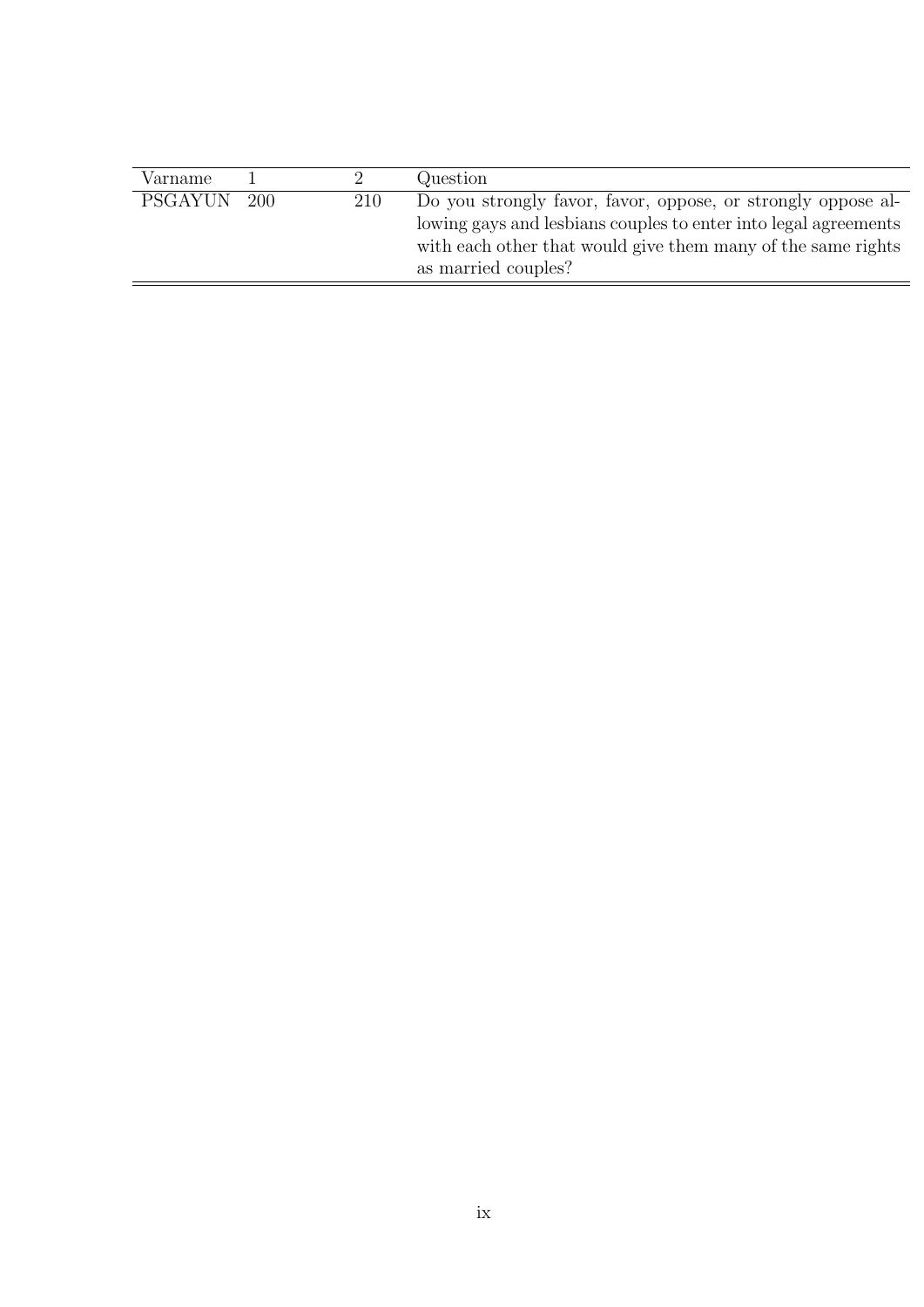## References

- <span id="page-56-2"></span>Baumgartner, Frank R., Suzanna DeBoef and Amber Boydstun. 2008. The Decline of the Death Penalty and the Discovery of Innocence. New York: Cambridge University Press.
- <span id="page-56-4"></span>Dancey, Logan and Geoffrey Sheagley. 2013. "Heuristics Behaving Badly: Party Cues and Voter Knowledge." American Journal of Political Science 57(2):312–325.
- <span id="page-56-0"></span>Erikson, Robert S., Michael B. MacKuen and James A. Stimson. 2002. The Macro Polity. New York: Cambridge University Press.
- <span id="page-56-7"></span>Firebaugh, Glenn. 1989. "Methods for estimating cohort replacement effects." Sociological Methodology 19:243:262.
- <span id="page-56-8"></span>Firebaugh, Glenn. 1990. "Replacement Effects, Cohort and Otherwise: Response to Rodgers." Sociological Methodology 20:439–446.
- <span id="page-56-9"></span>Firebaugh, Glenn. 1992. "Where does social change come from?: Estimating the relative contributions of individual change and population turnover." Population Research and Policy Review 11:1–20.
- <span id="page-56-5"></span>Glenn, Norval. 1976. "Cohort analysts' futile quest: Statistical attempts to separate age, period and cohort effects." American Sociological Review 41(5):900–904.
- <span id="page-56-6"></span>Glenn, Norval. 2005. Cohort Analysis, Series on Quantitative Applications in the Social Sciences. London: Sage Publications.
- <span id="page-56-1"></span>Kellstedt, Paul M. 2003. The Mass Media and the Dynamics of American Racial Attitudes. New York: Cambridge University Press.
- <span id="page-56-3"></span>Kuklinski, James H., Paul J. Quirk, Jennifer Jerit, David Schweider and Robert F. Rich. 2000. "Misinformation and the Currency of Democratic Citizenship." Journal of Politics 62(3):790–816.